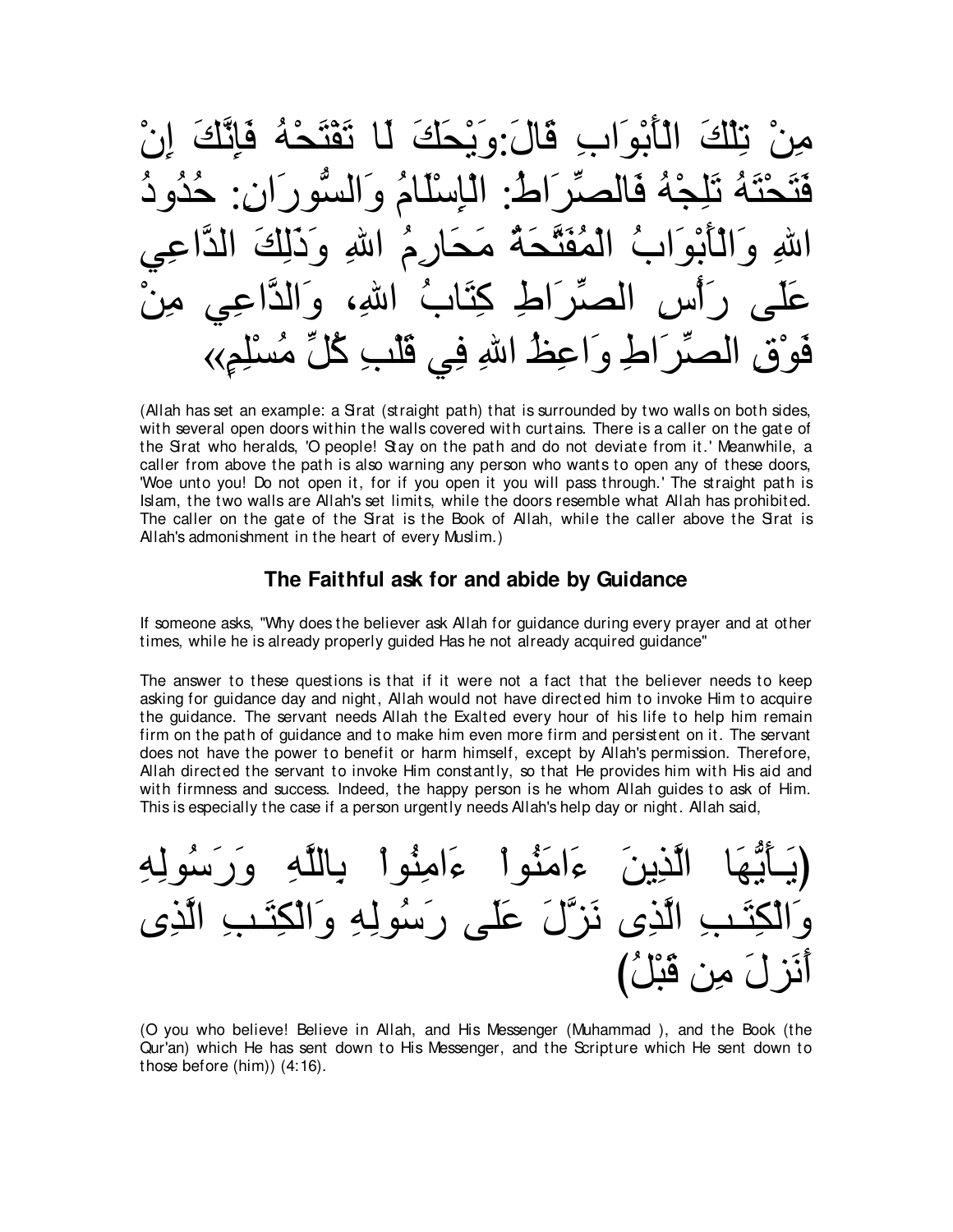Therefore, in this Ayah Allah commanded the believers to believe, and this command is not redundant since what is sought here is firmness and continuity of performing the deeds that help one remain on the path of faith. Also, Allah commanded His believing servants to proclaim,

リ⌒ョ ゅ∠レ∠ャ ∇ょ∠ワ∠ヱ ゅ∠レ∠わ∇Α∠ギ∠ワ ∇ク⌒ま ∠ギ∇バ∠よ ゅ∠レ∠よヲ⊥ヤ⊥ホ ∇パ⌒ゴ⊥ゎ ∠Ι ゅ∠レzよ∠ケぴ び ⊥ゆゅzワ∠ヲ∇ャや ∠ろル∠ぺ ∠マzル⌒ま ⇔る∠ヨ∇ェ∠ケ ∠マル⊥ギzャ

(Our Lord! Let not our hearts deviate (from the truth) after You have guided us, and grant us mercy from You. Truly, You are the Bestower.) (3:8). Hence,

(اهْدِنَا الْصِّرِّ الْمُسْتَقِيمَ )

(Guide us to the straight way) means, "Make us firm on the path of guidance and do not allow us to deviate from it.''



(7. The way of those upon whom You have bestowed Your grace, not (that) of those who earned Your anger, nor of those who went astray).

We mentioned the Hadith in which the servant proclaims,

び ∠ユΒ⌒ボ∠わ∇ジ⊥ヨ∇ャや ∠ヅや∠ゲあダャや ゅ∠ル⌒ギ∇ワやぴ

(Guide us to the straight way) and Allah says, "This is for My servant, and My servant shall acquire what he asks for.'' Allah's statement.

び∇ユ⌒ヰ∇Β∠ヤ∠ハ ∠ろ∇ヨ∠バ∇ル∠ぺ ∠リΑ⌒グzャや ∠ヅや∠ゲ⌒タぴ

(The way of those upon whom You have bestowed Your grace) defines the path. ` Those upon whom Allah has bestowed His grace' are those mentioned in Surat An-Nisa' (chapter 4), when Allah said,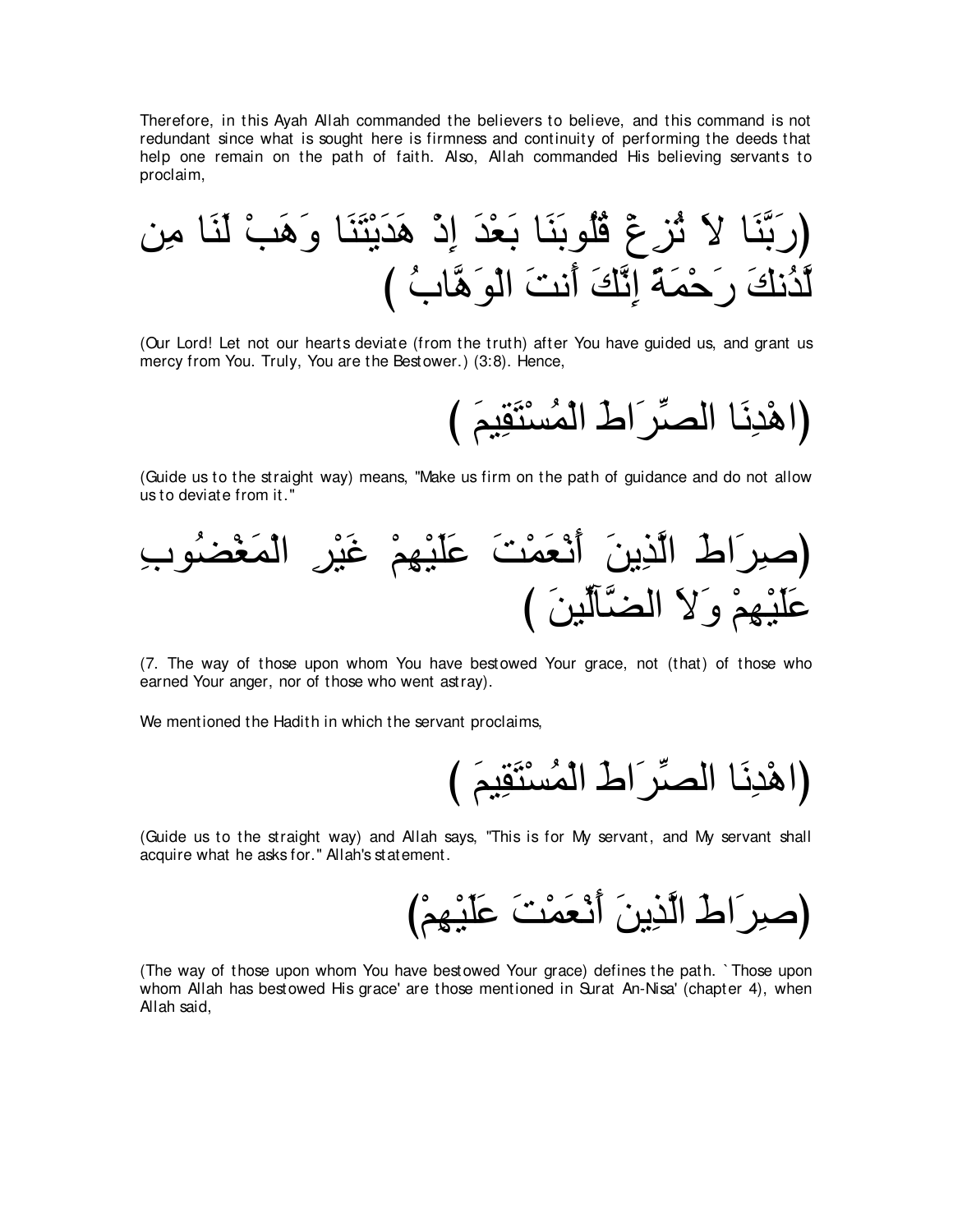∠ユ∠バ∇ル∠ぺ ∠リΑ⌒グzャや ∠ノ∠ョ ∠マ⌒ゃ⇒∠ャ∇ヱ⊥ほ∠プ ∠メヲ⊥シzゲャや∠ヱ ∠ヮzヤャや ⌒ノ⌒ト⊥Α リ∠ョ∠ヱぴ ⌒¬へ∠ギ∠ヰぁゼャや∠ヱ ∠リΒ⌒ボΑあギあダャや∠ヱ ∠リΒあΒ⌒らzレャや ∠リあョ ユ⌒ヰ∇Β∠ヤ∠ハ ⊥ヮzヤャや ⊥モ∇ツ∠ヘ∇ャや ∠マ⌒ャク - ⇔ゅボΒ⌒プ∠ケ ∠マ⌒ゃ⇒∠ャヱ⊥ぺ ∠リ⊥ジ∠ェ∠ヱ ∠リΒ⌒エ⌒ヤ⇒zダャや∠ヱ び ⇔ゅヨΒ⌒ヤ∠ハ ⌒ヮzヤャゅ⌒よ ヴ∠ヘ∠ミ∠ヱ ⌒ヮzヤャや ∠リ⌒ョ

(And whoever obeys Allah and the Messenger (Muhammad ), then they will be in the company of those on whom Allah has bestowed His grace, the Prophets, the Siddiqin (the truly faithful), the martyrs, and the righteous. And how excellent these companions are! Such is the bounty from Allah, and Allah is sufficient to know) (4:69-70).

Allah's statement,

(غَيْرِ الْمَغْضُوبِ عَلَيْهِمْ وَلاَ الضَّأَلَّينَ)

(Not (the way) of those who earned Your anger, nor of those who went astray) meaning guide us to the straight path, the path of those upon whom you have bestowed Your grace, that is, the people of guidance, sincerity and obedience to Allah and His Messengers. They are the people who adhere to Allah's commandments and refrain from committing what He has prohibited. But, help us to avoid the path of those whom Allah is angry with, whose intentions are corrupt, who know the truth, yet deviate from it. Also, help us avoid the path of those who were led astray, who lost the true knowledge and, as a result, are wandering in misguidance, unable to find the correct path. Allah asserted that the two paths He described here are both misguided when He repeated the negation ` not'. These two paths are the paths of the Christians and Jews, a fact that the believer should beware of so that he avoids them. The path of the believers is knowledge of the truth and abiding by it. In comparison, the Jews abandoned practicing the religion, while the Christians lost the true knowledge. This is why anger' descended upon the Jews, while being described as ` led astray' is more appropriate of the Christians. Those who know, but avoid implementing the truth, deserve the anger, unlike those who are ignorant. The Christians want to seek the true knowledge, but are unable to find it because they did not seek it from its proper resources.

This is why they were led astray. We should also mention that both the Christians and the Jews have earned the anger and are led astray, but the anger is one of the attributes more particular of the Jews. Allah said about the Jews,

び⌒ヮ∇Β∠ヤ∠ハ ∠ょ⌒ツ∠ビ∠ヱ ⊥ヮzヤャや ⊥ヮ∠レ∠バzャ リ∠ョぴ

(Those (Jews) who incurred the curse of Allah and His wrath) (5:60).

The attribute that the Christians deserve most is that of being led astray, just as Allah said about them,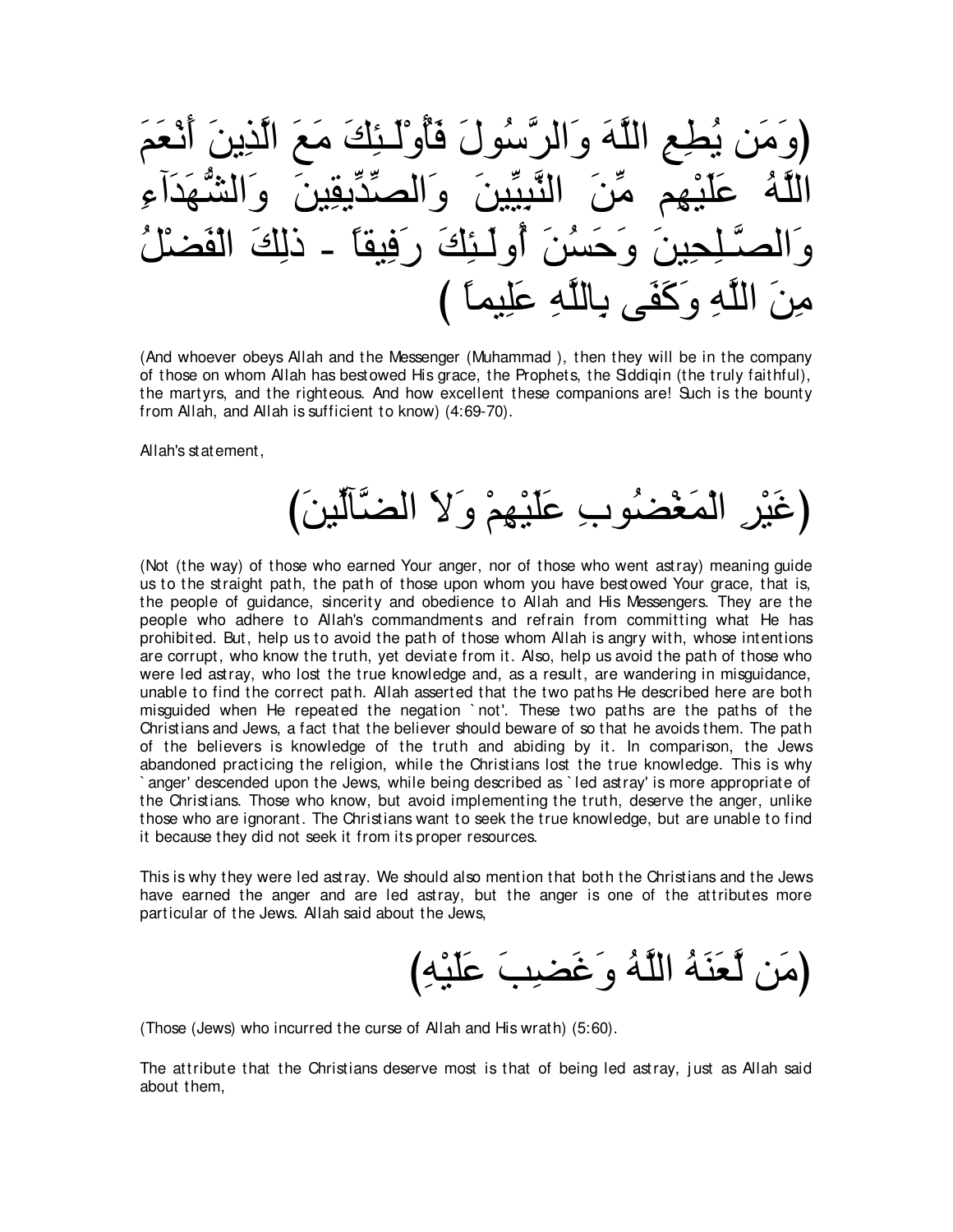

(Who went astray before and who misled many, and strayed (themselves) from the right path) (5:77).

There are several Hadiths and reports from the Salaf on this subj ect. Imam Ahmad recorded that ` Adi bin Hatim said, "The horsemen of the Messenger of Allah seized my paternal aunt and some other people. When they brought them to the Messenger of Allah , they were made to stand in line before him. My aunt said, ` O Messenger of Allah! The supporter is far away, the offspring have stopped coming and I am an old woman, unable to serve. Grant me your favor, may Allah grant you His favor.' He said, ` Who is your supporter' She said, ` Adi bin Hatim.' He said, `The one who ran away from Allah and His Messenger' She said, `So, the Prophet freed me.' When the Prophet came back, there was a man next to him, I think that he was ` Ali, who said to her, ` Ask him for a means of transportation.' She asked the Prophet , and he ordered that she be given an animal.

'' ` Adi then said, "Later on, she came to me and said, ` He (Muhammad ) has done a favor that your father (who was a generous man) would never have done. So and-so person came to him and he granted him his favor, and so-and-so came to him and he granted him his favor.' So I went to the Prophet and found that some women and children were gathering with him, so close that I knew that he was not a king like Kisra (King of Persia) or Caesar. He said, ` O ` Adi! What made you run away, so that La ilaha illallah is not proclaimed Is there a deity worthy of worship except Allah What made you run away, so that Allahu Akbar (Allah is the Greater) is not proclaimed Is there anything Greater than Allah' I proclaimed my Islam and I saw his face radiate with pleasure and he said:

∠リΒ⌒ャゅzツャや zラ⌒ま ∠ヱ ⊥キヲ⊥ヰ∠Β∇ャや ⊥ユ⌒ヰ∇Β∠ヤ∠ハ ∠ゆヲ⊥ツ∇ピ∠ヨ∇ャや zラ⌒ま» «ン∠ケゅ∠ダzレャや

(Those who have earned the anger are the Jews and those who are led astray are the Christians.)''

This Hadith was also collected by At-Tirmidhi who said that it is Hasan Gharib.

Also, when Zayd bin ` Amr bin Nufayl went with some of his friends - before Islam - to Ash-Sham seeking the true religion, the Jews said to him, "You will not become a Jew unless you carry a share of the anger of Allah that we have earned.'' He said, "I am seeking to escape Allah's anger.'' Also, the Christians said to him, "If you become one of us you will carry a share in Allah's discontent.'' He said, "I cannot bear it.'' So he remained in his pure nature and avoided worshipping the idols and the polytheistic practices. He became neither a Jew, nor Christian. As for his companions, they became Christians because they found it more pure than Judaism. Waraqah bin Nawfal was among these people until Allah guided him by the hand of His Prophet, when he was sent as Prophet, and Waraqah believed in the revelation that was sent to the Prophet may Allah be pleased with him.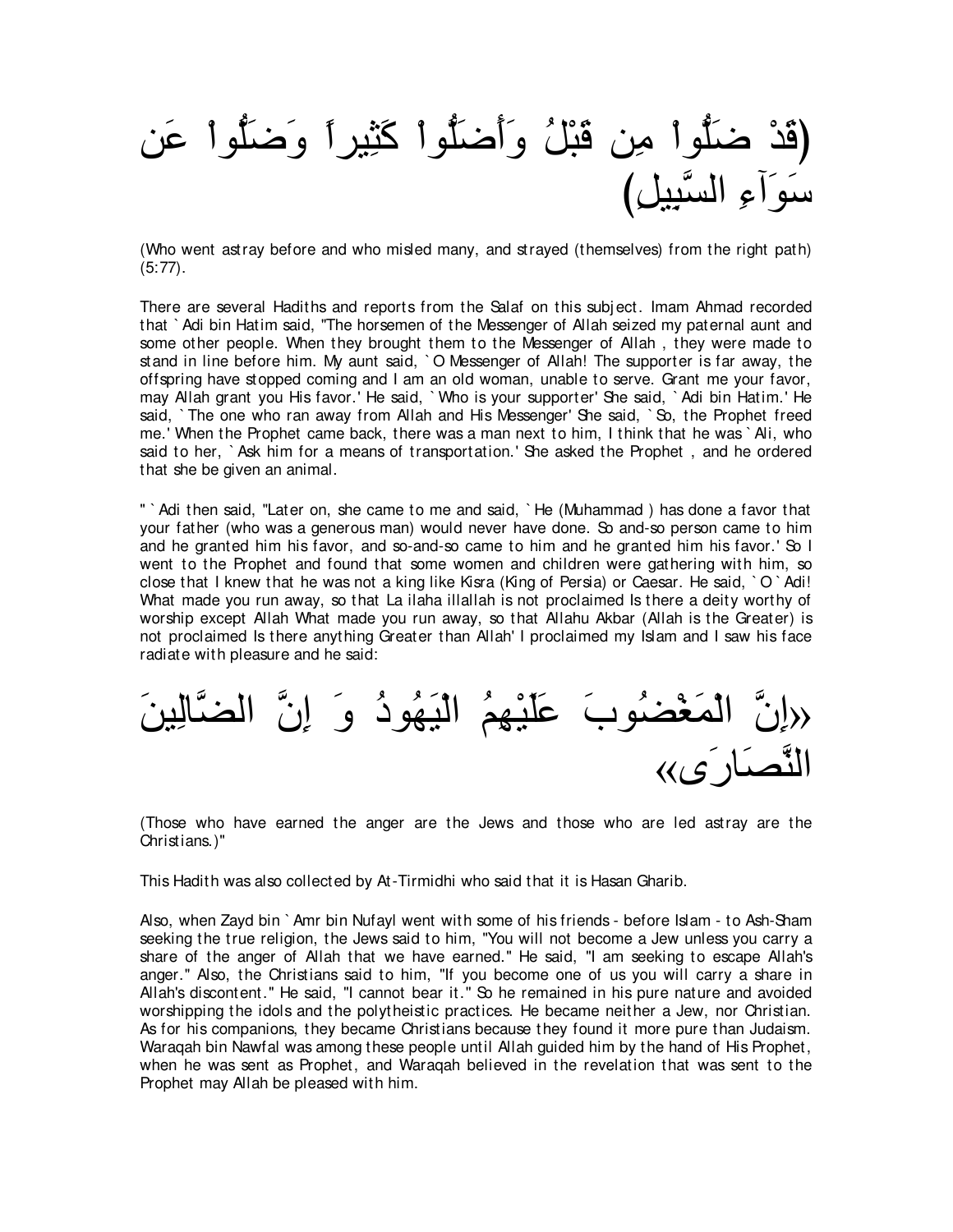## **The Summary of Al-Fatihah**

The honorable Surah Al-Fatihah contains seven Ayat including the praise and thanks of Allah, glorifying Him and praising Him by mentioning His most Beautiful Names and most high Attributes. It also mentions the Hereafter, which is the Day of Resurrection, and directs Allah's servants to ask of Him, invoking Him and declaring that all power and strength comes from Him. It also calls to the sincerity of the worship of Allah alone, singling Him out in His divinity, believing in His perfection, being free from the need of any partners, having no rivals nor equals. Al-Fatihah directs the believers to invoke Allah to guide them to the straight path, which is the true religion, and to help them remain on that path in this life, and to pass over the actual Sirat (bridge over hell that everyone must pass over) on the Day of Judgment. On that Day, the believers will be directed to the gardens of comfort in the company of the Prophets, the truthful ones, the martyrs and the righteous. Al-Fatihah also encourages performing good deeds, so that the believers will be in the company of the good-doers on the Day of Resurrection. The Surah also warns against following the paths of misguidance, so that one does not end up being gathered with those who indulge in sin, on the Day of Resurrection, including those who have earned the anger and those who were led astray.

### **The Bounties are because of Allah, not the Deviations**

Allah said,

び∇ユ⌒ヰ∇Β∠ヤ∠ハ ∠ろ∇ヨ∠バ∇ル∠ぺ ∠リΑ⌒グzャや ∠ヅや∠ゲ⌒タぴ

(The way of those upon whom you have bestowed Your grace), when He mentioned His favor. On mentioning anger, Allah said,



(Not (that) of those who earned Your anger), without mentioning the subj ect, although it is He Who has sent down the anger on them, just as Allah stated in another Ayah,



(Have you (O Muhammad ) not seen those (hypocrites) who take as friends a people upon whom is the wrath of Allah (i.e. Jews)) (58:14).

Also, Allah relates the misquidance of those who indulged in it, although they were justly misguided according to Allah's appointed destiny. For instance, Allah said,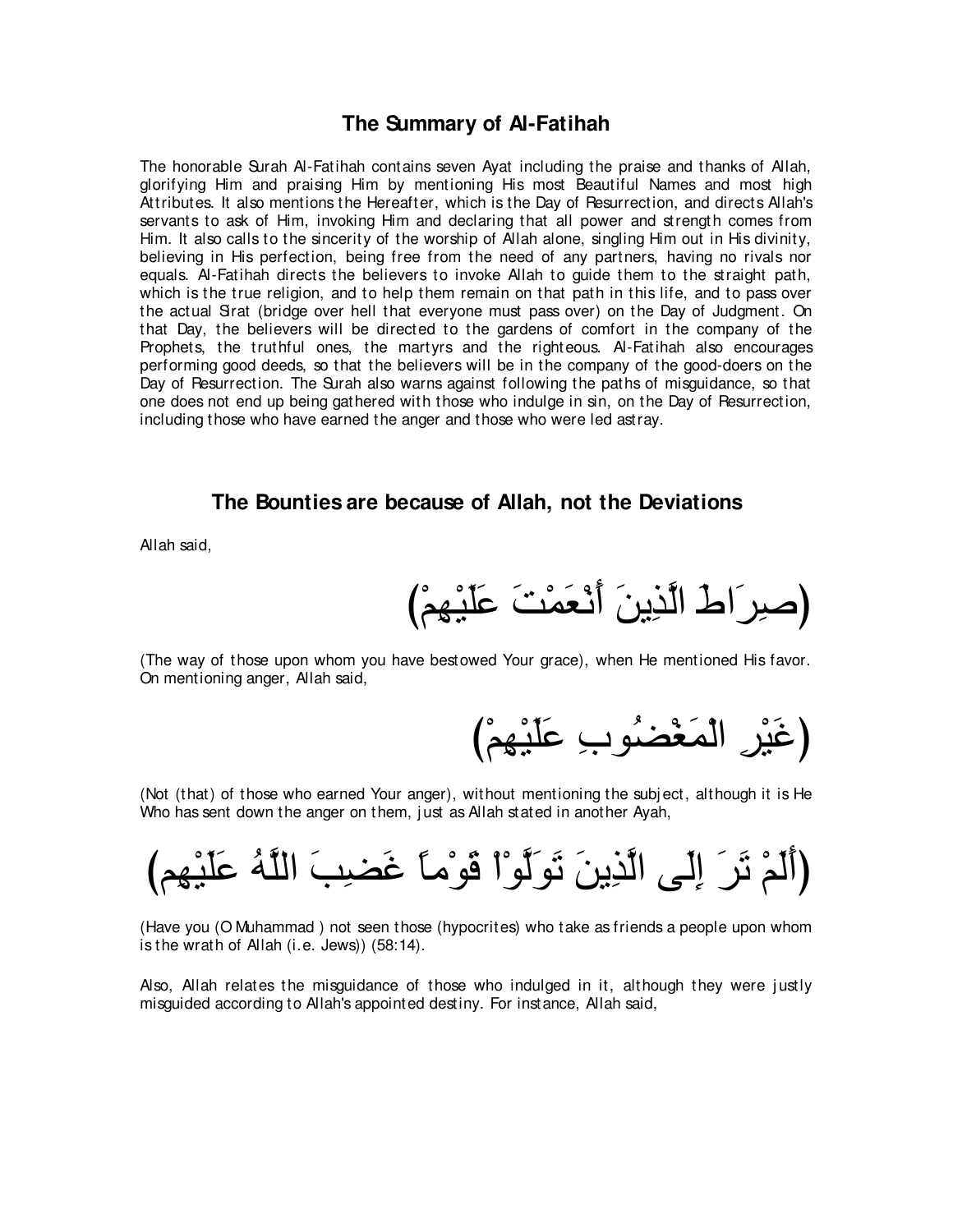

(He whom Allah guides, he is the rightly-guided; but he whom He sends astray, for him you will find no Wali (quiding friend) to lead him (to the right path)) (18:17)

and,



(Whomsoever Allah sends astray, none can guide him; and He lets them wander blindly in their transgression) (7:186).

These and several other Ayat testify to the fact that Allah alone is the One Who guides and misquides, contrary to the belief of the Qadariyyah sect, who claimed that the servants choose and create their own destiny. They rely on some unclear Ayat avoiding what is clear and contradicts their desires. Theirs, is the method of the people who follow their lust, desire and wickedness. An authentic Hadith narrated,

(When you see those who follow what is not so clear in it (the Qur'an), then they are those whom Allah has mentioned (refer to 3:7). Hence, avoid them.)

The Prophet was referring to Allah's statement,



(So as for those in whose hearts there is a deviation (from the truth) they follow that which is not entirely clear thereof, seeking A-Fitnah (polytheism and trials), and seeking for its hidden  $meanings(3:7)$ .

Verily, no innovator in the religion could ever rely on any authentic evidence in the Qur'an that testifies to his innovation. The Qur'an came to distinguish between truth and falsehood, and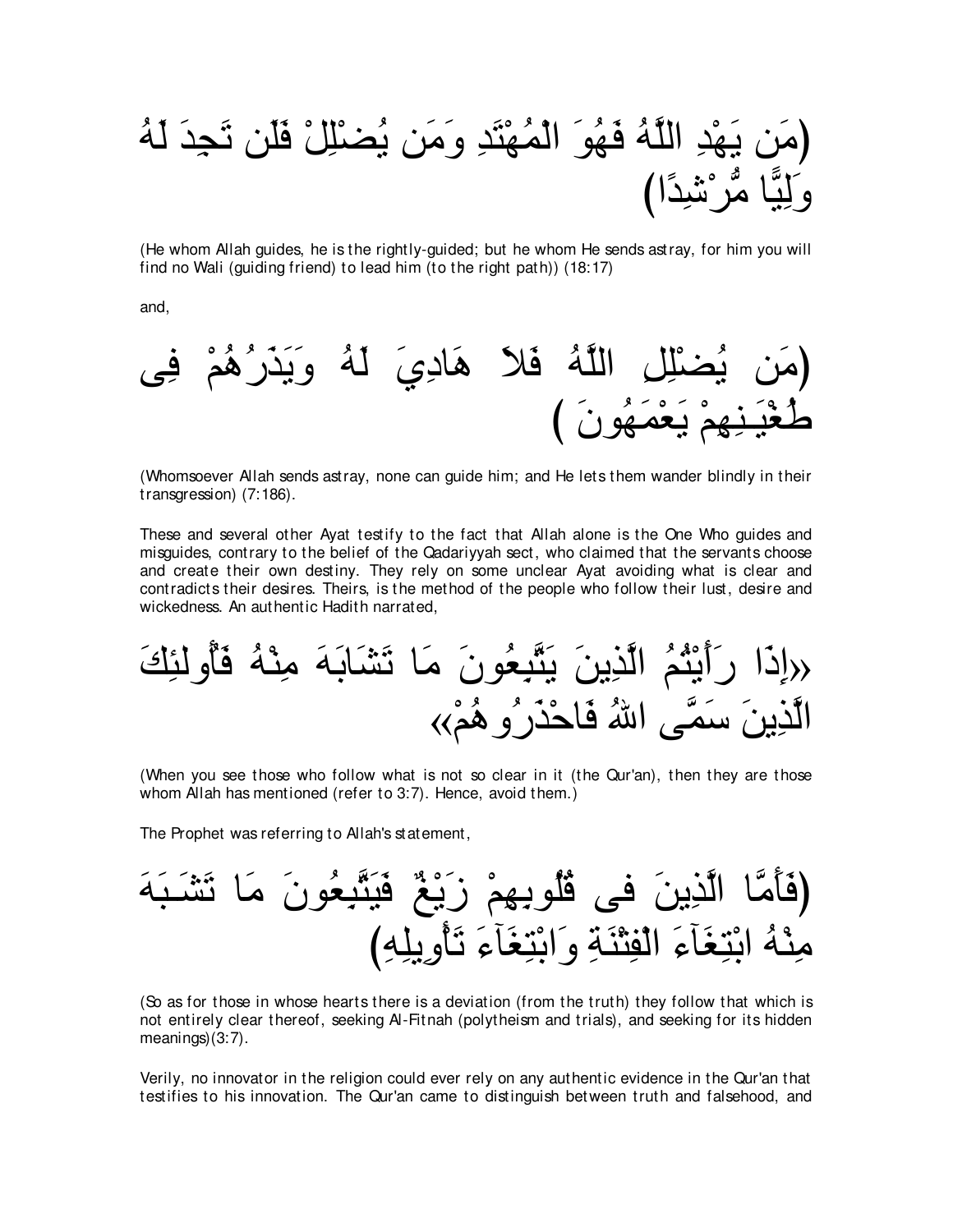guidance and misguidance. The Qur'an does not contain any discrepancies or contradictions, because it is a revelation from the Most Wise, Worthy of all praise.

# **Saying Amin**

It is recommended to say Amin after finishing the recitation of Al-Fatihah. Amin means, "O Allah! Accept our invocation.'' The evidence that saying Amin is recommended is contained in what Imams Ahmad, Abu Dawud and At-Tirmidhi recorded, that Wa'il bin Hujr said, "I heard the Messenger of Allah recite,

び∠リΒあャべzツャや ∠Ι∠ヱ ∇ユ⌒ヰ∇Β∠ヤ∠ハ ⌒ゆヲ⊥ツ∇ピ∠ヨ∇ャや ⌒ゲ∇Β∠ビぴ

(Not (that) of those who earned Your anger, nor of those who went astray), and he said ` Amin' extending it with his voice.''

Abu Dawud's narration added, "Raising his voice with it.'' At-Tirmidhi then commented that this Hadith is Hasan and was also narrated from ` Ali and Ibn Mas` ud. Also, Abu Hurayrah narrated that whenever the Messenger of Allah would recite,



(Not (the way) of those who earned Your anger, nor of those who went astray), He would say Amin until those who were behind him in the first line could hear him.

Abu Dawud and Ibn Maj ah recorded this Hadith with the addition, "Then the Masj id would shake because of (those behind the Prophet ) reciting Amin.'' Also, Ad-Daraqutni recorded this Hadith and commented that it is Hasan.

Further, Bilal narrated that he said, "O Messenger of Allah! Do not finish saying Amin before I can join you." This was recorded by Abu Dawud.

In addition, Abu Nasr Al-Qushayri narrated that Al-Hasan and Ja` far As-Sadiq stressed the ` m' in Amin.

Saying Amin is recommended for those who are not praying (when reciting Al-Fatihah) and is strongly recommended for those who are praying, whether alone or behind the Imam. The Two Sahihs recorded that the Messenger of Allah said,

(راِذَا أُمَّنَ الَّاِمَاءُ فَأَمِّئُواء فَاِتَّهُ مَنٌ وَافَقَ تَأُمِيِئُهُ
$$
|X|
$$
فَهَ

(When the Imam says, ' Amin', then say, 'Amin', because whoever says, Amin' with the angels, his previous sins will be forgiven.)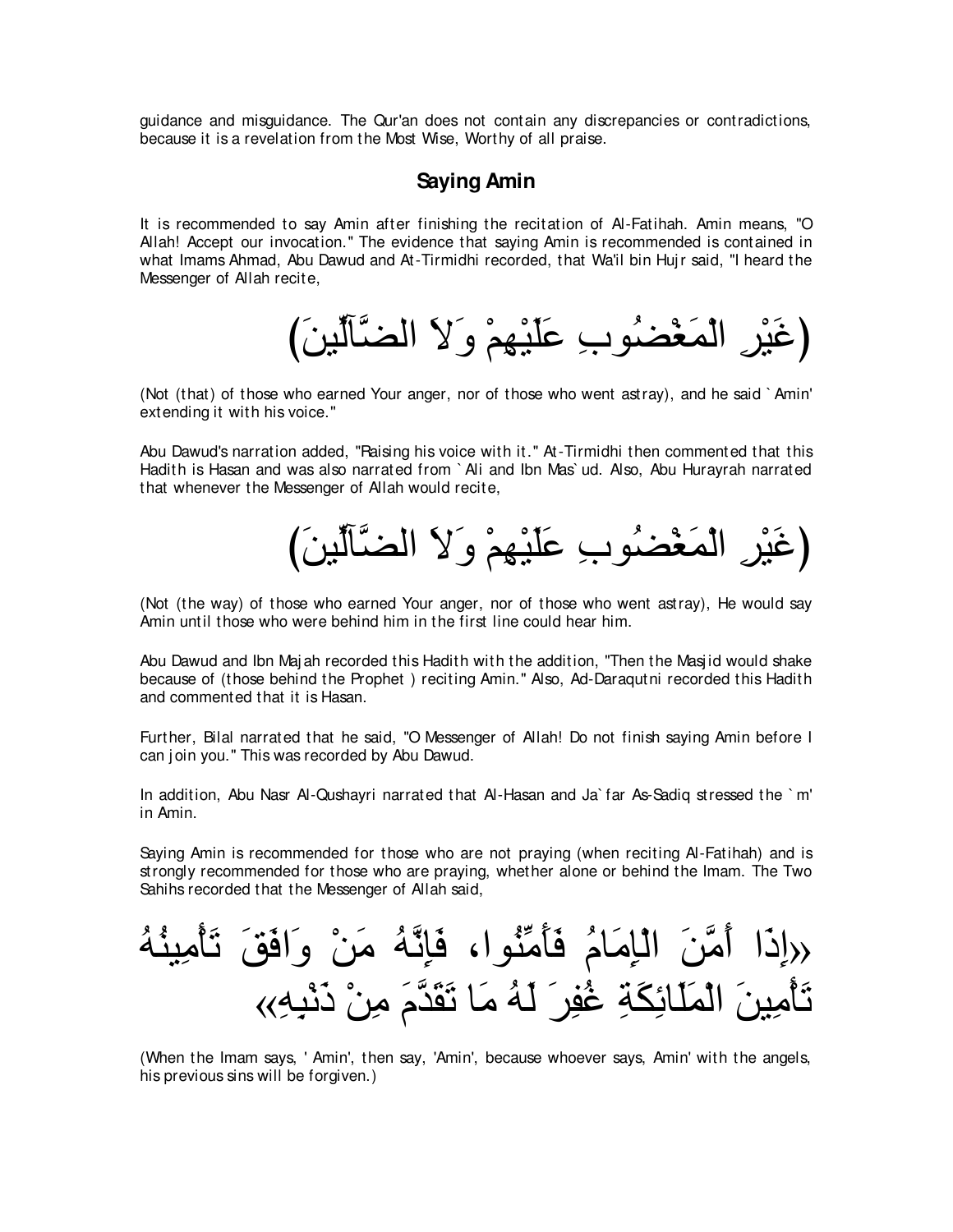Muslim recorded that the Messenger of Allah said,



(When any of you says in the prayer, 'Amin ` and the angels in heaven say, ` Amin', in unison, his previous sins will be forgiven.)

It was said that the Hadith talks about both the angels and the Muslims saying Amin at the same time. The Hadith also refers to when the Amins said by the angels and the Muslims are equally sincere (thus bringing about forgiveness).

Further, it is recorded in Sahih Muslim that Abu Musa related to the Prophet that he said,



(When the Imam says, ` Walad-dallin', say, ` Amin' and Allah will answer your invocation.)

In addition, At-Tirmidhi said that ` Amin' means, "Do not disappoint our hope'', while the majority of scholars said that it means. "Answer our invocation.''

Also, in his Musnad, Imam Ahmad recorded that ` A'ishah said that when the Jews were mentioned to him, the Messenger of Allah said,



(They will not envy us for anything more than they envy us for Friday which we have been guided to, while they were led astray from it, and for the Qiblah which we were guided to, while they were led astray from it, and for our saying `Amin' behind the Imam.)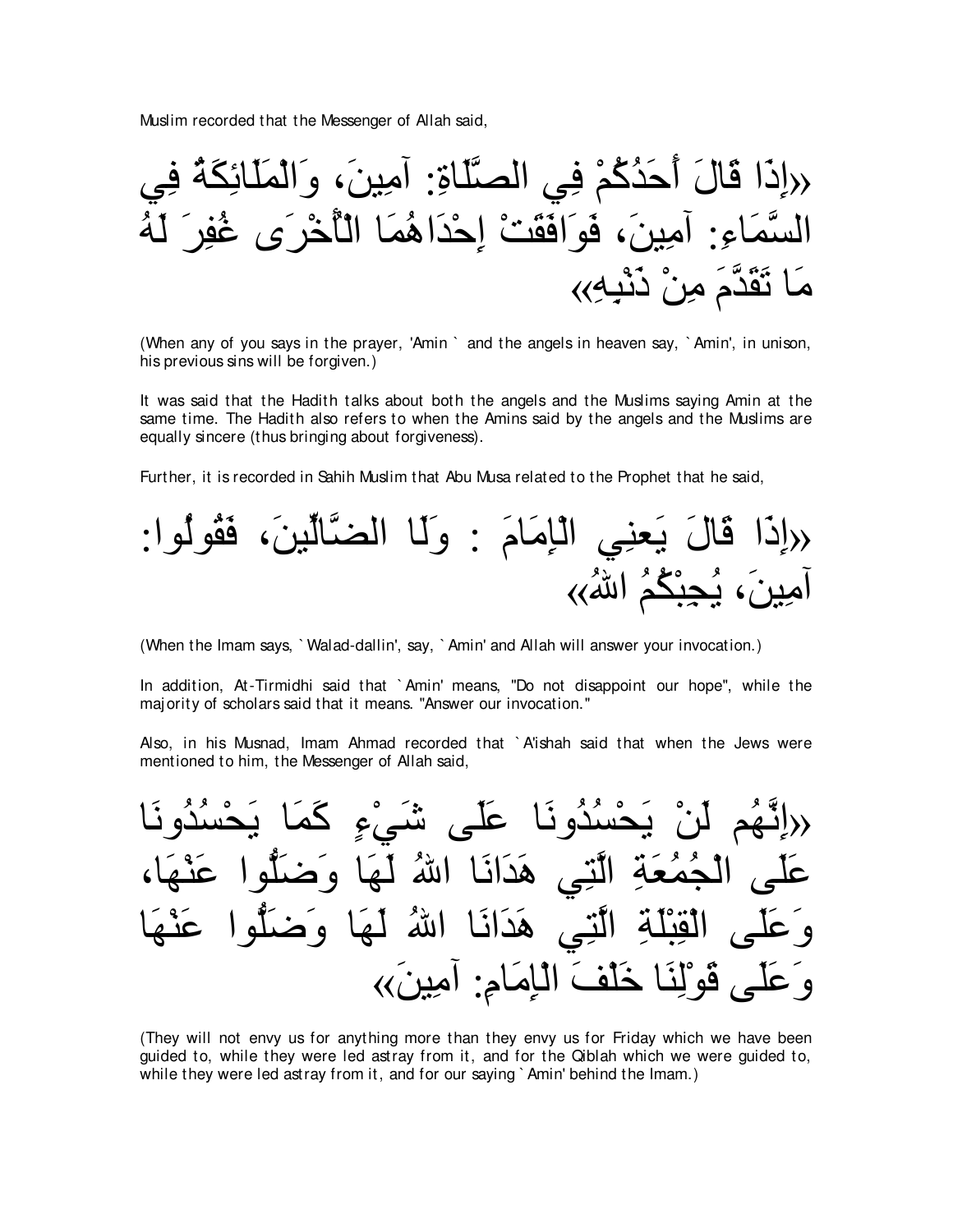Also, Ibn Maj ah recorded this Hadith with the wording,



(The Jews have never envied you more than for your saying the Salam (Islamic greeting) and for saying Amin.) rgiveness). veneooA ? Further, it is recorded in Sahih Muslim that Abu Musa related to the Prophet that he said,

 :やヲ⊥ャヲ⊥ボ∠プ ∩∠リΒあャゅzツャや ゅ∠ャ∠ヱ : ∠ュゅ∠ョ⌒み∇ャや ヶ⌒レバ∠Α ∠メゅ∠ホ や∠ク⌒ま» «⊥ぶや ⊥ユ⊥ム∇ら⌒イ⊥Α ∩∠リΒ⌒ョへ

(When the Imam says, ` Walad-dallin', say, ` Amin' and Allah will answer your invocation.)

In addition, At-Tirmidhi said that ` Amin' means, "Do not disappoint our hope'', while the majority of scholars said that it means. "Answer our invocation.''

Also, in his Musnad, Imam Ahmad recorded that ` A'ishah said that when the Jews were mentioned to him, the Messenger of Allah said,

ゅ∠ルヱ⊥ギ⊥ジ∇エ∠Α ゅ∠ヨ∠ミ ∃¬∇ヶ∠セ ヴ∠ヤ∠ハ ゅ∠ルヱ⊥ギ⊥ジ∇エ∠Α ∇リ∠ャ ユ⊥ヰzル⌒ま» ∩ゅ∠ヰ∇レ∠ハ やヲぁヤ∠ッ∠ヱ ゅ∠ヰ∠ャ ⊥ぶや ゅ∠ルや∠ギ∠ワ ヶ⌒わzャや ⌒る∠バ⊥ヨ⊥イ∇ャや ヴ∠ヤ∠ハ ゅ∠ヰ∇レ∠ハ やヲぁヤ∠ッ∠ヱ ゅ∠ヰ∠ャ ⊥ぶや ゅ∠ルや∠ギ∠ワ ヶ⌒わzャや ⌒る∠ヤ∇ら⌒ボ∇ャや ヴ∠ヤ∠ハ∠ヱ «∠リΒ⌒ョへ :⌒ュゅ∠ョ⌒み∇ャや ∠ブ∇ヤ∠カ ゅ∠レ⌒ャ∇ヲ∠ホ ヴ∠ヤ∠ハ∠ヱ

(They will not envy us for anything more than they envy us for Friday which we have been guided to, while they were led astray from it, and for the Qiblah which we were guided to, while they were led astray from it, and for our saying `Amin' behind the Imam.)

Also, Ibn Maj ah recorded this Hadith with the wording,

ヴ∠ヤ∠ハ ∇ユ⊥ム∇ゎ∠ギ∠ジ∠ェ ゅ∠ョ ∃¬∇ヶ∠セ ヴ∠ヤ∠ハ ⊥キヲ⊥ヰ∠Β∇ャや ⊥ユ⊥ム∇ゎ∠ギ∠ジ∠ェ ゅ∠ョ» «⌒リΒ⌒ョ∇ほzわャや∠ヱ ⌒ュゅ∠ヤzジャや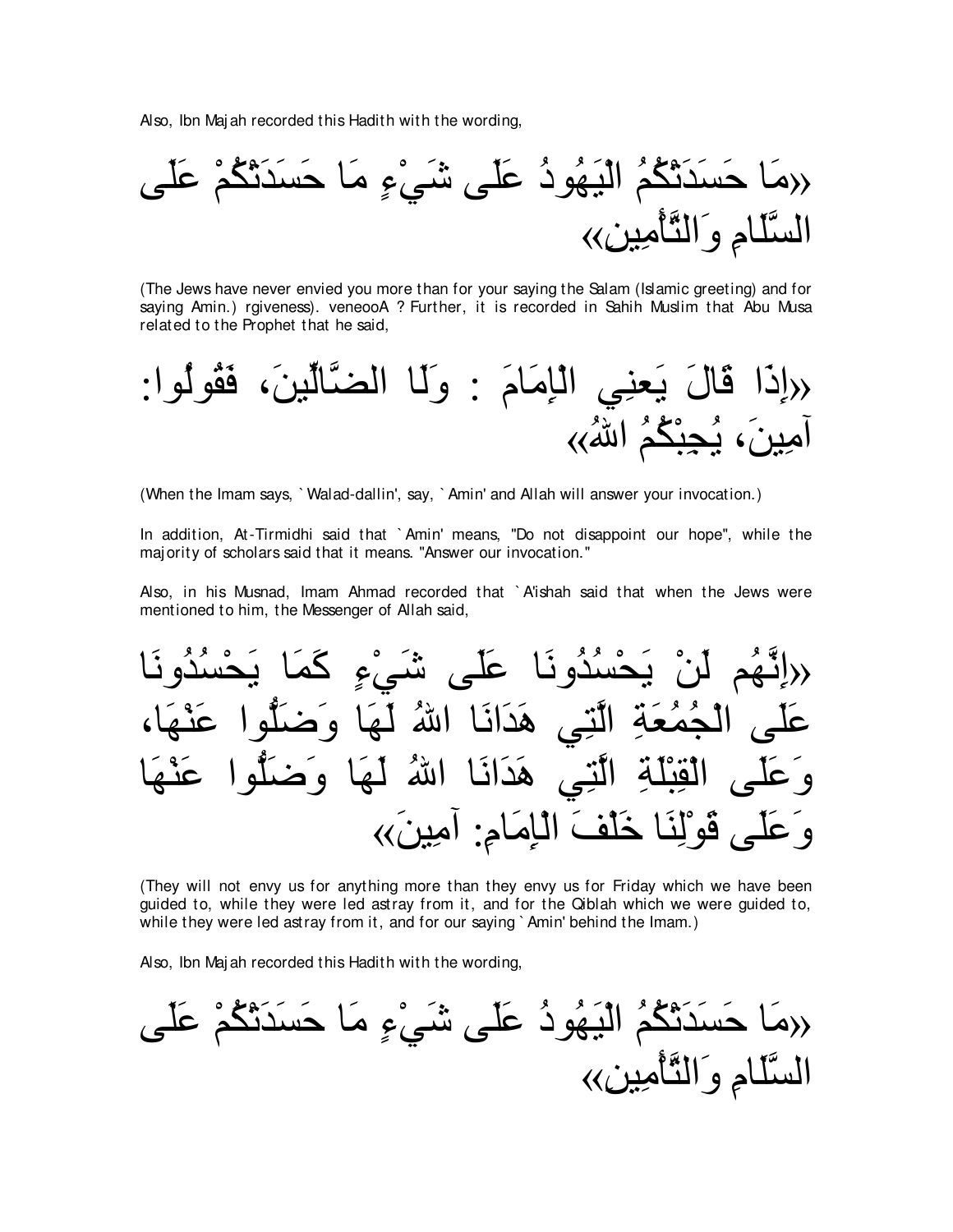(The Jews have never envied you more than for your saying the Salam (Islamic greeting) and for saying Amin.)

#### **The Bounties are because of Allah, not the Deviations**

Allah said,



(The way of those upon whom you have bestowed Your grace), when He mentioned His favor. On mentioning anger, Allah said,

(غَيْر الْمَغْضُوبِ عَلَيْهِمْ)

(Not (that) of those who earned Your anger), without mentioning the subject, although it is He Who has sent down the anger on them, just as Allah stated in another Ayah,



(Have you (O Muhammad ) not seen those (hypocrites) who take as friends a people upon whom is the wrath of Allah (i.e. Jews)) (58:14).

Also, Allah relates the misquidance of those who indulged in it, although they were justly misguided according to Allah's appointed destiny. For instance, Allah said,



(He whom Allah guides, he is the rightly-guided; but he whom He sends astray, for him you will find no Wali (guiding friend) to lead him (to the right path)) (18:17)

and,

ヴ⌒プ ∇ユ⊥ワ⊥ケ∠グ∠Α∠ヱ ⊥ヮ∠ャ ∠ヵ⌒キゅ∠ワ ∠Κ∠プ ⊥ヮzヤャや ⌒モ⌒ヤ∇ツ⊥Α リ∠ョぴ び ∠ラヲ⊥ヰ∠ヨ∇バ∠Α ∇ユ⌒ヰ⌒レ⇒∠Β∇ピ⊥デ

(Whomsoever Allah sends astray, none can guide him; and He lets them wander blindly in their transgression) (7:186).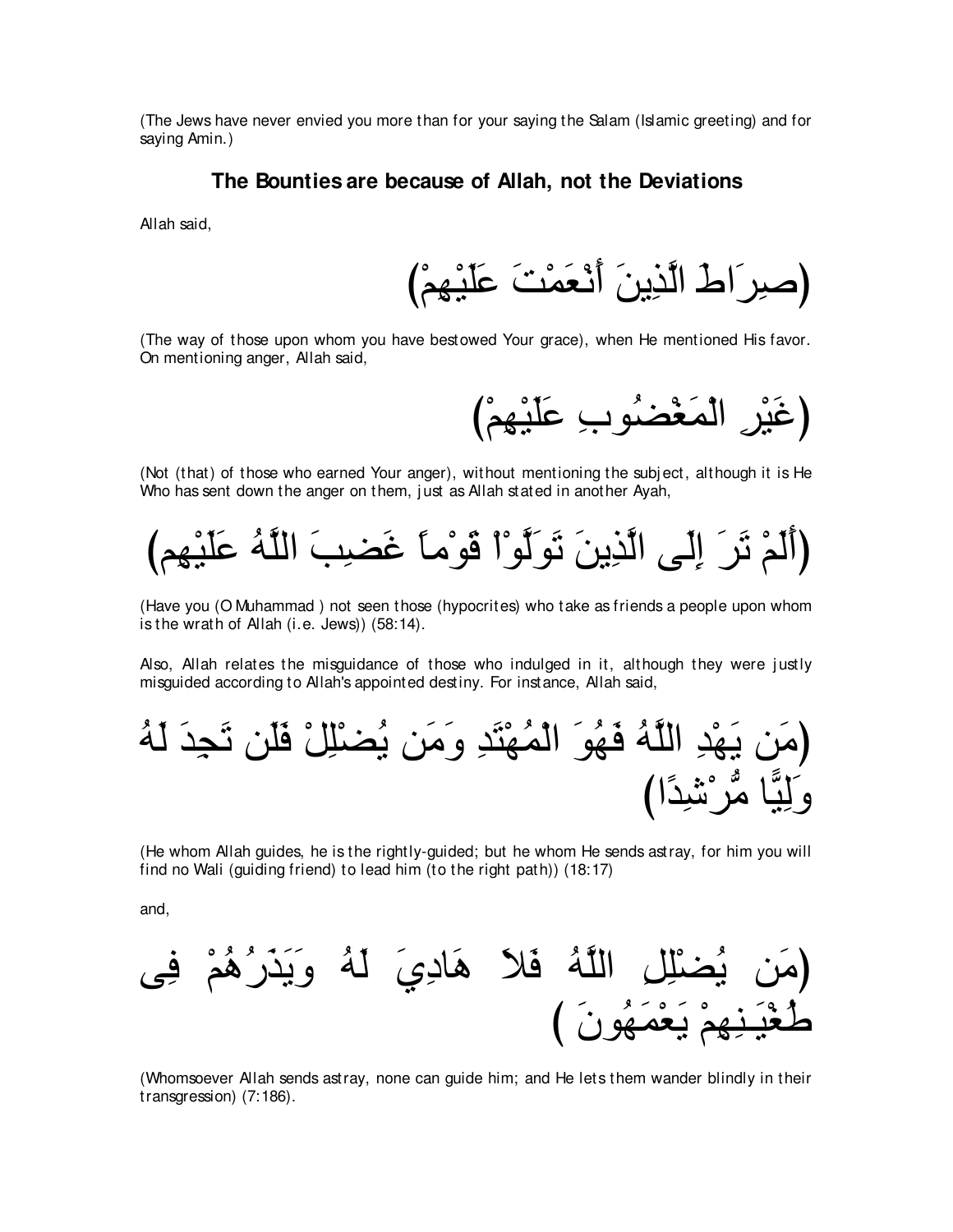These and several other Ayat testify to the fact that Allah alone is the One Who guides and misguides, contrary to the belief of the Qadariyyah sect, who claimed that the servants choose and create their own destiny. They rely on some unclear Ayat avoiding what is clear and contradicts their desires. Theirs, is the method of the people who follow their lust, desire and wickedness. An authentic Hadith narrated,

∠マ⌒ゃャヱ⊥ほ∠プ ⊥ヮ∇レ⌒ョ ∠ヮ∠よゅ∠ゼ∠ゎ ゅ∠ョ ∠ラヲ⊥バ⌒らzわ∠Α ∠リΑ⌒グzャや ⊥ユ⊥わ∇Α∠ぺ∠ケ や∠ク⌒ま» «∇ユ⊥ワヱ⊥ケ∠グ∇ェゅ∠プ ⊥ぶや ヴzヨ∠シ ∠リΑ⌒グzャや

(When you see those who follow what is not so clear in it (the Qur'an), then they are those whom Allah has mentioned (refer to 3:7). Hence, avoid them.)

The Prophet was referring to Allah's statement,



(So as for those in whose hearts there is a deviation (from the truth) they follow that which is not entirely clear thereof, seeking Al-Fitnah (polytheism and trials), and seeking for its hidden meanings)(3:7).

Verily, no innovator in the religion could ever rely on any authentic evidence in the Qur'an that testifies to his innovation. The Qur'an came to distinguish between truth and falsehood, and guidance and misguidance. The Qur'an does not contain any discrepancies or contradictions, because it is a revelation from the Most Wise, Worthy of all praise.

# **Saying Amin**

It is recommended to say Amin after finishing the recitation of Al-Fatihah. Amin means, "O Allah! Accept our invocation.'' The evidence that saying Amin is recommended is contained in what Imams Ahmad, Abu Dawud and At-Tirmidhi recorded, that Wa'il bin Hujr said, "I heard the Messenger of Allah recite,

び∠リΒあャべzツャや ∠Ι∠ヱ ∇ユ⌒ヰ∇Β∠ヤ∠ハ ⌒ゆヲ⊥ツ∇ピ∠ヨ∇ャや ⌒ゲ∇Β∠ビぴ

(Not (that) of those who earned Your anger, nor of those who went astray), and he said ` Amin' extending it with his voice.''

Abu Dawud's narration added, "Raising his voice with it.'' At-Tirmidhi then commented that this Hadith is Hasan and was also narrated from ` Ali and Ibn Mas` ud. Also, Abu Hurayrah narrated that whenever the Messenger of Allah would recite,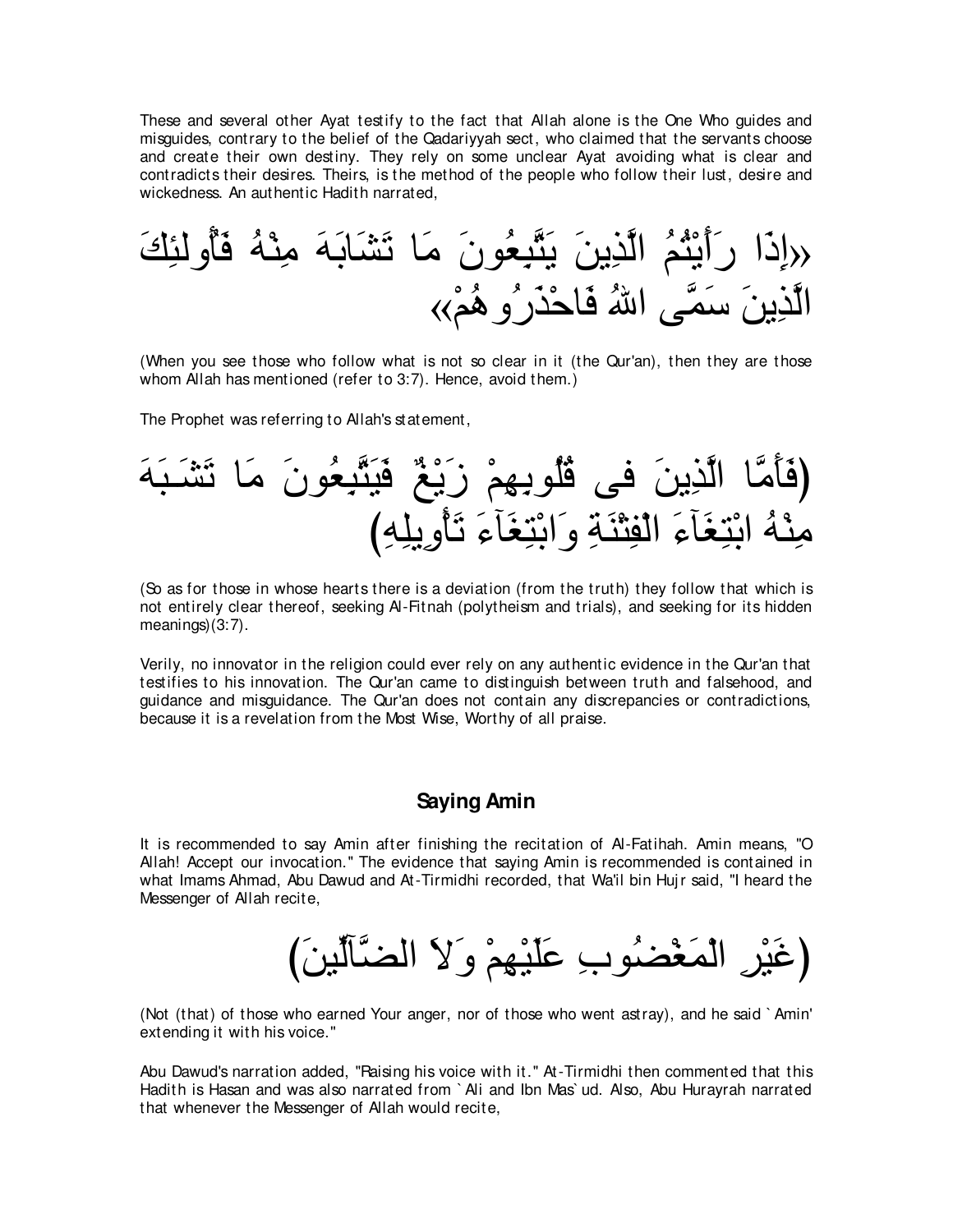(غَيْرِ الْمَغْضُوبِ عَلَيْهِمْ وَلاَ الضَّأَلَّينَ)

(Not (the way) of those who earned Your anger, nor of those who went astray), He would say Amin until those who were behind him in the first line could hear him.

Abu Dawud and Ibn Maj ah recorded this Hadith with the addition, "Then the Masj id would shake because of (those behind the Prophet ) reciting Amin.'' Also, Ad-Daraqutni recorded this Hadith and commented that it is Hasan.

Further, Bilal narrated that he said, "O Messenger of Allah! Do not finish saying Amin before I can join you." This was recorded by Abu Dawud.

In addition, Abu Nasr Al-Qushayri narrated that Al-Hasan and Ja` far As-Sadiq stressed the ` m' in Amin.

Saying Amin is recommended for those who are not praying (when reciting Al-Fatihah) and is strongly recommended for those who are praying, whether alone or behind the Imam. The Two Sahihs recorded that the Messenger of Allah said,

⊥ヮ⊥レΒ⌒ョ∇ほ∠ゎ ∠ペ∠プや∠ヱ ∇リ∠ョ ⊥ヮzル⌒み∠プ ∩やヲ⊥レあョ∠ほ∠プ ⊥ュゅ∠ョ⌒み∇ャや ∠リzョ∠ぺ や∠ク⌒ま» «⌒ヮ⌒ら∇ル∠ク ∇リ⌒ョ ∠ュzギ∠ボ∠ゎ ゅ∠ョ ⊥ヮ∠ャ ∠ゲ⌒ヘ⊥ビ ⌒る∠ム⌒もゅ∠ヤ∠ヨ∇ャや ∠リΒ⌒ョ∇ほ∠ゎ

(When the Imam says, ' Amin', then say, 'Amin', because whoever says, Amin' with the angels, his previous sins will be forgiven.)

Muslim recorded that the Messenger of Allah said,

ヶ⌒プ ⊥る∠ム⌒もゅ∠ヤ∠ヨ∇ャや∠ヱ ∩∠リΒ⌒ョへ :⌒りゅ∠ヤzダャや ヶ⌒プ ∇ユ⊥ミ⊥ギ∠ェ∠ぺ ∠メゅ∠ホ や∠ク⌒ま» ⊥ヮ∠ャ ∠ゲ⌒ヘ⊥ビ ン∠ゲ∇カ⊥ほ∇ャや ゅ∠ヨ⊥ワや∠ギ∇ェ⌒ま ∇ろ∠ボ∠プや∠ヲ∠プ ∩∠リΒ⌒ョへ :⌒¬ゅ∠ヨzジャや «⌒ヮ⌒ら∇ル∠ク ∇リ⌒ョ ∠ュzギ∠ボ∠ゎ ゅ∠ョ

(When any of you says in the prayer, 'Amin ` and the angels in heaven say, ` Amin', in unison, his previous sins will be forgiven.)

It was said that the Hadith talks about both the angels and the Muslims saying Amin at the same time. The Hadith also refers to when the Amins said by the angels and the Muslims are equally sincere (thus bringing about forgiveness).

Further, it is recorded in Sahih Muslim that Abu Musa related to the Prophet that he said,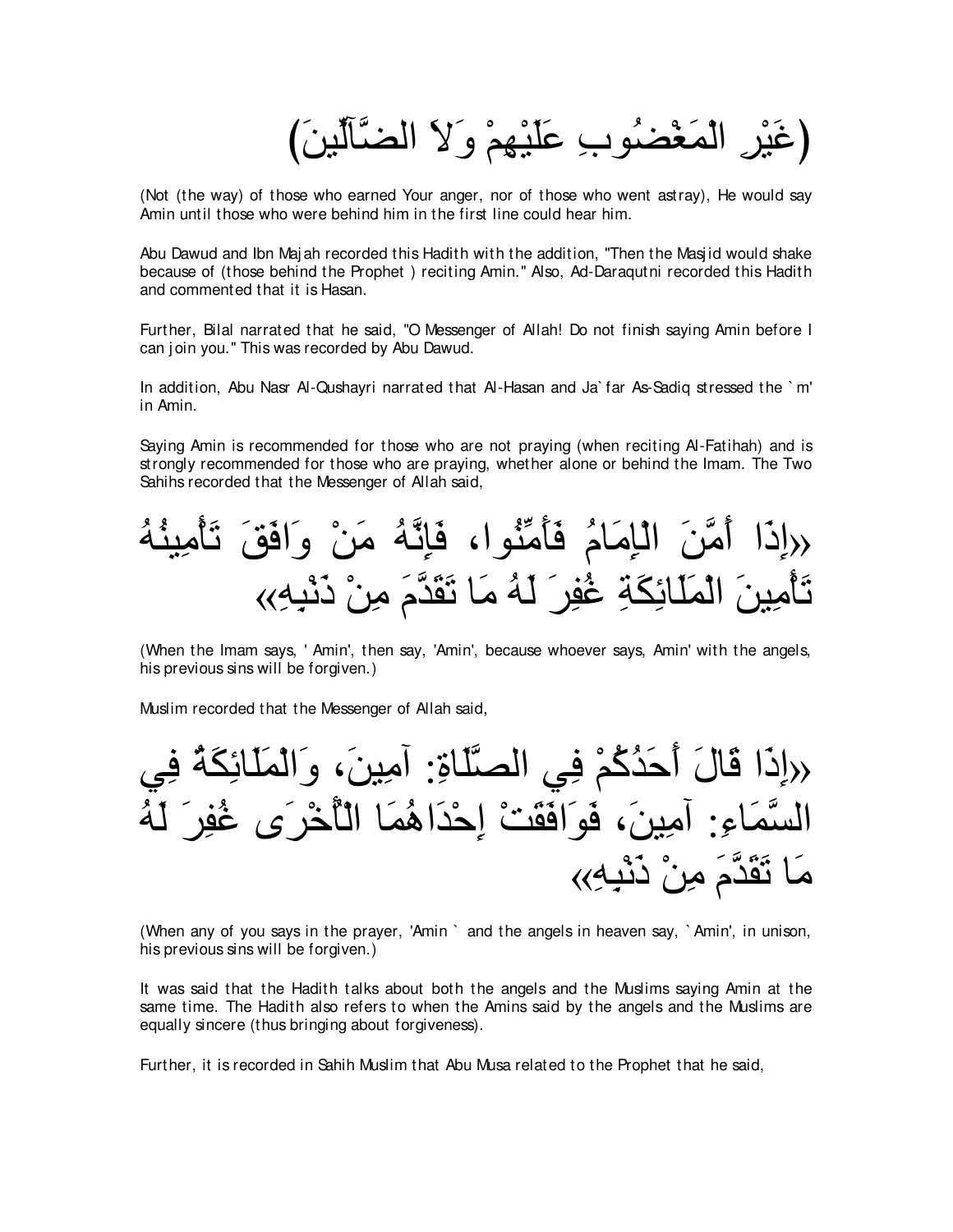:やヲ⊥ャヲ⊥ボ∠プ ∩∠リΒあャゅzツャや ゅ∠ャ∠ヱ : ∠ュゅ∠ョ⌒み∇ャや ヶ⌒レバ∠Α ∠メゅ∠ホ や∠ク⌒ま» «⊥ぶや ⊥ユ⊥ム∇ら⌒イ⊥Α ∩∠リΒ⌒ョへ

(When the Imam says, ` Walad-dallin', say, ` Amin' and Allah will answer your invocation.)

In addition, At-Tirmidhi said that ` Amin' means, "Do not disappoint our hope'', while the majority of scholars said that it means. "Answer our invocation.''

Also, in his Musnad, Imam Ahmad recorded that ` A'ishah said that when the Jews were mentioned to him, the Messenger of Allah said,

ゅ∠ルヱ⊥ギ⊥ジ∇エ∠Α ゅ∠ヨ∠ミ ∃¬∇ヶ∠セ ヴ∠ヤ∠ハ ゅ∠ルヱ⊥ギ⊥ジ∇エ∠Α ∇リ∠ャ ユ⊥ヰzル⌒ま» ∩ゅ∠ヰ∇レ∠ハ やヲぁヤ∠ッ∠ヱ ゅ∠ヰ∠ャ ⊥ぶや ゅ∠ルや∠ギ∠ワ ヶ⌒わzャや ⌒る∠バ⊥ヨ⊥イ∇ャや ヴ∠ヤ∠ハ ゅ∠ヰ∇レ∠ハ やヲぁヤ∠ッ∠ヱ ゅ∠ヰ∠ャ ⊥ぶや ゅ∠ルや∠ギ∠ワ ヶ⌒わzャや ⌒る∠ヤ∇ら⌒ボ∇ャや ヴ∠ヤ∠ハ∠ヱ «∠リΒ⌒ョへ :⌒ュゅ∠ョ⌒み∇ャや ∠ブ∇ヤ∠カ ゅ∠レ⌒ャ∇ヲ∠ホ ヴ∠ヤ∠ハ∠ヱ

(They will not envy us for anything more than they envy us for Friday which we have been guided to, while they were led astray from it, and for the Qiblah which we were guided to, while they were led astray from it, and for our saying `Amin' behind the Imam.)

Also, Ibn Maj ah recorded this Hadith with the wording,

ヴ∠ヤ∠ハ ∇ユ⊥ム∇ゎ∠ギ∠ジ∠ェ ゅ∠ョ ∃¬∇ヶ∠セ ヴ∠ヤ∠ハ ⊥キヲ⊥ヰ∠Β∇ャや ⊥ユ⊥ム∇ゎ∠ギ∠ジ∠ェ ゅ∠ョ» «⌒リΒ⌒ョ∇ほzわャや∠ヱ ⌒ュゅ∠ヤzジャや

(The Jews have never envied you more than for your saying the Salam (Islamic greeting) and for saying Amin.) rgiveness). veneooA ? Further, it is recorded in Sahih Muslim that Abu Musa related to the Prophet that he said,

 :やヲ⊥ャヲ⊥ボ∠プ ∩∠リΒあャゅzツャや ゅ∠ャ∠ヱ : ∠ュゅ∠ョ⌒み∇ャや ヶ⌒レバ∠Α ∠メゅ∠ホ や∠ク⌒ま» «⊥ぶや ⊥ユ⊥ム∇ら⌒イ⊥Α ∩∠リΒ⌒ョへ

(When the Imam says, ` Walad-dallin', say, ` Amin' and Allah will answer your invocation.)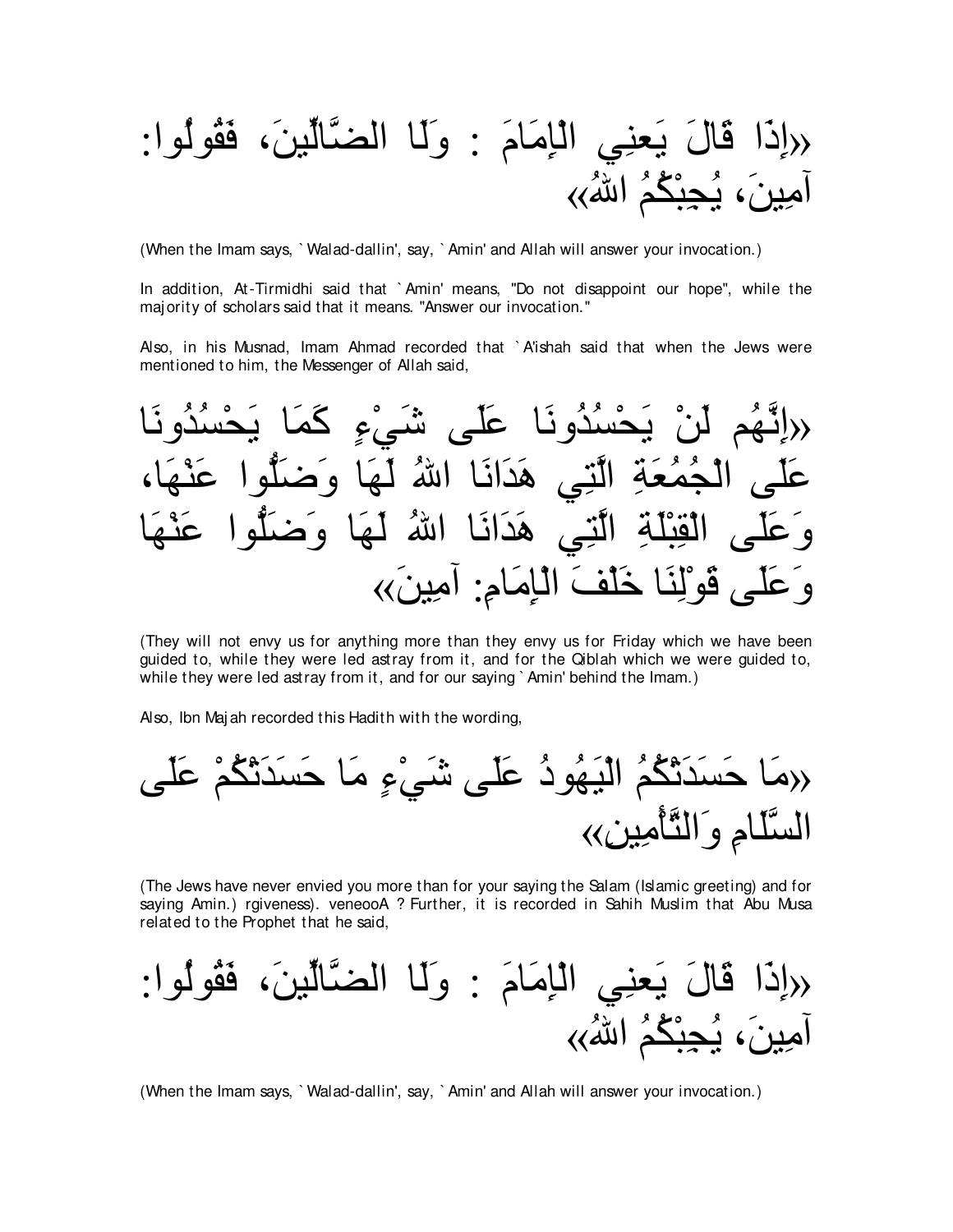In addition, At-Tirmidhi said that ` Amin' means, "Do not disappoint our hope'', while the majority of scholars said that it means. "Answer our invocation.''

Also, in his Musnad, Imam Ahmad recorded that ` A'ishah said that when the Jews were mentioned to him, the Messenger of Allah said,



(They will not envy us for anything more than they envy us for Friday which we have been guided to, while they were led astray from it, and for the Qiblah which we were guided to, while they were led astray from it, and for our saying `Amin' behind the Imam.)

Also, Ibn Maj ah recorded this Hadith with the wording,



(The Jews have never envied you more than for your saying the Salam (Islamic greeting) and for saying Amin.)

### **Surat Al-Baqarah**

### **Which was revealed in Al-Madinah**

The Virtues of Surat Al-Baqarah

In Musnad Ahmad, Sahih Muslim, At-Tirmidhi and An-Nasa'i, it is recorded that Abu Hurayrah said that the Prophet said,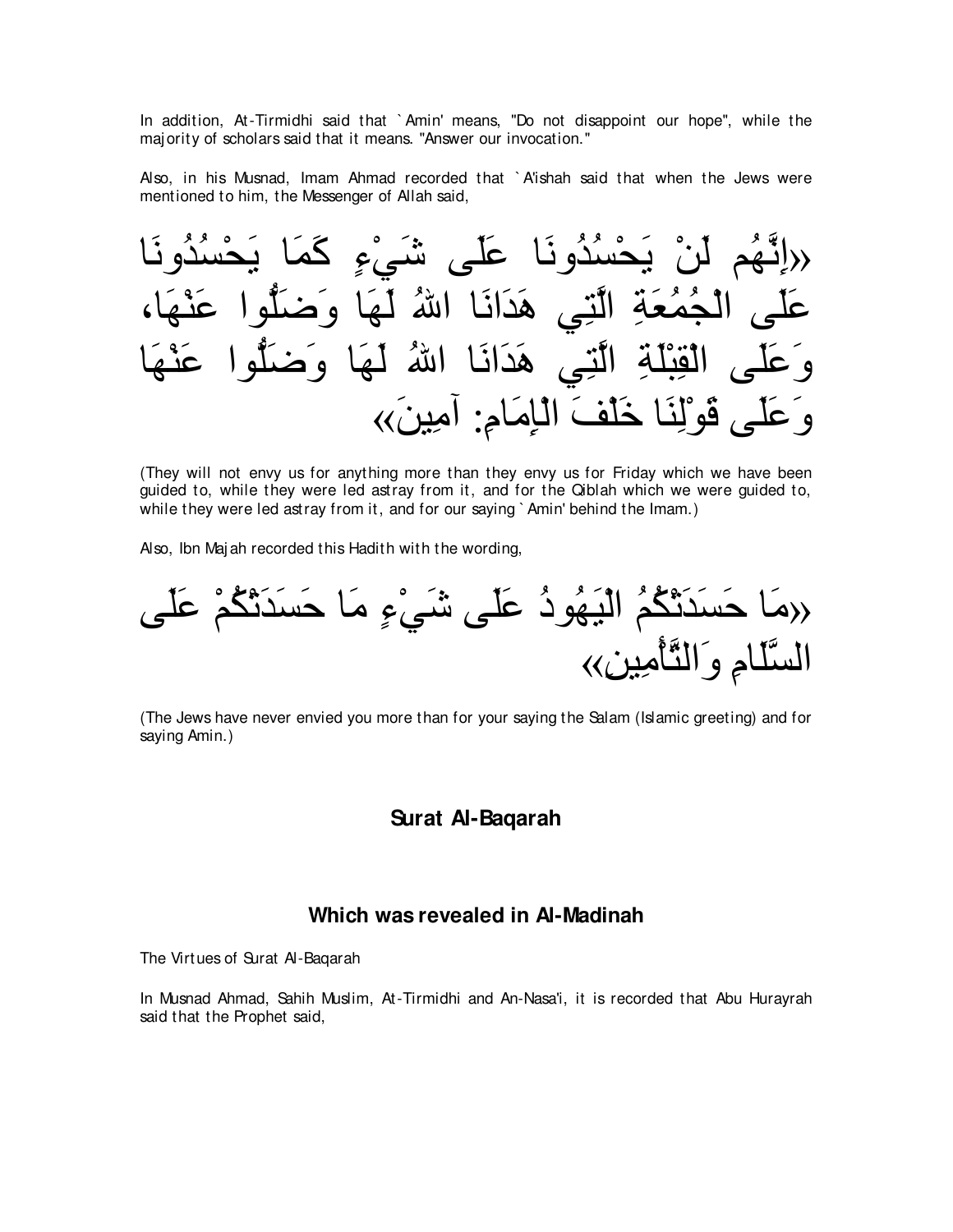⊥ぺ∠ゲ∇ボ⊥ゎ ヵ⌒グzャや ∠ろ∇Β∠ら∇ャや zラ⌒み∠プ や⇔ケヲ⊥ら⊥ホ ∇ユ⊥ム∠ゎヲ⊥Β⊥よ やヲ⊥ヤ∠バ∇イ∠ゎ ゅ∠ャ» «ラゅ∠ト∇Βzゼャや ⊥ヮ⊥ヤ⊥カ∇ギ∠Α ゅ∠ャ ⌒り∠ゲ∠ボ∠ら∇ャや ⊥り∠ケヲ⊥シ ⌒ヮΒ⌒プ

(Do not turn your houses into graves. Verily, Shaytan does not enter the house where Surat Al-Baqarah is recited.) At-Tirmidhi said, "Hasan Sahih.

Also, ` Abdullah bin Mas` ud said, "Shaytan flees from the house where Surat Al-Baqarah is heard.'' This Hadith was collected by An-Nasa'i in Al-Yawm wal-Laylah, and Al-Hakim recorded it in his Mustadrak, and then said that its chain of narration is authentic, although the Two Sahihs did not collect it. In his Musnad, Ad-Darimi recorded that Ibn Mas` ud said, "Shaytan departs the house where Surat Al-Baqarah is being recited, and as he leaves, he passes gas.'' Ad-Darimi also recorded that Ash-Sha` bi said that ` Abdullah bin Mas` ud said, "Whoever recites ten Ayat from Surat Al-Baqarah in a night, then Shaytan will not enter his house that night. (These ten Ayat are) four from the beginning, Ayat Al-Kursi (255), the following two Ayat (256-257) and the last three Ayat.'' In another narration, Ibn Mas` ud said, "Then Shaytan will not come near him or his family, nor will he be touched by anything that he dislikes. Also, if these Ayat were to be recited over a senile person, they would wake him up.''

Further, Sahl bin Sa` d said that the Messenger of Allah said,

∩⊥り∠ゲ∠ボ∠ら∇ャや ⌒ラへ∇ゲ⊥ボ∇ャや ∠ュゅ∠レ∠シ zラ⌒ま∠ヱ ∩ゅ⇔ョゅ∠レ∠シ ∃¬∇ヶ∠セ あモ⊥ム⌒ャ zラ⌒ま» ⊥ラゅ∠ト∇Βzゼャや ⊥ヮ∇ヤ⊥カ∇ギ∠Α ∇ユ∠ャ ⇔る∠ヤ∇Β∠ャ ⌒ヮ⌒わ∇Β∠よ ヶ⌒プ ゅ∠ワ∠ぺ∠ゲ∠ホ ∇リ∠ョ zラ⌒ま∠ヱ ⊥ヮ∇ヤ⊥カ∇ギ∠Α ∇ユ∠ャ や⇔ケゅ∠ヰ∠ル ⌒ヮ⌒わ∇Β∠よ ヶ⌒プ ゅ∠ワ∠ぺ∠ゲ∠ホ ∇リ∠ョ∠ヱ ∩∃メゅ∠Β∠ャ ∠ゐゅ∠ヤ∠を «ュゅzΑ∠ぺ ∠る∠をゅ∠ヤ∠を ⊥ラゅ∠ト∇Βzゼャや

(Everything has a hump (or, high peek), and Al-Baqarah is the high peek of the Qur'an. Whoever recites Al-Baqarah at night in his house, then Shaytan will not enter that house for three nights. Whoever recites it during a day in his house, then Shaytan will not enter that house for three days.) This Hadith was collected by Abu Al-Qasim At-Tabarani, Abu Hatim Ibn Hibban in his Sahih and Ibn Marduwyah.

At-Tirmidhi, An-Nasa'i and Ibn Maj ah recorded that Abu Hurayrah said, "The Messenger of Allah sent an expedition force comprising of many men and asked each about what they memorized of the Qur'an. The Prophet came to one of the youngest men among them and asked him, ` What have you memorized (of the Qur'an) young man' He said, ` I memorized such and such Surahs and also Al-Baqarah.' The Prophet said, ` You memorized Surat Al-Baqarah' He said, ` Yes.' The Prophet said, ` Then you are their commander.' One of the noted men (or chiefs) commented, ` By Allah! I did not learn Surat Al-Baqarah, for fear that I would not be able to implement it. The Messenger of Allah said,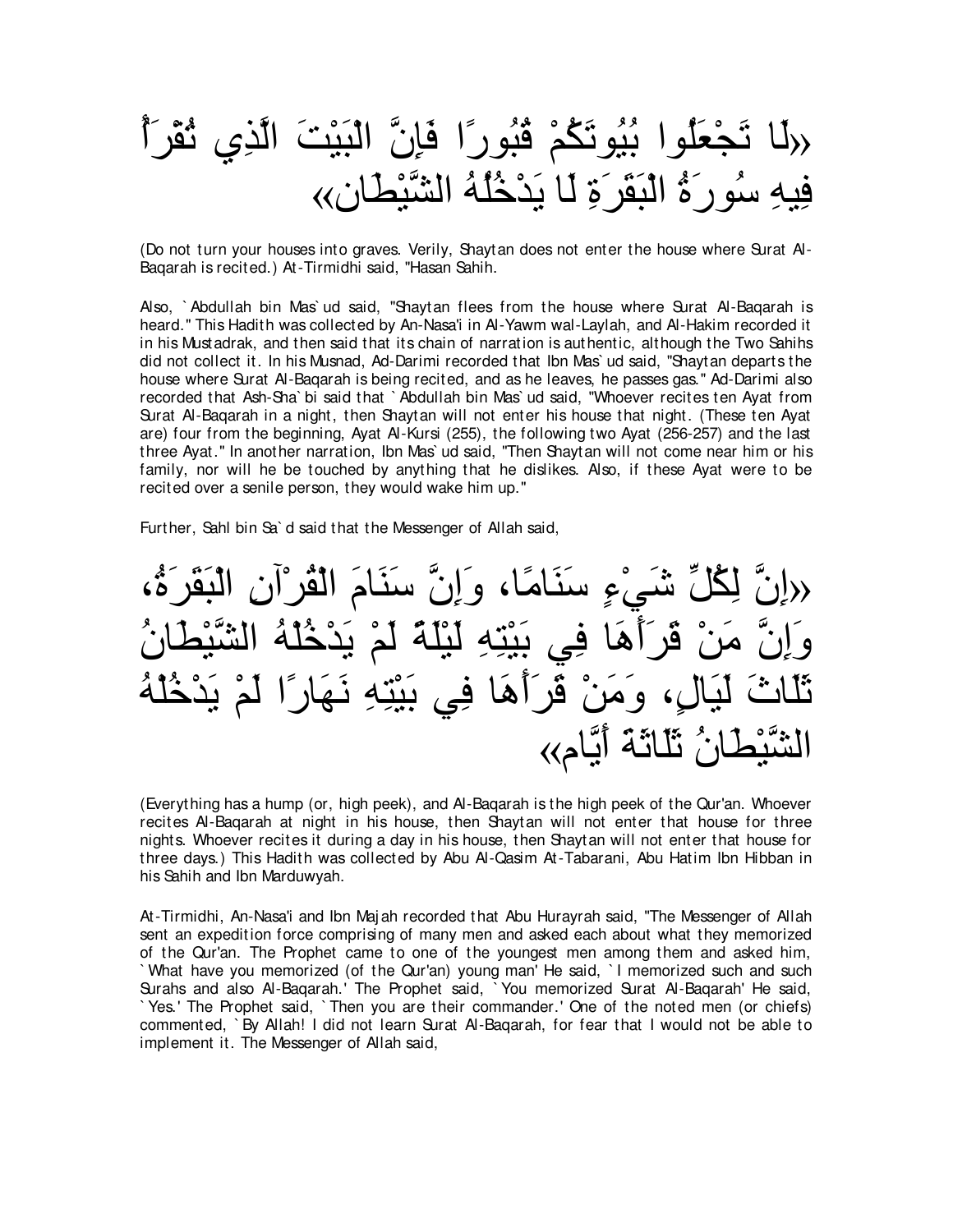الْقُرِ ْآنَ وَ اقْرِ عُوهُ، فَإِنَّ مَثَلَ الْقُرِ ْآنِ فَقَرآ وَقَامَ بِهِ كَمَثَلِ جِرِ َابِ مَحْشُوَ گلٍّ مَگانِ، وَمَثا جَو ْفِهِ كَمَثَّل جر مرساكى)

(Learn Al-Qur'an and recite it, for the example of whoever learns the Qur'an, recites it and adheres to it, is the example of a bag that is full of musk whose scent fills the air. The example of whoever learns the Qur'an and then sleeps (i.e. lazy) while the Qur'an is in his memory, is the example of a bag that has musk, but is closed tight.)

This is the wording collected by At-Tirmidhi, who said that this Hadith is Hasan. In another narration, At-Tirmidhi recorded this same Hadith in a Mursal manner, so Allah knows best.

Also, Al-Bukhari recorded that Usayd bin Hudayr said that he was once reciting Surat Al-Baqarah while his horse was tied next to him. The horse started to make some noise. When Usayd stopped reciting, the horse stopped moving about. When he resumed reading, the horse started moving about again. When he stopped reciting, the horse stopped moving, and when he resumed reading, the horse started to move again. Meanwhile, his son Yahya was close to the horse, and he feared that the horse might step on him. When he moved his son back, he looked up to the sky and saw a cloud radiating with light that looked like lamps. In the morning, he went to the Prophet and told him what had happened and then said, "O Messenger of Allah! My son Yahya was close to the horse and I feared that she might step on him. When I attended to him and raised my head to the sky, I saw a cloud with lights like lamps. So I went, but I couldn't see it.'' The Prophet said, "Do you know what that was'' He said, "No.'' The Prophet said,



(They were the angels, they came close hearing your voice (reciting Surat Al-Baqarah), and if you had kept reading, the people would have been able to see the angels when the morning came, and the angels would not be hidden from their eyes.)

This is the narration reported by Imam Abu Ubayd Al-Qasim bin Salam in his book Fada'il Al-Qur'an.

# **Virtues of Surat Al-Baqarah and Surat Al ` Imran**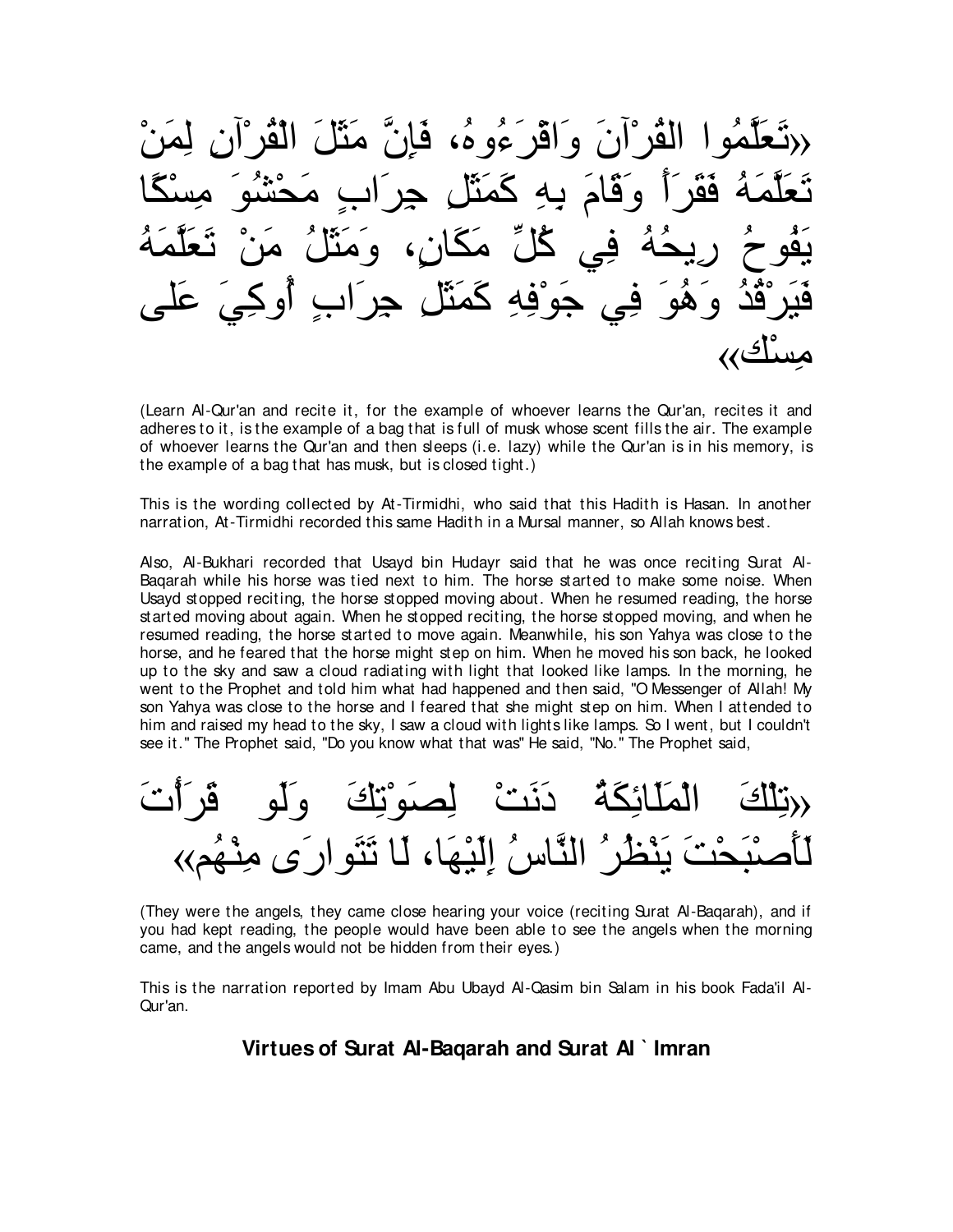Imam Ahmad said that Abu Nu' aym narrated to them that Bishr bin Muhajir said that 'Abdullah bin Buraydah narrated to him from his father, "I was sitting with the Prophet and I heard him say,

(Learn Surat Al-Baqarah, because in learning it there is blessing, in ignoring it there is sorrow, and the sorceresses cannot memorize it.)

He kept silent for a while and then said,

 $rac{1}{2}$  $\ddot{\hat{\delta}}$ لْبَقَرْ فَالْ ااتعلمُه سه ۱ صاحبه نظللان 4  $\epsilon$  $\ddot{\mathbf{L}}$  $\bullet$  $\bullet$ <u>ا مر</u>  $\boldsymbol{\mathsf{d}}$ <u>اه</u>  $\overline{\mathbf{c}}$  $\mathbf{I}$  $\blacktriangle$ <u>و</u> وه ۶۶<br>قبر ه كَالُه تَّكَأ عنّهُ فيقم  $\alpha$ **آ**ک فيقه ا عد فدقه  $\bullet$  $\sqrt{ }$  $\Delta$ اظُهُ ''اک *آ* الدى ۵ َ، ثَاجِر مِنَ ور  $\overline{K}$ <u>ای</u> و  $\mathcal{C}$  $\epsilon$ المكلك  $\mathbf{Z}$  $\ddot{\delta}$ فنعد  $\sim$   $\tilde{ }$ ا ءِ  $\bullet$ و بو ضبعُ  $\mathbf C$  $\Delta$  $\boldsymbol{\lambda}$ داهُ حَلْتَان ىقو  $\zeta$ <u>ഉ</u>  $\bullet$  $\bullet$ يما كسينًا هذا؟ فيقو  $919$ ْ إِنَ ثُمَّ يُقَالُ: اقْرَأُ وَاصنْعَدْ فِي و لدگم <u>افر</u>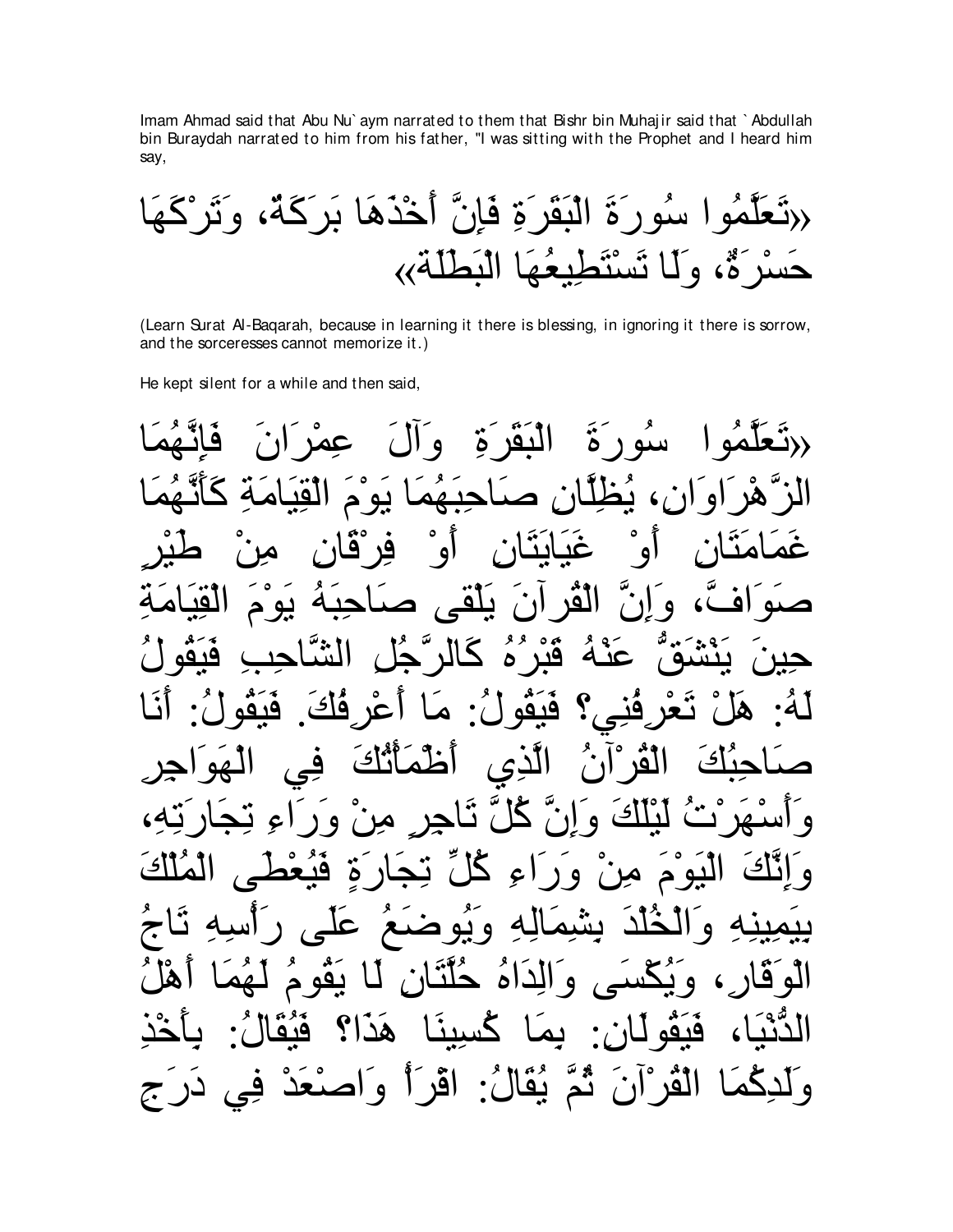

(Learn Surat Al-Baqarah and Al ` Imran because they are two lights and they shade their people on the Day of Resurrection, just as two clouds, two spaces of shade or two lines of (flying) birds. The Qur'an will meet its companion in the shape of a pale-faced man on the Day of Resurrection when his grave is opened. The Qur'an will ask him, 'Do you know me' The man will say, 'I do not know you.' The Qur'an will say, 'I am your companion, the Qur'an, which has brought you thirst during the heat and made you stay up during the night. Every merchant has his certain trade. But, this Day, you are behind all types of trade.' Kingship will then be given to him in his right hand, eternal life in his left hand and the crown of grace will be placed on his head. His parents will also be granted two garments that the people of this life could never afford. They will say, 'Why were we granted these garments' It will be said, 'Because your son was carrying the Qur'an.' It will be said (to the reader of the Qur'an), 'Read and ascend through the levels of Paradise.' He will go on ascending as long as he recites, whether reciting slowly or quickly.)''

Ibn Majah also recorded part of this Hadith from Bishr bin Al-Muhajir, and this chain of narrators is Hasan, according to the criteria of Imam Muslim.

A part of this Hadith is also supported by other Hadiths. For instance, Imam Ahmad recorded that Abu Umamah Al-Bahili said that he heard the Messenger of Allah say,



(Read the Qur'an, because it will intercede on behalf of its people on the Day of Resurrection. Read the two lights, Al-Baqarah and Al `Imran, because they will come in the shape of two clouds, two shades or two lines of birds on the Day of Resurrection and will argue on behalf of their people on that Day.)

The Prophet then said,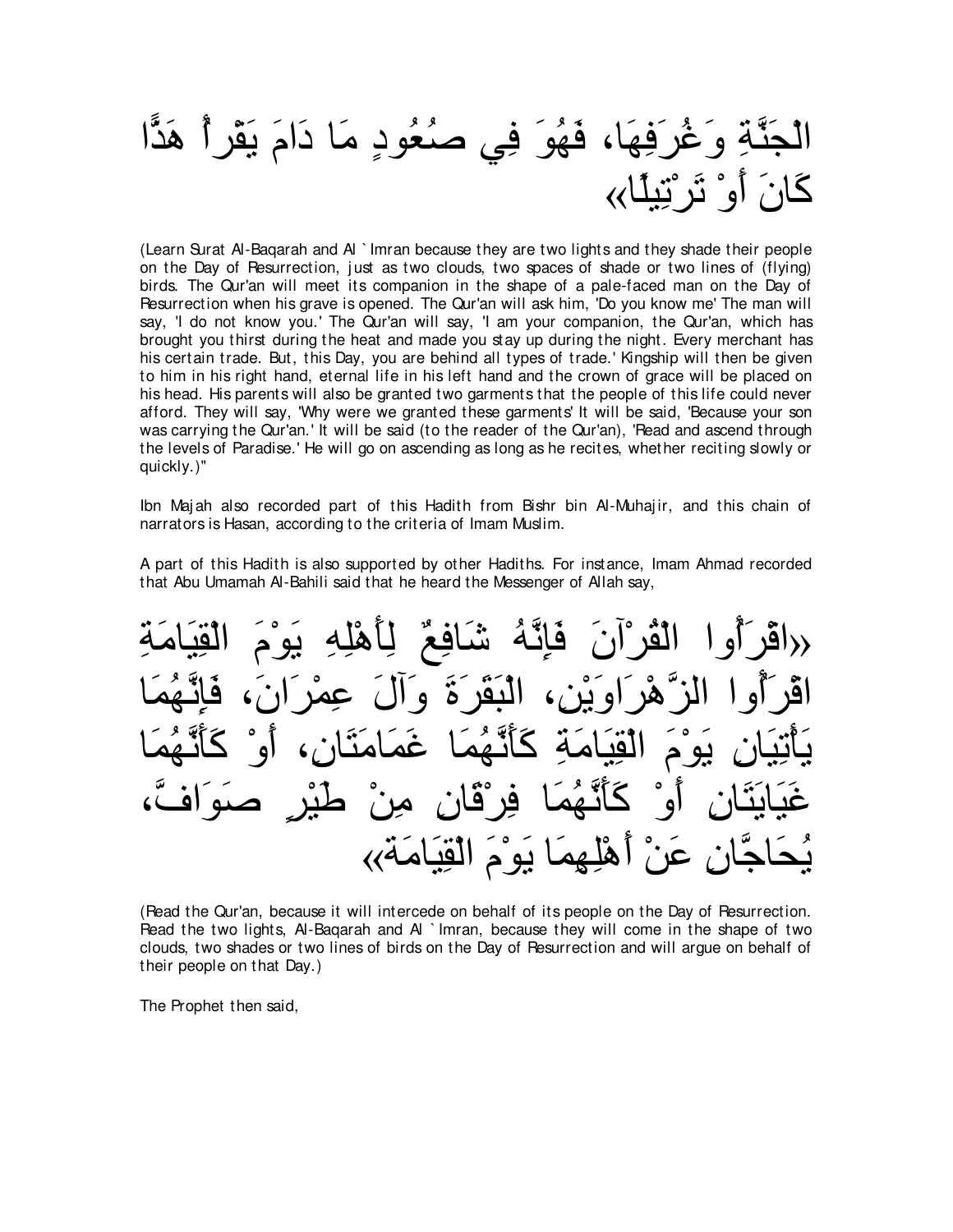رِ اَقُرَ أُوا الَبَقُرَةَ فَانَّ أَحُدَهَا بَرَكَةٌ وَتَرُكَهَا حَسْرَةُ
$$
\sum_{n=1}^{\infty} a_n
$$
وَلَّا تَسُتَطِيعُهَا الَبَطَلَةٌ»

(Read Al-Baqarah, because in having it there is blessing, and in ignoring there is a sorrow and the sorceresses cannot memorize it.)

Also, Imam Muslim narrated this Hadith in the Book of Prayer

Imam Ahmad narrated that An-Nawwas bin Sam` an said that the Prophet said,

やヲ⊥ルゅ∠ミ ∠リΑ⌒グzャや ⌒ヮ⌒ヤ∇ワ∠ぺ∠ヱ ⌒る∠ョゅ∠Β⌒ボ∇ャや ∠ュ∇ヲ∠Α ⌒ラへ∇ゲ⊥ボャゅ⌒よ ヴ∠ゎ∇ぽ⊥Α» «ラや∠ゲ∇ヨ⌒ハ ⊥メへ∠ヱ ⌒り∠ゲ∠ボ∠ら∇ャや ⊥り∠ケヲ⊥シ ユ⊥ヰ⊥ョ∠ギ∇ボ∠ゎ ⌒ヮ⌒よ ∠ラヲ⊥ヤ∠ヨ∇バ∠Α

(On the Day of Resurrection the Qur'an and its people who used to implement it will be brought forth, preceded by Surat Al-Baqarah and Al ` Imran.)

An-Nawwas said, "The Prophet set three examples for these two Surahs and I did not forget these examples ever since. He said,

ゅ∠ヨ⊥ヰ∠レ∇Β∠よ ⌒ラや∠ヱや∠キヲ∠シ ⌒ラゅ∠わzヤ⊥ニ ∇ヱ∠ぺ ∩⌒ラゅ∠わ∠ョゅ∠ヨ∠ビ ゅ∠ヨ⊥ヰzル∠ほ∠ミ» ∩zフや∠ヲ∠タ ∃ゲ∇Β∠デ ∇リ⌒ョ ⌒ラゅ∠ホ∇ゲ⌒プ ゅ∠ヨ⊥ヰzル∠ほ∠ミ ∇ヱ∠ぺ ∩∀ベ∇ゲ∠セ «ゅ∠ヨ⌒ヰ⌒ら⌒ェゅ∠タ ∇リ∠ハ ⌒ラゅzィゅ∠エ⊥Α

(They will come like two clouds, two dark shades or two lines of birds arguing on behalf of their people.)

It was also recorded in Sahih Muslim and At-Tirmidhi narrated this Hadith, which he rendered Hasan Gharib.

## **Surat Al-Baqarah was revealed in Al-Madinah**

There is no disagreement over the view that Surat Al-Baqarah was revealed in its entirety in Al-Madinah. Moreover, Al-Baqarah was one of the first Surahs to be revealed in Al-Madinah, while, Allah's statement,

(وَاتَّقُواْ يَوْمًا ثُرْجَعُونَ فِيهِ إِلَى اللَّهِ)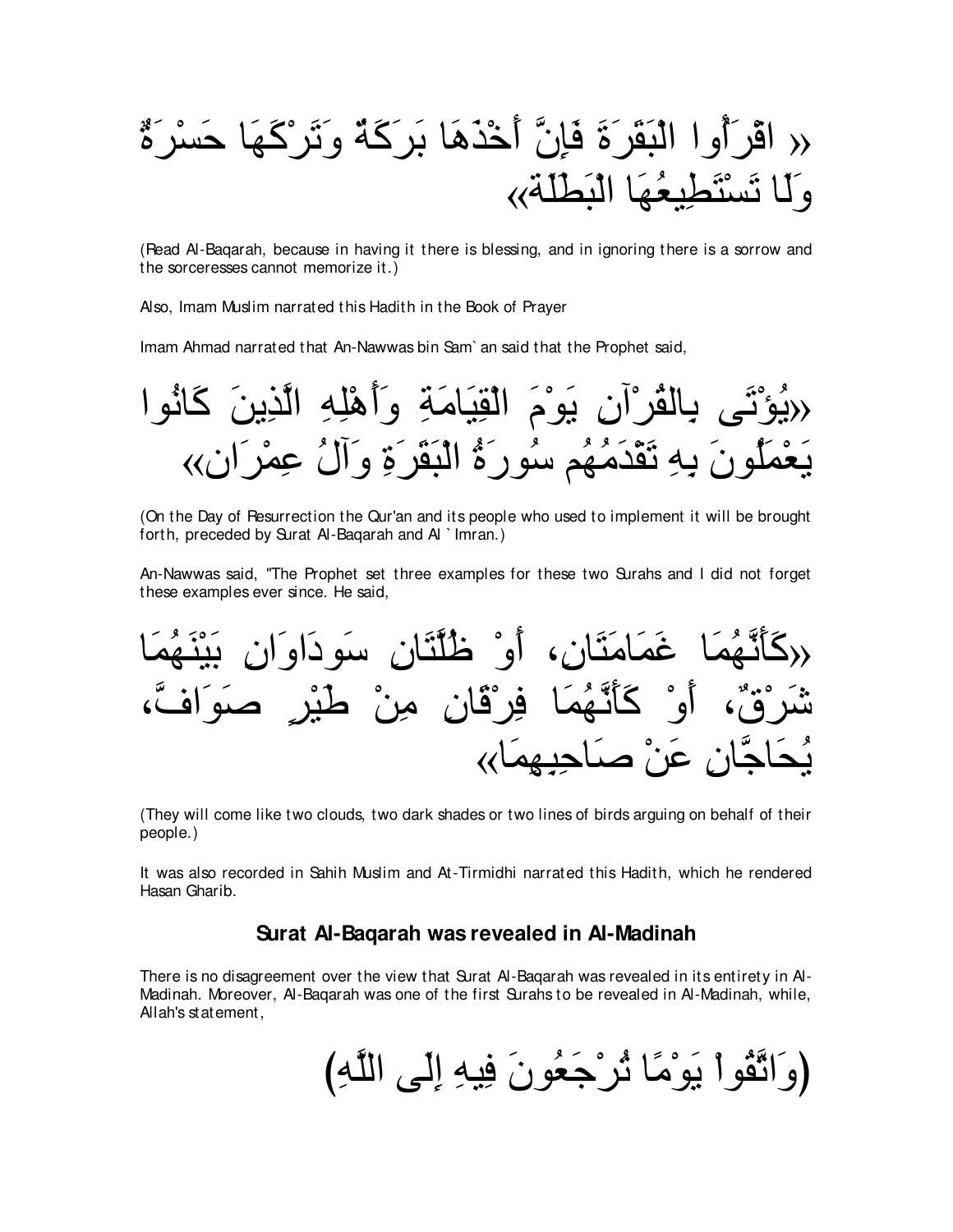(And be afraid of the Day when you shall be brought back to Allah.) (2:281) was the last Ayah to be revealed from the Qur'an. Also, the Ayat about usury were among the last Ayat to be revealed. Khalid bin Ma` dan used to call Al-Baqarah the Fustat (tent) of the Qur'an. Some of the scholars said that it contains a thousand news incidents, a thousand commands and a thousand prohibitions. Those who count said that the number of Al-Baqarah's Ayat is two hundred and eighty-seven, and its words are six thousand two hundred and twenty-one words. Further, its letters are twenty-five thousand five hundred. Allah knows best.

Ibn Jurayj narrated that ` Ata' said that Ibn ` Abbas said, "Surat Al-Baqarah was revealed in Al-Madinah.'' Also, Khasif said from Muj ahid that ` Abdullah bin Az-Zubayr said; "Surat Al-Baqarah was revealed in Al-Madinah.'' Several Imams and scholars of Tafsir issued similar statements, and there is no difference of opinion over this as we have stated.

The Two Sahihs recorded that Ibn Mas` ud kept the Ka` bah on his left side and Mina on his right side and threw seven pebbles (at the Jamrah) and said, "The one to whom Surat Al-Baqarah was revealed (i.e. the Prophet) performed Rami (the Haji rite of throwing pebbles) similarly." The Two Sahihs recorded this Hadith.

Further, Ibn Marduwyah reported a Hadith of Shu` bah from ` Aqil bin Talhah from ` Utbah bin Marthad; "The Prophet saw that his Companions were not in the first lines and he said,

«بِيَا أَصِنْحَابَ سُو رِعَ الْبَقَرِ ّةِ»

(O Companions of Surat Al-Baqarah.) I Think that this incident occurred during the battle of Hunayn when the Companions retreated. Then, the Prophet commanded Al-` Abbas (his uncle) to yell out,

«بِيَا أَصِنْحَابَ الشَّجِّرِ َة<sub>∢</sub>

(O Companions of the tree!) meaning the Companions who participated in the pledge of Ar-Ridwan (under the tree). In another narration, Al- ` Abbas cried, "O Companions of Surat Al-Baqarah!'' encouraging them to come back, so they returned from every direction. Also, during the battle of Al-Yamamah, against the army of Musaylimah the Liar, the Companions first retreated because of the huge number of soldiers in Musaylimah's army. The Muhaj irun and the Ansar called out for each other, saying; "O people of Surat Al-Baqarah!'' Allah then gave them victory over their enemy, may Allah be pleased with all of the companions of all the Messengers of Allah.

> (بِسْمِ اللَّهِ الرَّحْمَـنِ الرَّحِيمِ ) (الم )

(In the Name of Allah, the Most Gracious, the Most Merciful) (1. Alif Lam Mim).

**The Discussion of the Individual Letters**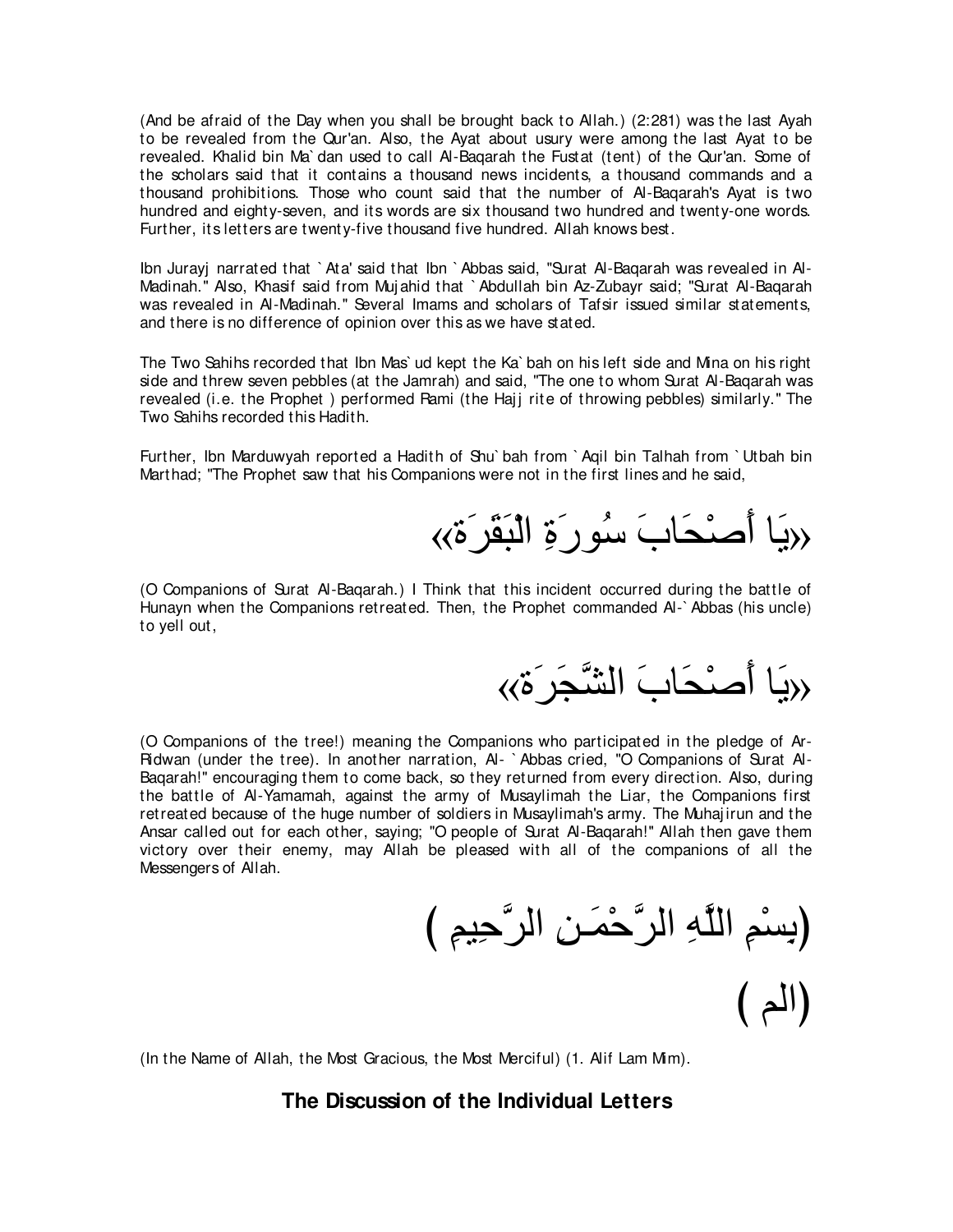The individual letters in the beginning of some Surahs are among those things whose knowledge Allah has kept only for Himself. This was reported from Abu Bakr, ` Umar, ` Uthman, ` Ali and Ibn Mas` ud. It was said that these letters are the names of some of the Surahs. It was also said that they are the beginnings that Allah chose to start the Surahs of the Qur'an with. Khasif stated that Muj ahid said, "The beginnings of the Surahs, such as Qaf, Sad, Ta Sin Mim and Alif Lam Ra, are just some letters of the alphabet." Some linguists also stated that they are letters of the alphabet and that Allah simply did not cite the entire alphabet of twenty-eight letters. For instance, they said, one might say, "My son recites Alif, Ba, Ta, Tha... '' he means the entire alphabet although he stops before mentioning the rest of it. This opinion was mentioned by Ibn Jarir.

# **The Letters at the Beginning of Surahs**

If one removes the repetitive letters, then the number of letters mentioned at the beginning of the Surahs is fourteen: Alif, Lam, Mim, Sad, Ra, Kaf, Ha, Ya, ` Ayn, Ta, Sin, Ha, Qaf, Nun.

So glorious is He Who made everything subtly reflect His wisdom.

Moreover, the scholars said, "There is no doubt that Allah did not reveal these letters for jest and play.'' Some ignorant people said that some of the Qur'an does not mean anything, (meaning, such as these letters) thus committing a major mistake. On the contrary, these letters carry a specific meaning. Further, if we find an authentic narration leading to the Prophet that explains these letters, we will embrace the Prophet's statement. Otherwise, we will stop where we were made to stop and will proclaim,

(ءَامَنَّا بِهِ كُلٌّ مِّنْ عِندِ رَبِّنَا)

(We believe in it; all of it (clear and unclear verses) is from our Lord) (3:7).

The scholars did not agree on one opinion or explanation regarding this subject. Therefore, whoever thinks that one scholar's opinion is correct, he is obliged to follow it, otherwise it is better to refrain from making any j udgment on this matter. Allah knows best.

# **These Letters testify to the Miraculous Qur'an**

The wisdom behind mentioning these letters in the beginning of the Surahs, regardless of the exact meanings of these letters, is that they testify to the miracle of the Qur'an. Indeed, the servants are unable to produce something like the Qur'an, although it is comprised of the same letters with which they speak to each other. This opinion was mentioned by Ar-Razi in his Tafsir who related it to Al-Mubarrid and several other scholars. Al-Qurtubi also related this opinion to Al-Farra' and Qutrub. Az-Zamakhshari agreed with this opinion in his book, Al-Kashshaf. In addition, the Imam and scholar Abu Al-` Abbas Ibn Taymiyyah and our Shaykh Al-Hafiz Abu Al-Hajjaj Al-Mizzi agreed with this opinion. Al-Mizzi told me that it is also the opinion of Shaykh Al-Islam Ibn Taymiyyah. KAz-Zamakhshari said that these letters, "Were not all mentioned once in the beginning of the Qur'an. Rather, they were repeated so that the challenge (against the creation) is more daring. Similarly, several stories were mentioned repeatedly in the Qur'an,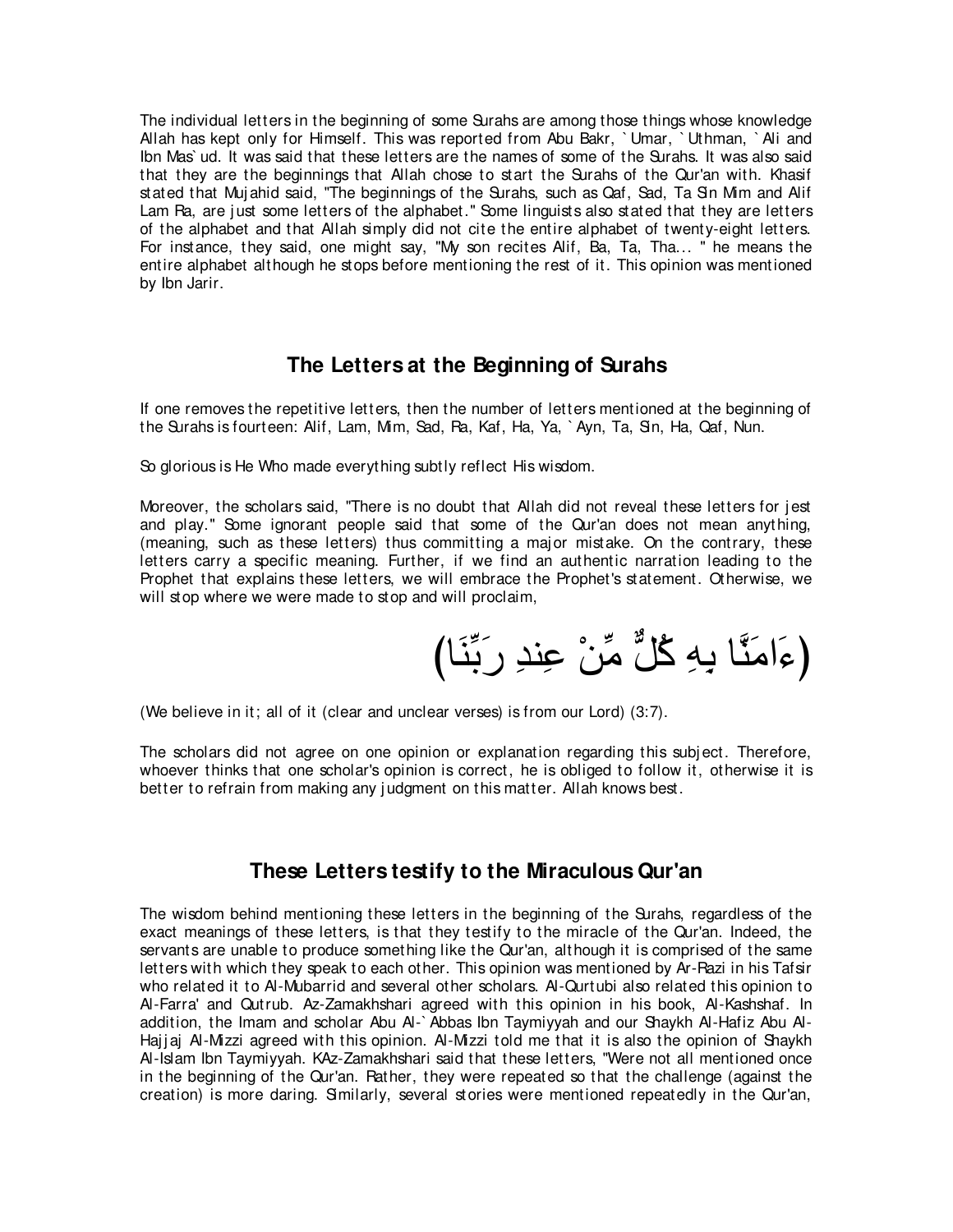and also the challenge was repeated in various areas (i.e., to produce something like the Qur'an). Sometimes, one letter at a time was mentioned, such as Sad, Nun and Qaf. Sometimes two letters were mentioned, such as

(Ha Mim) (44:1) Sometimes, three letters were mentioned, such as,

(Alif Lam Mim (2: 1)) and four letters, such as,

(` Alif Lam Mim Ra) (13:1), and

(Alif Lam Mim Sad) (7:1).

Sometimes, five letters were mentioned, such as,

(Kaf Ha Ya ` Ayn Sad) (19:1), and;

(حـم − تَنز ِيلُ الكِتَــبِ مِنَ اللَّهِ العَز ِيز ِ العَلِيمِ )

(Ha Mim. ` Ayn Sin Qaf) (42:1-2).

This is because the words that are used in speech are usually comprised of one, two, three, four, or five letters.''

Every Surah that begins with these letters demonstrates the Qur'an's miracle and magnificence, and this fact is known by those well-versed in such matters. The count of these Surahs is twenty-nine. For instance, Allah said,

(الم ذَلِكَ الْكِتَابُ لا رَيْبَ فِيهِ)



(كەيعص )

(حـم )

(الم )

(المر)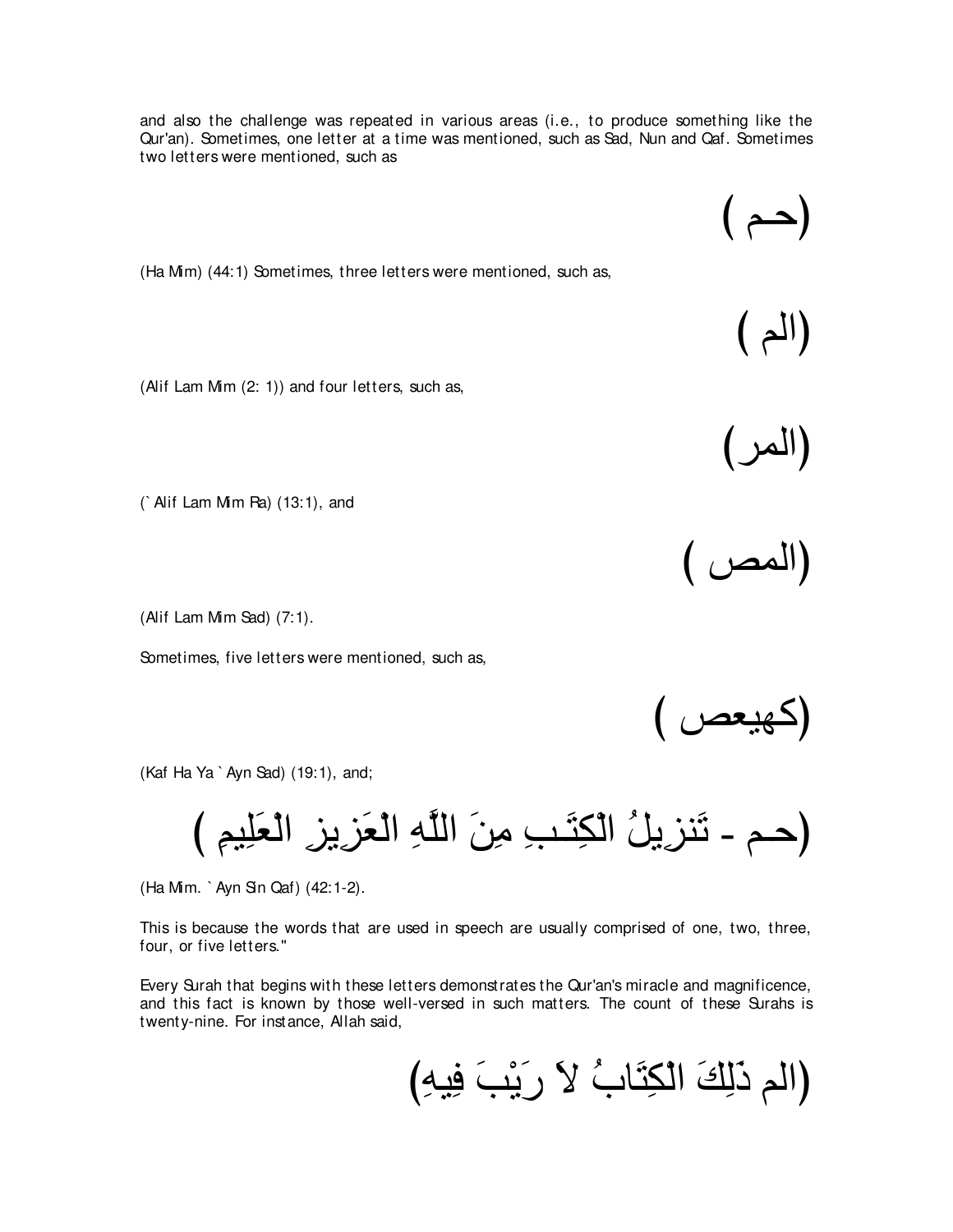(Alif Lam Mim) This is the Book (the Qur'an), wherein there is no doubt (2:1-2),



(Alif Lam Mim. Allah! La ilaha illa Huwa (none has the right to be worshipped but He), Al-Hayyul-Qayyuum (the Ever Living, the One Who sustains and protects all that exists). It is He Who has sent down the Book (the Qur'an) to you (Muhammad ) with truth, confirming what came before it.) (3:1-3), and,



(Alif Lam Mim Sad. (This is the) Book (the Qur'an) sent down unto you (O Muhammad ), so let not your breast be narrow therefrom) (7:1-2).

Also, Allah said,

∠リ⌒ョ ∠サゅzレャや ∠ァ⌒ゲ∇ガ⊥わ⌒ャ ∠マ∇Β∠ャ⌒ま ⊥ヮ⇒∠レ∇ャ∠ゴル∠ぺ ∀ゆゅ∠わ⌒ミ ゲャやぴ び∇ユ⌒ヰあよ∠ケ ⌒ラ∇ク⌒み⌒よ ⌒ケヲぁレャや ヴ∠ャ⌒ま ⌒ろ⇒∠ヨ⊥ヤぁヌャや

(Alif Lam Ra. (This is) a Book which We have revealed unto you (O Muhammad ) in order that you might lead mankind out of darkness (of disbelief and polytheism) into the light (of belief in the Oneness of Allah and Islamic Monotheism) by their Lord's leave) (14:1),

(الم ــ دَلِكَ الْكِتَابُ لاَ رَيْبَ فِيهِ هُدًى لِّلْمُنَّقِبِر∙َ

(Alif Lam Mim. The revelation of the Book (this Qur'an) in which there is no doubt, is from the Lord of the `Alamin (mankind, Jinn and all that exists)!) (32:1-2),

び ⌒ユΒ⌒ヤ∠バ∇ャや ⌒ゴΑ⌒ゴ∠バ∇ャや ⌒ヮzヤャや ∠リ⌒ョ ⌒ょ⇒∠わ⌒ム∇ャや ⊥モΑ⌒ゴレ∠ゎ - ユ⇒ェぴ

(Ha Mim. A revelation from (Allah) the Most Gracious, the Most Merciful) (41:1-2), and,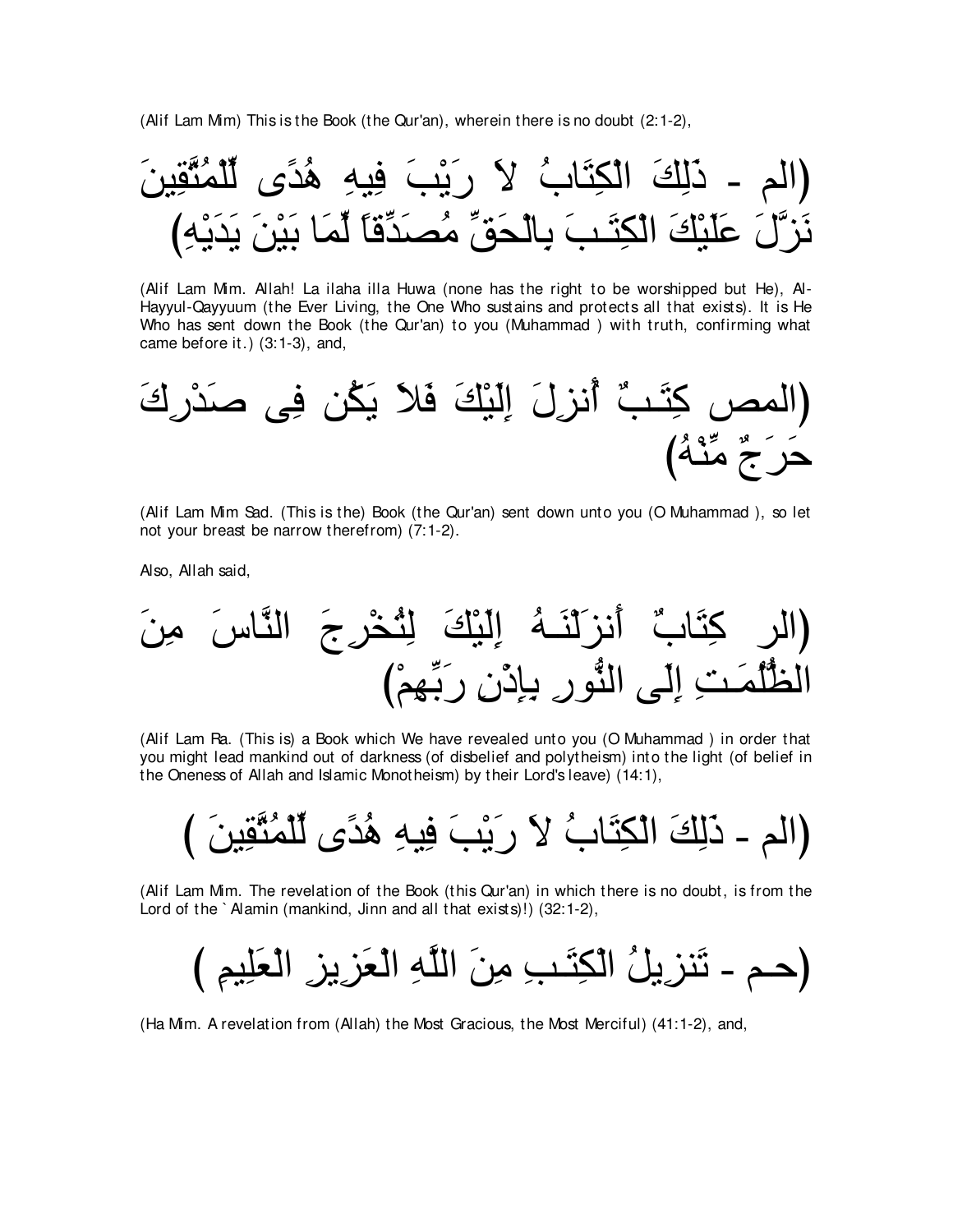َ تَنْزِيلُ الْكِتَّىبِ مِنَ اللَّهِ الْعَزِيزِ غَافر الدَّنب وَقَابِلِ النَّوْبِ شَدِيد العقاب الطَّوْلِ لاَ اِلَّــهَ اِلاَّ هُوَ اِلَّذِهِ الْمَصِيِرِ

(Ha Mim. `Ain Sin Qaf. Likewise Allah, the Almighty, the Wise sends revelation to you (O Muhammad) as (He sent revelation to) those before you.) (42:1-3).

There are several other Ayat that testify to what we have mentioned above, and Allah knows best.



(2. That is Book in which there is no Payb, guidance for the Muttagin).

## There is no Doubt in the Qur'an

The Book, is the Qur'an, and Rayb means doubt. As-Suddi said that Abu Malik and Abu Salih narrated from Ibn `Abbas, and Murrah AI-Hamadani narrated from Ibn Mas`ud and several other Companions of the Messenger of Allah that,



(In which there is no Rayb), means about which there is no doubt. Abu Ad-Darda', Ibn `Abbas, Mujahid, Sa`id bin Jubayr, Abu Malik, Nafi` `Ata', Abu Al-`Aliyah, Ar-Rabi` bin Anas, Muqatil bin Havvan. As-Suddi. Qatadah and Isma'il bin Abi Khalid said similarly. In addition, Ibn Abi Hatim said, "I do not know of any disagreement over this explanation." The meaning of this is that the Book, the Qur'an, is without a doubt revealed from Allah. Similarly, Allah said in Surat As-Sajdah,

(الم ــ ذَلِكَ الْكِتَابُ لاَ رَبْبَ فِيهِ هُدًى لِّلْمُتَّقِينَ

(Alif Lam Mim). The revelation of the Book (this Qur'an) in which there is no doubt, is from the Lord of all that  $exists$  (32:1-2).

Some scholars stated that this Ayah - 2:2 - contains a prohibition meaning, "Do not doubt the Qur'an." Furthermore, some of the reciters of the Qur'an pause upon reading.

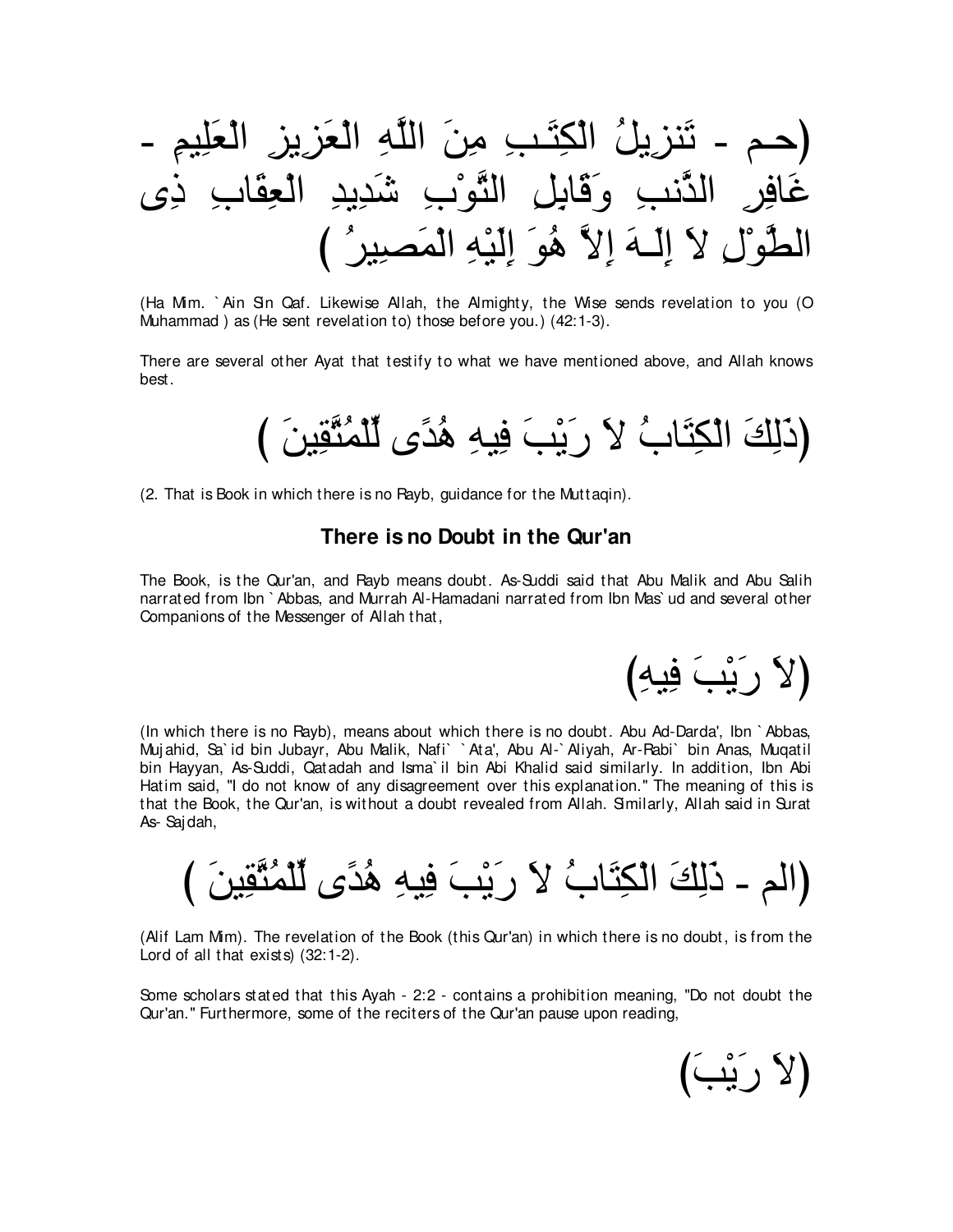(there is no doubt) and they then continue;

(فِيهِ هُدًى لِّلْمُثَّقِينَ)

(in which there is guidance for the Muttaqin (the pious and righteous persons)). However, it is better to pause at,

(لاَ رَيْبَ فِيهِ)

(in which there is no doubt) because in this case,

(هُدَّى)

(guidance) becomes an attribute of the Qur'an and carries a better meaning than,

(فِيهِ هُدًى)

(in which there is guidance).

# **Guidance is granted to Those Who have Taqwa**

Hidayah - correct guidance - is only granted to those who have Taqwa - fear of Allah. Allah said,

∠Ι ∠リΑ⌒グzャや∠ヱ ∀¬べ∠ヘ⌒セ∠ヱ ン⇔ギ⊥ワ ∇やヲ⊥レ∠ョや∠¬ ∠リΑ⌒グzヤ⌒ャ ∠ヲ⊥ワ ∇モ⊥ホぴ ヴ⇔ヨ∠ハ ∇ユ⌒ヰ∇Β∠ヤ∠ハ ∠ヲ⊥ワ∠ヱ ∀ゲ∇ホ∠ヱ ∇ユ⌒ヰ⌒ルや∠クや∠¬ ヴ⌒プ ∠ラヲ⊥レ⌒ョ∇ぽ⊥Α び∃ギΒ⌒バ∠よ ∃ラゅ∠ムzョ リ⌒ョ ∠ラ∇ヱ∠キゅ∠レ⊥Α ∠マ⌒ゃ⇒∠ャ∇ヱ⊥ぺ

(Say: It is for those who believe, a guide and a healing. And as for those who disbelieve, there is heaviness (deafness) in their ears, and it (the Qur'an) is blindness for them. They are those who are called from a place far away (so they neither listen nor understand)) (41:44), and,

∀る∠ヨ∇ェ∠ケ∠ヱ ∀¬べ∠ヘ⌒セ ∠ヲ⊥ワ ゅ∠ョ ⌒ラや∠¬∇ゲ⊥ボ∇ャや ∠リ⌒ョ ⊥メあゴ∠レ⊥ル∠ヱぴ び や⇔ケゅ∠ジ∠カ zΙ∠ま ∠リΒ⌒ヨ⌒ヤ⇒zヌャや ⊥ギΑ⌒ゴ∠Α ∠Ι∠ヱ ∠リΒ⌒レ⌒ョ∇ぽ⊥ヨ∇ヤあャ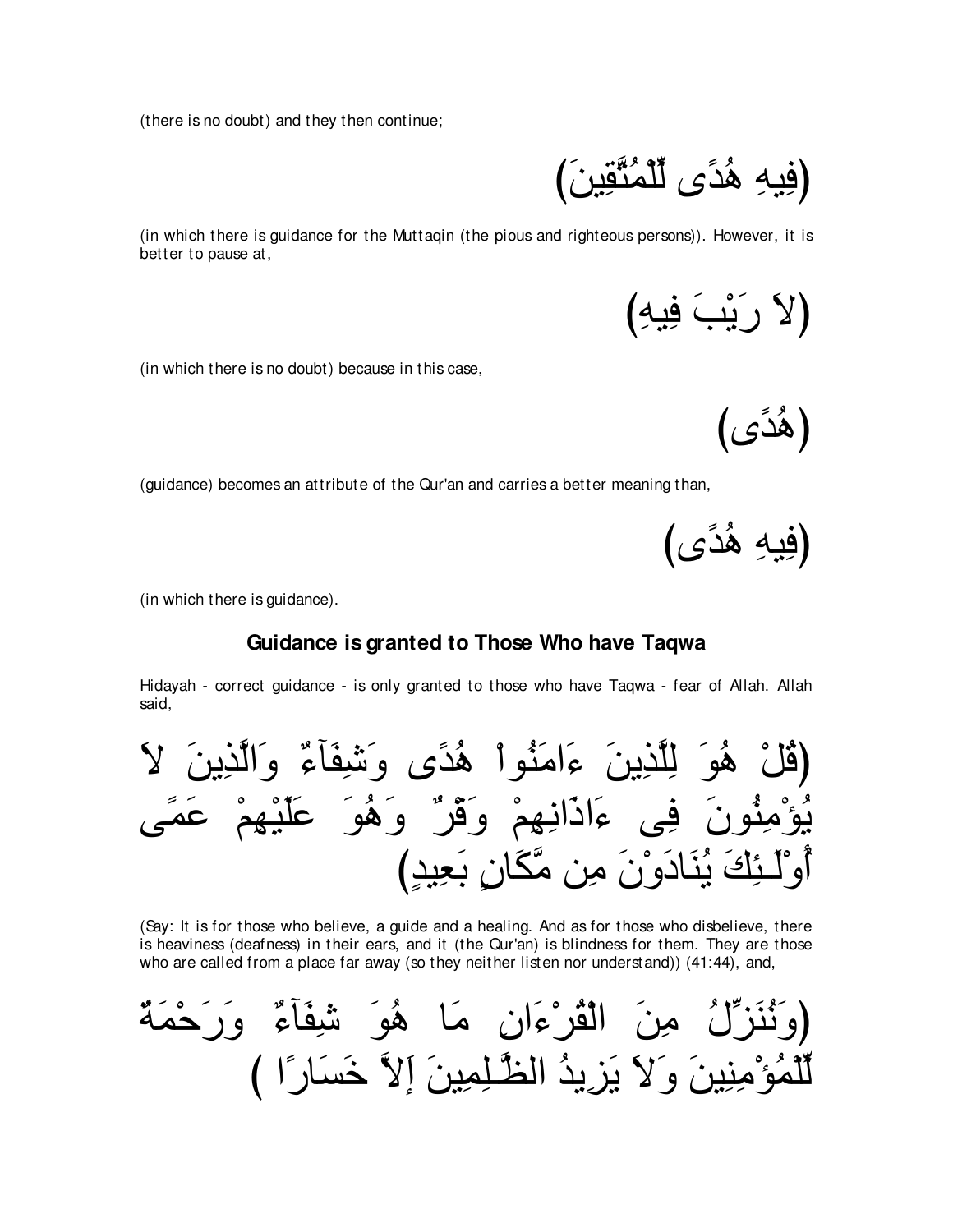(And We send down of the Qur'an that which is a healing and a mercy to those who believe (in Islamic Monotheism and act on it), and it increases the Zalimin (wrongdoers) in nothing but loss) (17:82).

This is a sample of the numerous Ayat indicating that the believers, in particular, benefit from the Qur'an. That is because the Qur'an is itself a form of guidance, but the guidance in it is only granted to the righteous, just as Allah said,

النَّاسُ قَدْ جَآءَثَكُمْ مَّوْعِظَةٌ مَّ وَشَفِأَمٌ لِّمَا فِي الصُّدُورِ وَهُدًى وَرَحْمَة び

(O mankind! There has come to you a good advice from your Lord (i. e. the Qur'an, enjoining all that is good and forbidding all that is evil), and a healing for that (disease of ignorance, doubt, hypocrisy and differences) which is in your breasts, a guidance and a mercy (explaining lawful and unlawful things) for the believers) (10:57).

Ibn ` Abbas and Ibn Mas` ud and other Companions of the Messenger of Allah said,

(هُدَّي لِّلْمُنَّقِينَ)

(guidance for the Muttaqin (the pious and righteous persons), means, a light for those who have Taqwa.

# **The Meaning of Al-Muttaqin**

Ibn ` Abbas said about,

(هُدَّي لِّلْمُنَّقِينَ)

(guidance for the Muttaqin) that it means, "They are the believers who avoid Shirk with Allah and who work in His obedience." Ibn ` Abbas also said that Al-Muttaqin means, "Those who fear Allah's punishment, which would result if they abandoned the true guidance that they recognize and know. They also hope in Allah's mercy by believing in what He revealed.'' Further, Qatadah said that,

(لَلْمُتَّقِينَ)

(Al-Muttaqin), are those whom Allah has described in His statement;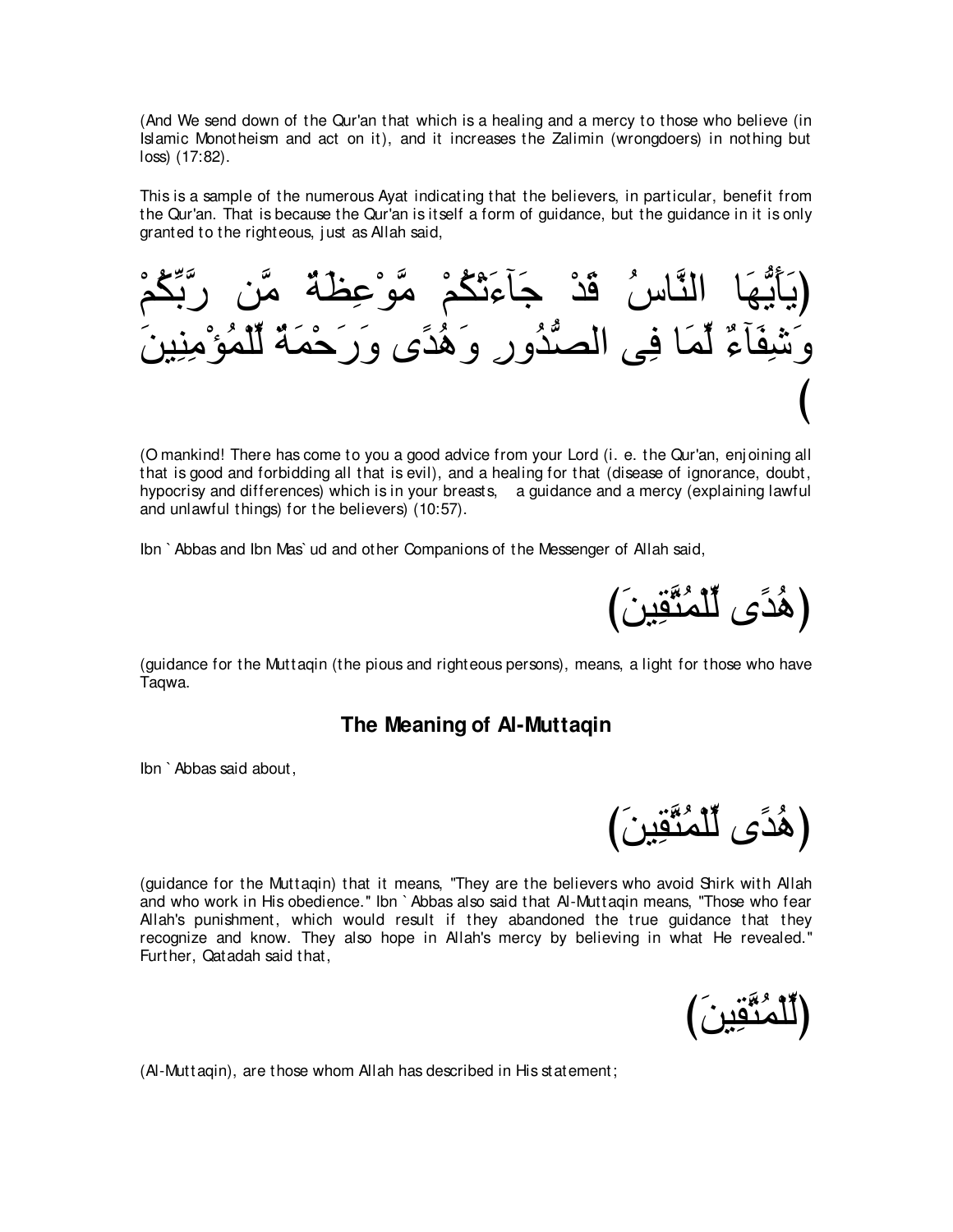(اَلَّذِينَ يُوْمِنُونَ بِالْغَيْبِ وَيُقِيمُونَ الصَّلْوِ ةَ)

(Who believe in the Ghayb and perform the Salah) (2:3), and the following Ayat. Ibn Jarir stated that the Ayah (2:2) includes all of these meanings that the scholars have mentioned, and this is the correct view. Also, At-Tirmidhi and Ibn Maj ah narrated that ` Atiyah As-Sa` di said that the Messenger of Allah said,

ゅ∠ャゅ∠ョ ∠ネ∠ギ∠Α ヴzわ∠ェ ∠リΒ⌒ボzわ⊥ヨ∇ャや ∠リ⌒ョ ∠ラヲ⊥ム∠Α ∇ラ∠ぺ⊥ギ∇ら∠バ∇ャや ⊥ヒ⊥ヤ∇ら∠Α ゅ∠ャ» «サ∇ほ∠よ ⌒ヮ⌒よ ゅzヨ⌒ョ や⇔ケ∠グ∠ェ ⌒ヮ⌒よ ∠サ∇ほ∠よ

(The servant will not acquire the status of the Muttaqin until he abandons what is harmless out of fear of falling into that which is harmful.) At-Tirmidhi then said "Hasan Gharib.''

# **There are Two Types of Hidayah (Guidance)**

Huda here means the faith that resides in the heart, and only Allah is able to create it in the heart of the servants. Allah said,

び∠ろ∇ら∠ら∇ェ∠ぺ ∇リ∠ョ ン⌒ギ∇ヰ∠ゎ ∠Ι ∠マzル⌒まぴ

(Verily, you (O Muhammad ) guide not whom you like) (28:56),

び∇ユ⊥ワや∠ギ⊥ワ ∠マ∇Β∠ヤ∠ハ ∠ザ∇Βzャぴ

(Not upon you (Muhammad ) is their guidance) (2:272),

び⊥ヮ∠ャ ∠ヵ⌒キゅ∠ワ ∠Κ∠プ ⊥ヮzヤャや ⌒モ⌒ヤ∇ツ⊥Α リ∠ョぴ

(Whomsoever Allah sends astray, none can guide him) (7:186), and,

(مَن يَهُدِ الَلَّهُ فَهُوَ المُهُتَّدِ وَمَن يُضٌلِلٰ فَلَن تَجِدَ لَهُ
$$
\overrightarrow{a}
$$

(He whom Allah guides, he is the rightly guided; but he whom He sends astray, for him you will find no Wali (guiding friend) to lead him (to the right path)) (18:17).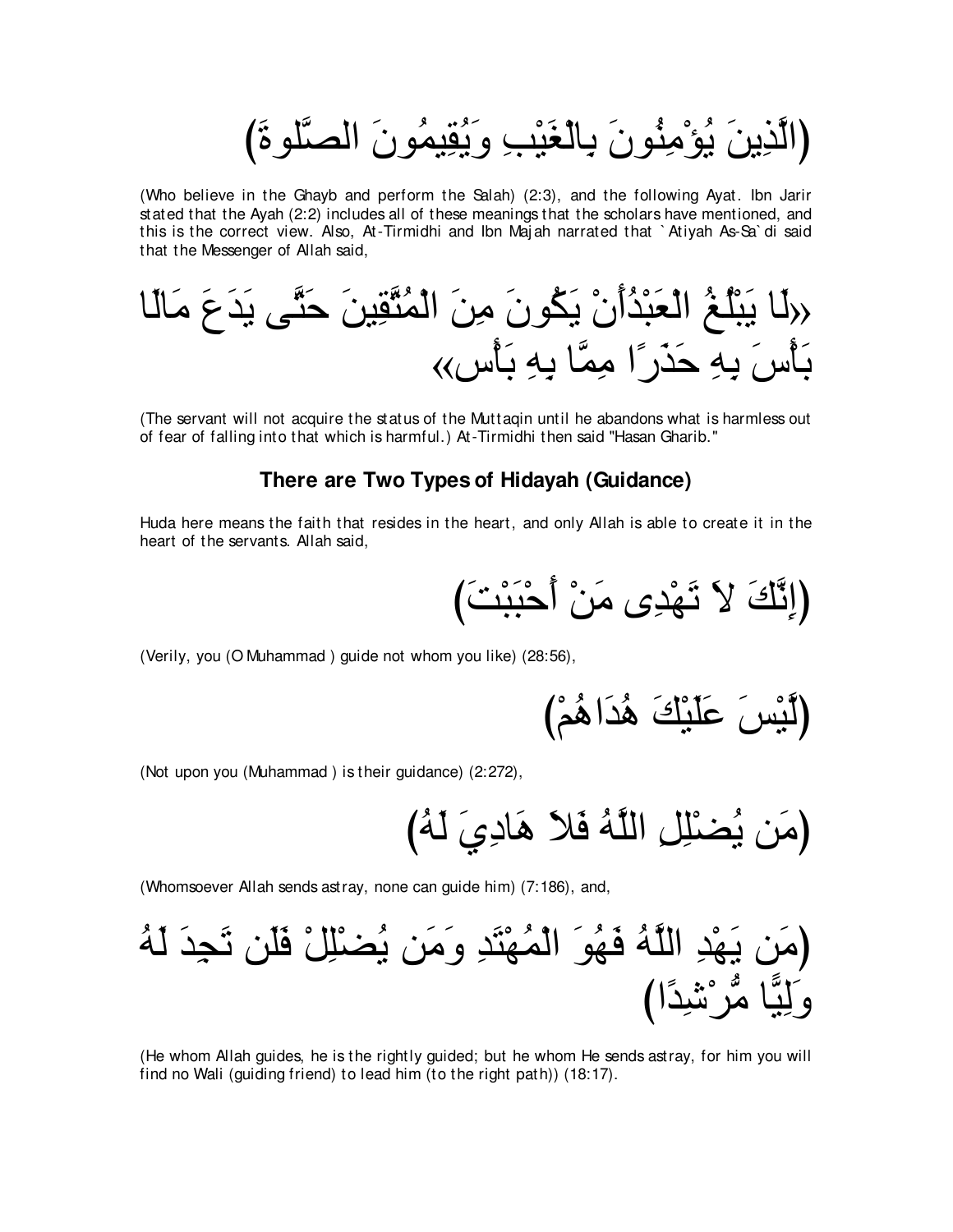Huda also means to explain the truth, give direction and lead to it. Allah, the Exalted, said,



(And verily, you (O Muhammad ) are indeed guiding (mankind) to the straight path (i.e. Allah's religion of Islamic Monotheism)) (42: 52),

إِنَّمَآ أَنتَ مُنذِرٌ وَلِكُلِّ قَوْمٍ هَادِ)

(You are only a warner, and to every people there is a guide) (13:7), and,



(And as for Thamud, We showed and made clear to them the path of truth (Islamic Monotheism) through Our Messenger (i.e. showed them the way of success), but they preferred blindness to guidance) (41:17).

testifying to this meaning.

Also, Allah said,

(و َ هَدَيْنَـهُ النَّجْدَينِ )

(And shown him the two ways (good and evil).) (90:10)

This is the view of the scholars who said that the two ways refer to the paths of righteousness and evil, which is also the correct explanation. And Allah knows best.

# **Meaning of Taqwa**

The root meaning of Taqwa is to avoid what one dislikes. It was reported that ` Umar bin Al-Khattab asked Ubayy bin Ka` b about Taqwa. Ubayy said, "Have you ever walked on a path that has thorns on it" ` Umar said, "Yes." Ubayy said, "What did you do then" He said, "I rolled up my sleeves and struggled.'' Ubayy said, "That is Taqwa.''

(الَّذِينَ يُوْمِئُونَ بِالْغَيْبِ)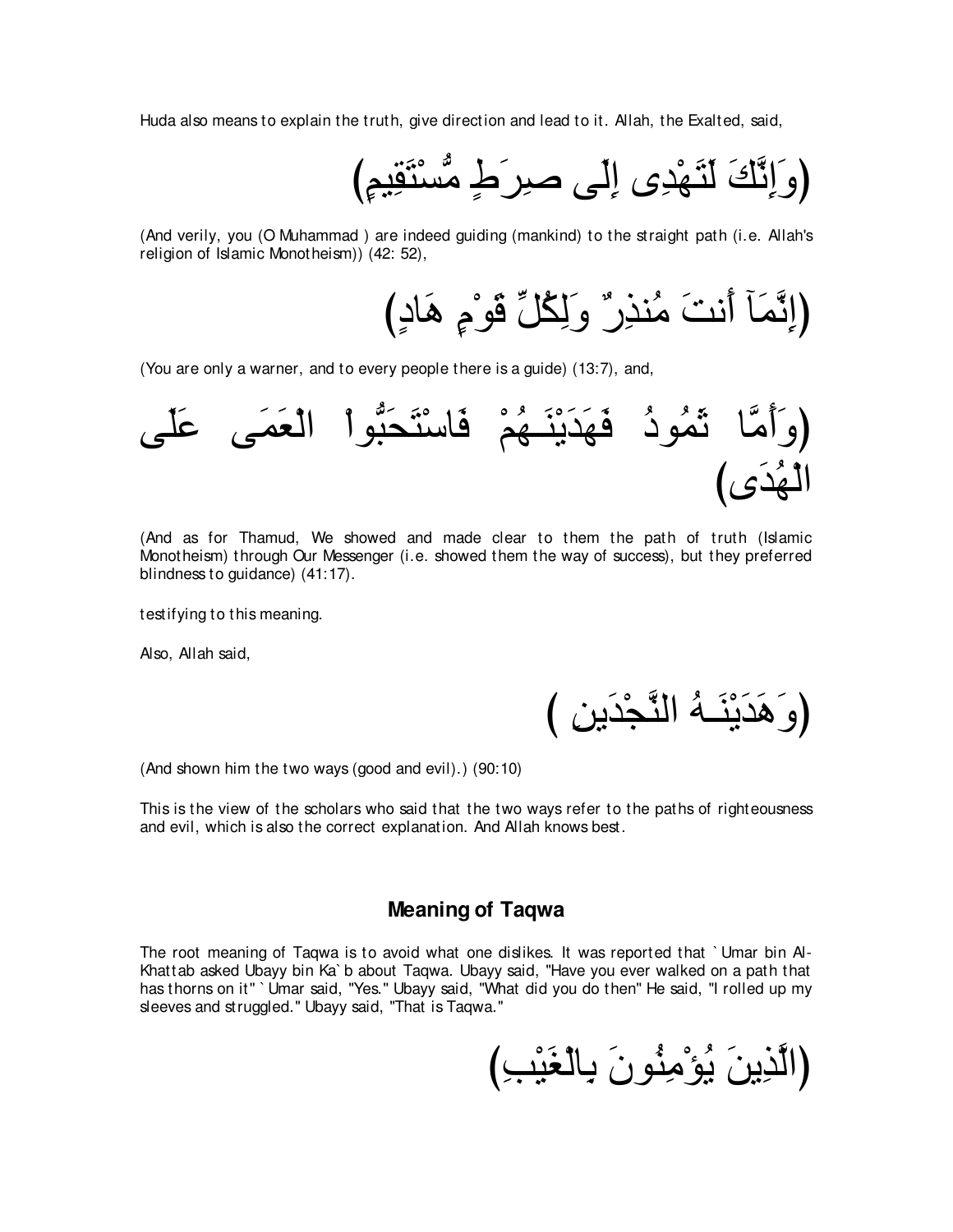(3.Those Who have faith in the Ghayb).

# **The Meaning of Iman**

Abu Ja` far Ar-Razi said that Al-` Ala' bin Al-Musayyib bin Rafi` narrated from Abu Ishaq that Abu Al-Ahwas said that ` Abdullah said, "Iman is to trust.''. ` Ali bin Abi Talhah reported that Ibn ` Abbas said,



(who have faith) means they trust. Also, Ma` mar said that Az-Zuhri said, "Iman is the deeds.'' In addition, Abu Ja` far Ar-Razi said that Ar-Rabi` bin Anas said that, ` They have faith', means, they fear (Allah).

Ibn Jarir (At-Tabari) commented, "The prefered view is that they be described as having faith in the Unseen by the tongue, deed and creed. In this case, fear of Allah is included in the general meaning of Iman, which necessitates following deeds of the tongue by implementation. Hence, Iman is a general term that includes affirming and believing in Allah, His Books and His Messengers, and realizing this affirmation through adhering to the implications of what the tongue utters and affirms.''

Linguistically, in the absolute sense, Iman merely means trust, and it is used to mean that sometimes in the Qur'an, for instance, Allah the Exalted said,

﴿يُوْمِنُ بِاللَّهِ وَيُوْمِنُ لِلْمُوْمِنِينَ)

(He trusts (yu'minu) in Allah, and trusts (yu'minu) in the believers.) (9: 61)

Prophet Yusuf's brothers said to their father,

(وَ مَأَ أَنتَ بِمُؤْمِنٍ لَّنَا وَلَوْ كُنَّا صَدِقِينَ)

(But you will never believe us even when we speak the truth) (12:17).

Further, the word Iman is sometimes mentioned along with deeds, such as Allah said,

(إِلاَّ الَّذِينَ ءَامَنُواْ وَعَمِلُواْ الصَّـلِحَـتِ)

(Save those who believe (in Islamic Monotheism) and do righteous deeds) (95:6).

However, when Iman is used in an unrestricted manner, it includes beliefs, deeds, and statements of the tongue.We should state here that Iman increases and decreases.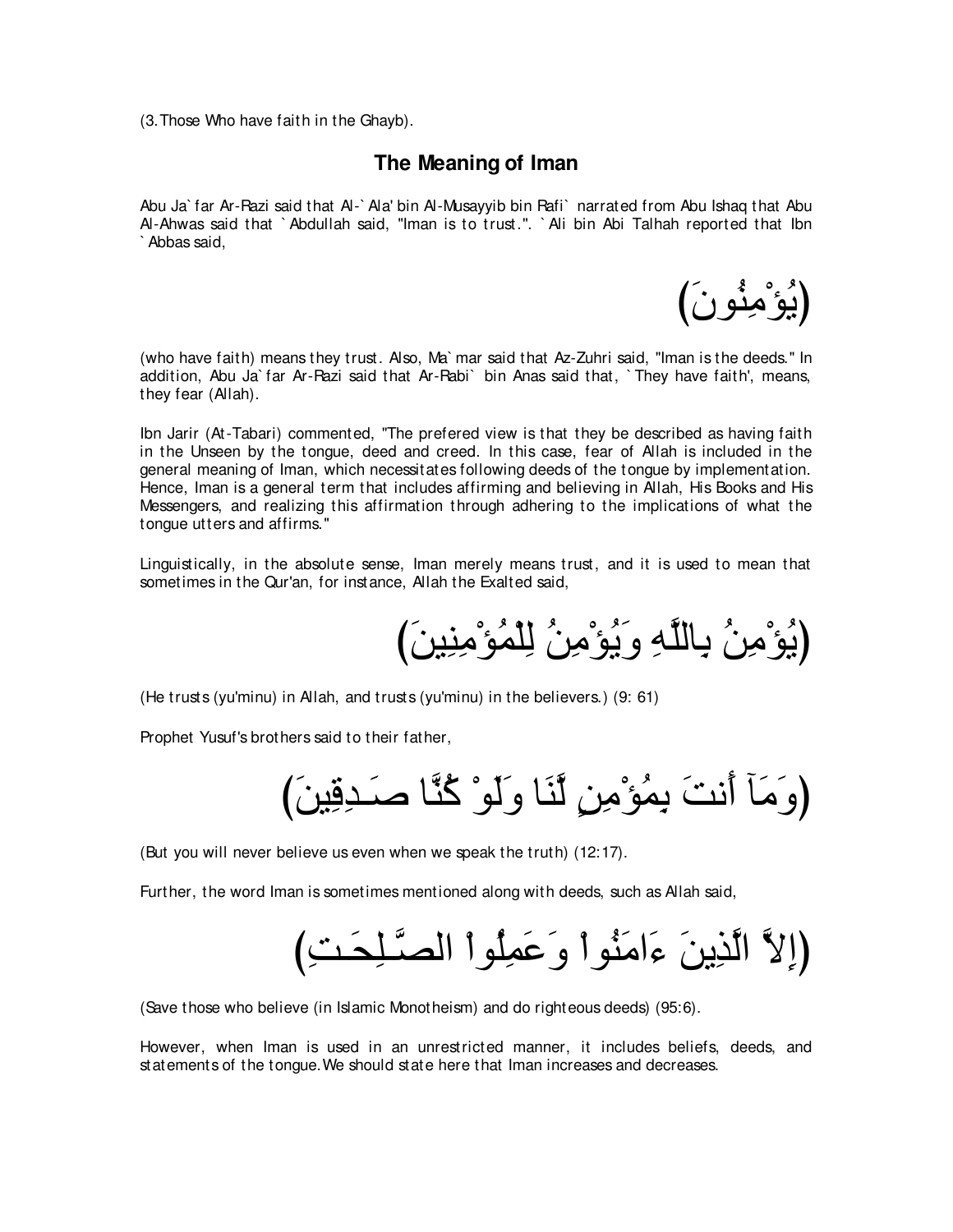There are many narrations and Hadiths on this subject, and we discussed them in the beginning of our explanation of Sahih Al-Bukhari, all favors are from Allah. Some scholars explained that Iman means Khashvah (fear of Allah). For instance, Allah said:

(Verily, those who fear their Lord unseen (i.e. they do not see Him, nor His punishment in the Hereafter)) (67:12), and,

(Who feared the Most Gracious (Allah) in the Ghayb (unseen) and brought a heart turned in repentance (to Him and absolutely free from every kind of polytheism)) (50: 33).

Fear is the core of Iman and knowledge, just as Allah the Exalted said,

(It is only those who have knowledge among His servants that fear Allah) (35:28).

# The Meaning of AI-Ghayb

As for the meaning of Ghayb here, the Salaf have different explanations of it, all of which are correct, indicating the same general meaning. For instance, Abu Ja`far Ar-Razi quoted Ar-Rabi` bin Anas, reporting from Abu Al-`Aliyah about Allah's statement, i

(يُؤْمِنُونَ بِالْغَيْبِ)

((Those who) have faith in the Ghayb), "They believe in Allah, His angels, Books, Messengers, the Last Day, His Paradise, Fire and in the meeting with Him. They also believe in life after death and in Pesurrection. All of this is the Ghayb." Qatadah bin Di`amah said similarly.

Sa'id bin Mansur reported from `Abdur-Rahman bin Yazid who said, "We were sitting with `Abdullah bin Mas`ud when we mentioned the Companions of the Prophet and their deeds being superior to our deeds. `Abdullah said, `The matter of Muhammad was clear for those who saw him. By He other than Whom there is no God, no person will ever acquire a better type of faith than believing in Al-Ghayb.' He then recited,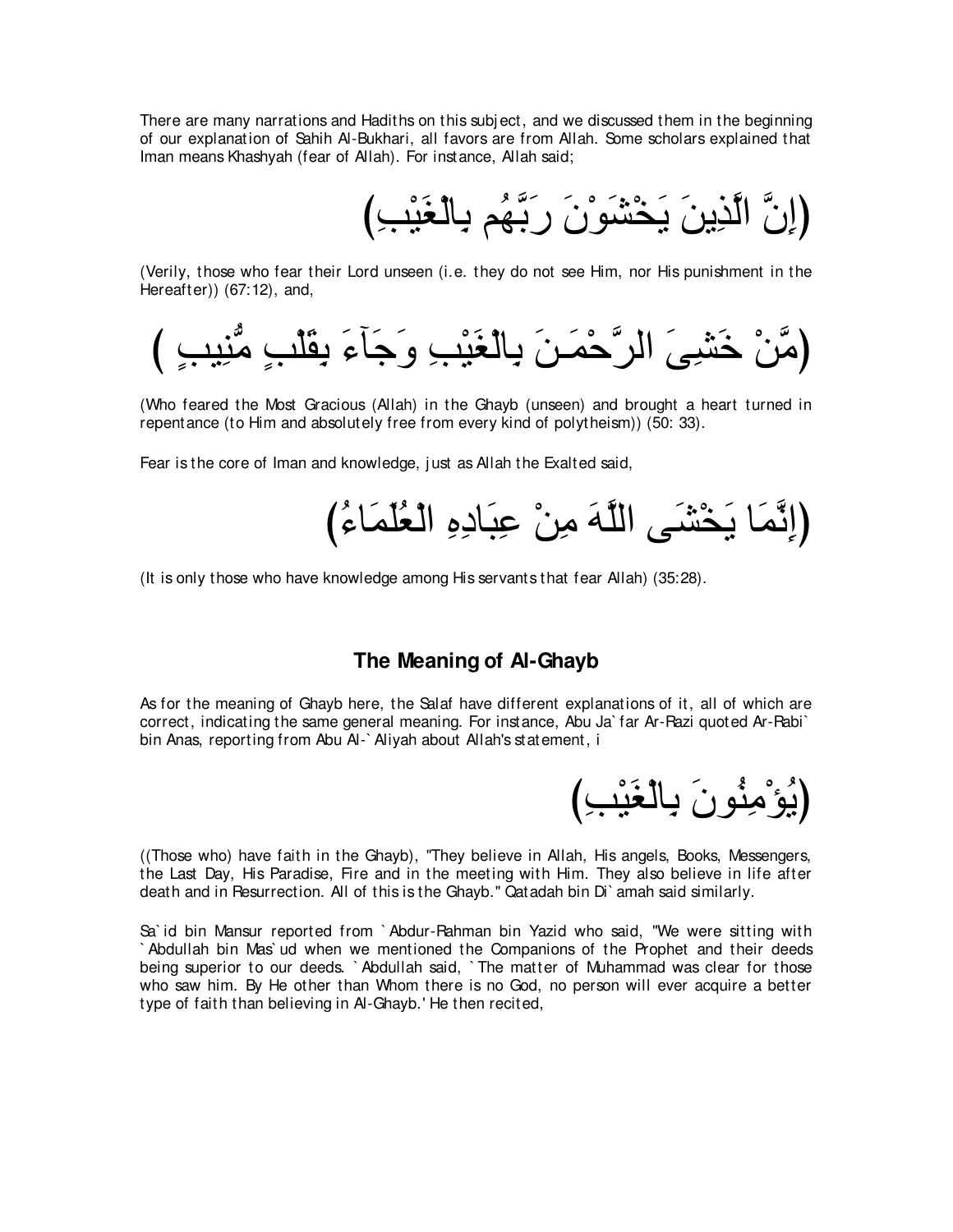هَدَى ر بُبَ فِيهِ

(Alif Lam Mim. This is the Book, wherein there is no doubt, a guidance for the Muttagin. Those who believe in the Ghavb), until.

(الْمُقْلِحُو نَ

(the successful). " Ibn Abi Hatim, Ibn Marduwyah and Al-Hakim, in his Mustadrak, recorded this Hadith. Al-Hakim commented that this Hadith is authentic and that the Two Shaykhs - Al-Bukhari and Muslim - did not collect it, although it meets their criteria.

Ahmad recorded a Hadith with similar meaning from Ibn Muhayriz who said: I said to Abu Jumu' ah, "Narrate a Hadith for us that you heard from the Messenger of Allah." He said, "Yes. I will narrate a good Hadith for you. Once we had lunch with the Messenger of Allah. Abu 'Ubaydah, who was with us, said, 'O Messenger of Allah! Are people better than us We embraced Islam with you and performed Jihad with you.' He said,

﴿(نَعَمْ قُوْمٌ مِنْ بَعْدِكُمْ يُؤْمِنُونَ بِي وَلَمْ يَرَوْنِيِ››

(Yes, those who will come after you, who will believe in me although they did not see me.)"

This Hadith has another route collected by Abu Bakr bin Marduwyah in his Tafsir, from Salih bin Jubayr who said: `Abu Jumu`ah Al-Ansari, the Companion of the Messenger of Allah, came to Bayt Al-Magdis (Jerusalem) to perform the prayer. Paia' bin Haywah was with us, so when Abu Jumu` ah finished, we went out to greet him. When he was about to leave, he said, "You have a gift and a right. I will narrate a Hadith for you that I heard from the Messenger of Allah. "We said, "Do so, and may Allah grant you mercy." He said, "We were with the Messenger of Allah, ten people including Mu`adh bin Jabal. We said, "O Messenger of Allah! Are there people who will acquire greater rewards than us We believed in Allah and followed you.' He said,

کہ من و د سه السّماء، بِهِ مِنْهِ نَ ه حدن ہ د لَّئِكَ أَعْظُمُ مِنْكُمْ أَجْرِ ًا مَرَّتَثِيْنِ›› فبك

(What prevents you from doing so, while the Messenger of Allah is among you, bringing you the revelation from heaven There are people who will come after you and who will be given a book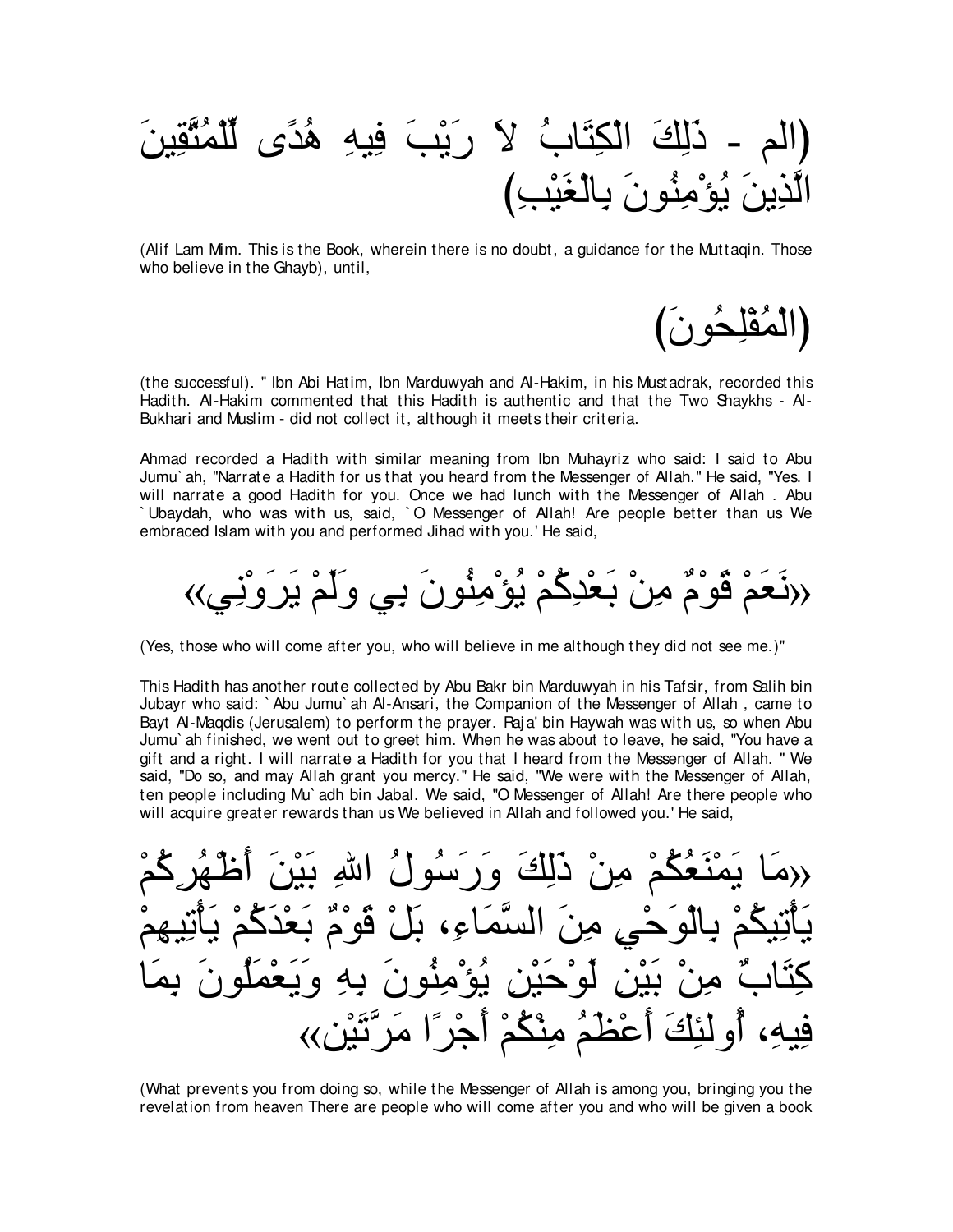between two covers (the Qur'an), and they will believe in it and implement its commands. They have a greater reward than you, even twice as much.)''

(وَيُقِيمُونَ الصَّلوةَ وَمِمَّا رَزَقْنَـهُمْ يُنفِقُونَ)

(And perform Salah, and spend out of what we have provided for them)

## **Meaning of Iqamat As-Salah**

Ibn ` Abbas said that,

وَيُقِيمُونَ الصَّلوةَ)

(And perform the Salah), means, "Perform the prayer with all of the obligations that accompany it.'' Ad-Dahhak said that Ibn ` Abbas said, "Iqamat As-Salah means to complete the bowings, prostrations, recitation, humbleness and attendance for the prayer.'' Qatadah said, "Iqamat As-Salah means to preserve punctuality, and the ablution, bowings, and prostrations of the prayer.'' Muqatil bin Hayyan said Iqamat As-Salah means "To preserve punctuality for it, as well as completing ones purity for it, and completing the bowings, prostrations, recitation of the Qur'an, Tashahhud and blessings for the Prophet . This is Iqamat As-Salah.''

# **The Meaning of "Spending'' in this Ayah**

Ali bin Abi Talhah reported that Ibn ` Abbas said,

(وَمِمَّا رَزَقْنَـهُمْ يُنْفِقُونَ)

(And spend out of what We have provided for them) means, "The Zakah due on their wealth.'' As-Suddi said that Abu Malik and Abu Salih narrated from Ibn ` Abbas, as well as Murrah from Ibn Mas` ud and other Companions of the Messenger of Allah , that,

(وَمِمَّا رَزَقْنَـهُمْ يُنْفِقُونَ)

(And spend out of what We have provided for them) means, "A man's spending on his family. This was before the obligation of Zakah was revealed.'' Juwaybir narrated from Ad-Dahhak, "General spending (in charity) was a means of drawing nearer to Allah, according to one's discretion and capability. Until the obligation of charity was revealed in the seven Ayat of Surat Bara'ah (chapter 9), were revealed. These abrogated the previous case.''

In many instances, Allah mentioned prayer and spending wealth together. Prayer is a right of Allah as well as a form of worshipping Him. It includes singling Him out for one's devotion, praising Him, glorifying Him, supplicating to Him, invoking Him, and it displays one's dependence upon Him. Spending is form of kindness towards creatures by giving them what will benefit them, and those people most deserving of this charity are the relatives, the wife, the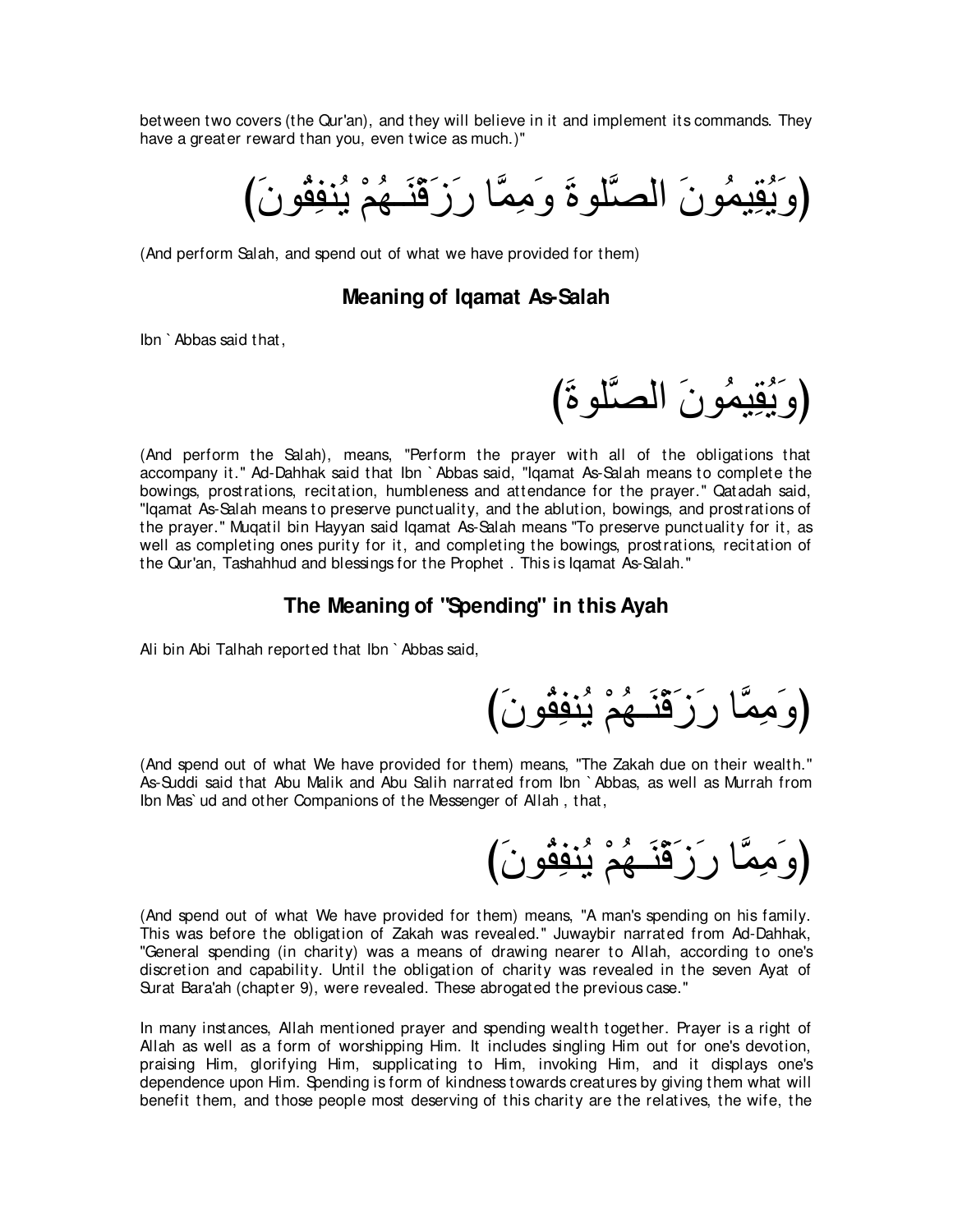servants and then the rest of the people. So all types of required charity and required spending are included in Allah's saying,



(And spend out of what we have provided for them). The Two Sahihs recorded that Ibn ` Umar said that the Messenger of Allah said,

⊥ぶや ゅzャ⌒ま ∠ヮャ⌒ま ゅ∠ャ ∇ラ∠ぺ ⌒り∠キゅ∠ヰ∠セ :∃ザ∇ヨ∠カ ヴ∠ヤ∠ハ ⊥ュゅ∠ヤ∇シ⌒み∇ャや ∠ヶ⌒レ⊥よ» ⌒¬ゅ∠わΑ⌒ま∠ヱ ∩⌒りゅ∠ヤzダャや ⌒ュゅ∠ホ⌒ま∠ヱ ∩⌒ぶや ⊥メヲ⊥シ∠ケ や⇔ギzヨ∠エ⊥ョ zラ∠ぺ∠ヱ «ろ∇Β∠ら∇ャや あア∠ェ∠ヱ ∩∠ラゅ∠ツ∠ョ∠ケ ⌒ュ∇ヲ∠タ∠ヱ ∩⌒りゅ∠ミzゴャや

(Islam is built upon five (pillars): Testifying that there is no deity worthy of worship except Allah and that Muhammad is the Messenger of Allah, establishing the prayer, giving Zakah, fasting Ramadan and Hajj to the House.)

There are many other Hadiths on this subj ect.

#### **The Meaning of Salah**

In the Arabic language, the basic meaing of Salah is supplication. In religious terminology, Salah is used to refer to the acts of bowing and prostration, the remaining specified acts associated with it, specificed at certain times, with those known conditions, and the characteristics, and requirements that are well-known about it.

リ⌒ョ ∠メ⌒ゴル⊥ぺ べ∠ョ∠ヱ ∠マ∇Β∠ャ⌒ま ∠メ⌒ゴル⊥ぺ べ∠ヨ⌒よ ∠ラヲ⊥レ⌒ョ∇ぽ⊥Α ∠リΑ⌒グzャや∠ヱぴ び ∠ラヲ⊥レ⌒ホヲ⊥Α ∇ユ⊥ワ ⌒り∠ゲ⌒カ∇Εゅ⌒よ∠ヱ ∠マ⌒ヤ∇ら∠ホ

(4. And who have faith in what is revealed to you and in what was revealed before you, and in the Hereafter they are certain.)

Ibn ` Abbas said that,

リ⌒ョ ∠メ⌒ゴル⊥ぺ べ∠ョ∠ヱ ∠マ∇Β∠ャ⌒ま ∠メ⌒ゴル⊥ぺ べ∠ヨ⌒よ ∠ラヲ⊥レ⌒ョ∇ぽ⊥Α ∠リΑ⌒グzャや∠ヱぴ び∠マ⌒ヤ∇ら∠ホ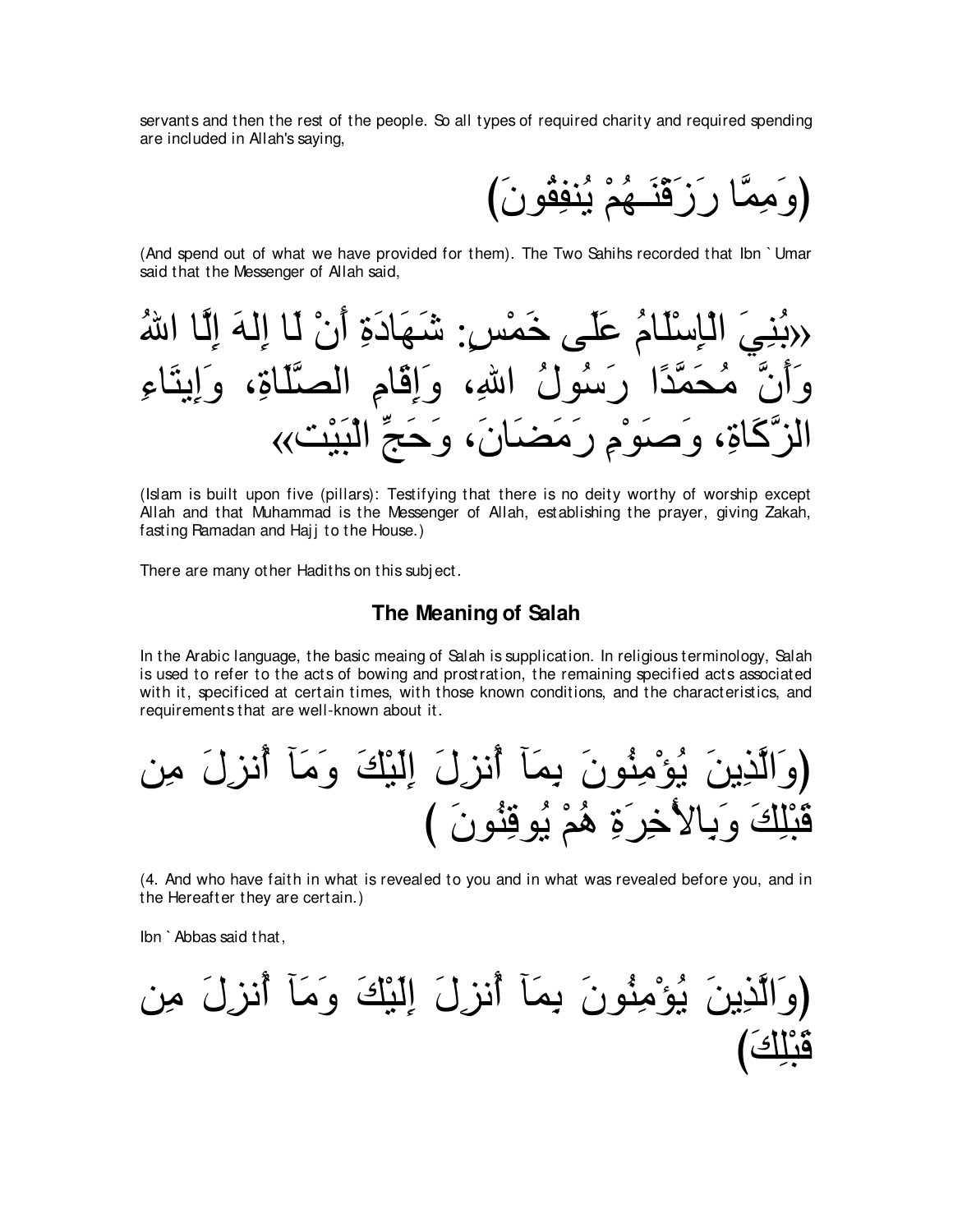(And who have faith in what is revealed to you and in what was revealed before you.) means, "They believe in what Allah sent you with, and in what the previous Messengers were sent with, they do not distinguish between (believing) them, nor do they rej ect what they brought from their Lord.''

(وَيالأخِرَةِ هُمْ يُوقِنُونَ)

(And in the Hereafter they are certain) that is the resurrection, the standing (on the Day of Resurrection), Paradise, the Fire, the reckoning and the the Scale that weighs the deeds (the Mizan). The Hereafter is so named because it comes after this earthly life.

# **Attributes of the Believers**

The people described here (2:4) are those whom Allah described in the preceding Ayah,



(Those who have faith in the Ghayb and perform Salah, and spend out of what we have provided for them.)

Muj ahid once stated, "Four Ayat at the beginning of Surat Al-Baqarah describe the believers, two describe the disbelievers, and thirteen describe the hypocrites.'' The four Ayat mentioned in this statement are general and include every believer, whether an Arab, non-Arab, or a person of a previous Scripture, whether they are Jinns or humans. All of these attributes complement each other and require the existence of the other attributes. For instance, it is not possible that one believes in the Unseen, performs the prayer and gives Zakah without believing in what the Messenger of Allah and the previous Messengers were sent with. The same with certainty in the Hereafter, this is not correct without that, for Allah has commanded the believers,



(O you who believe! Believe in Allah, and His Messenger, and the Book (the Qur'an) which He has revealed to the Messenger, and the Book which He sent own to those before (him)) (4:136),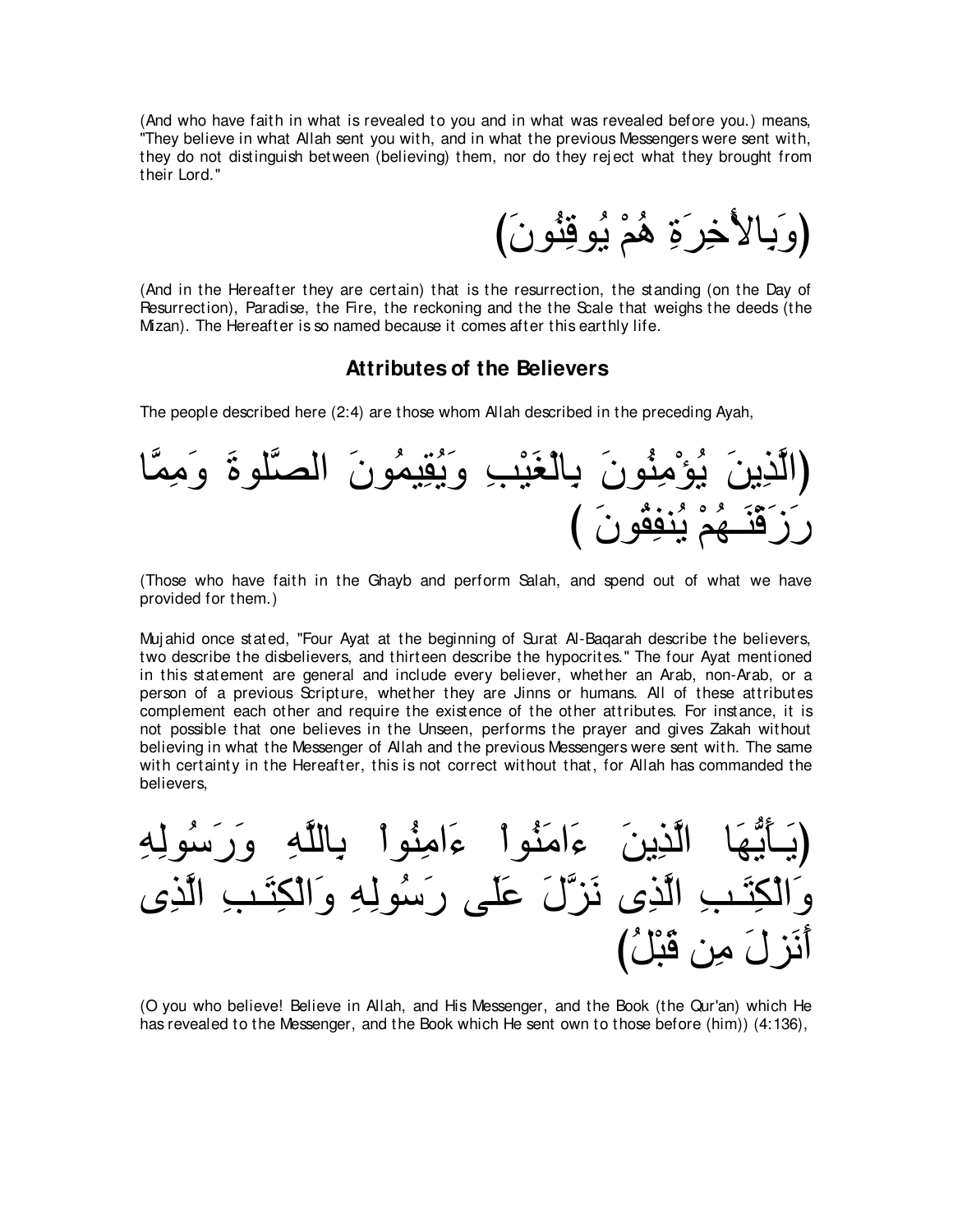(وَلاَ تُجَدِلُواْ أَهْلَ الْكِتَـٰبِ إِلاَّ بِالَّتِي هِيَ احْسَنُ الَّذِينَ ظَلَمُواْ مِنْهُمْ وَقُولُواْ ءَامَنَّا بِالَّذِي أَنزِ اِلَيْنَا وَأَنْزِلَ اِلَيْكُمْ وَالْكُنَا وَالْكُكُمْ وَاحِدٌ)

(And argue not with the People of the Book, unless it be in (a way) that is better, except with such of them as do wrong; and say (to them): "We believe in that which has been revealed to us and revealed to you; our llah (God) and your llah (God) is One (i.e. Allah)') (29:46),



(O you who have been given the Book (Jews and Christians)! Believe in what We have revealed (to Muhammad) confirming what is (already) with you) (4:47), and,

(Say (O Muhammad): "O People of the Book (Jews and Christians)! You have nothing until you act according to the Tawrah (Torah), the Injil (Gospel), and what has (now) been revealed to you from your Lord (the Qur'an).") (5:68).

Also, Allah the Exalted described the believers;



(The Messenger (Muhammad) believes in what has been revealed to him from his Lord, and (so do) the believers. Each one believes in Allah, His Angels, His Books, and His Messengers. (They say.) "We make no distinction between any of His Messengers") (2: 285), and,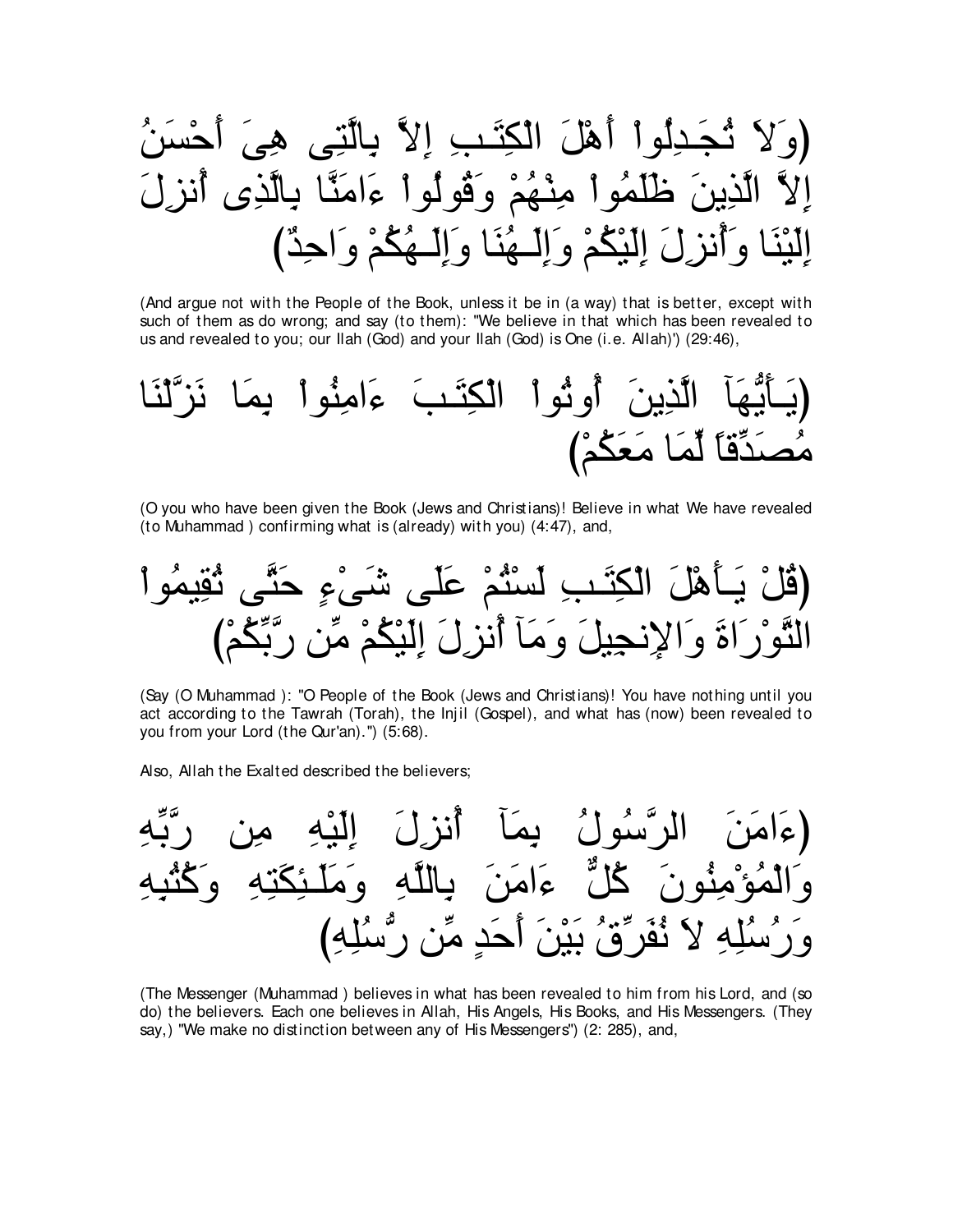

(And those who believe in Allah and His Messengers and make no distinction between any of them (Messengers)) (4:152).

This is a sample of the Ayat that indicate that the true believers all believe in Allah, His Messengers and His Books.

The faithful among the People of the Book, have a special significance here, since they believe in their Books and in all of the details related to that, so when such people embrace Islam and sincerely believe in the details of the religion, then they will get two rewards. As for the others, they can only believe in the previous religious teachings in a general way. For instance, the Prophet stated,



(When the People of the Book narrate to you, neither reject nor affirm what they say. Pather, say, 'We believe in what was revealed to us and what was revealed to you.')

However, the faith that many Arabs have in the religion of Islam as it was revealed to Muhammad might be more complete, encompassing and firmer than the faith of the People of the Book who embraced Islam. Therefore, if the believers in Islam among the People of the Book gain two rewards, other Muslims who have firmer Islamic faith might gain an equal reward that compares to the two the People of the Book gain (upon embracing Islam). And Allah knows best.



(5. They are on quidance from their Lord, and they are the successful.)

## Guidance and Success are awarded to the Believers

Allah said.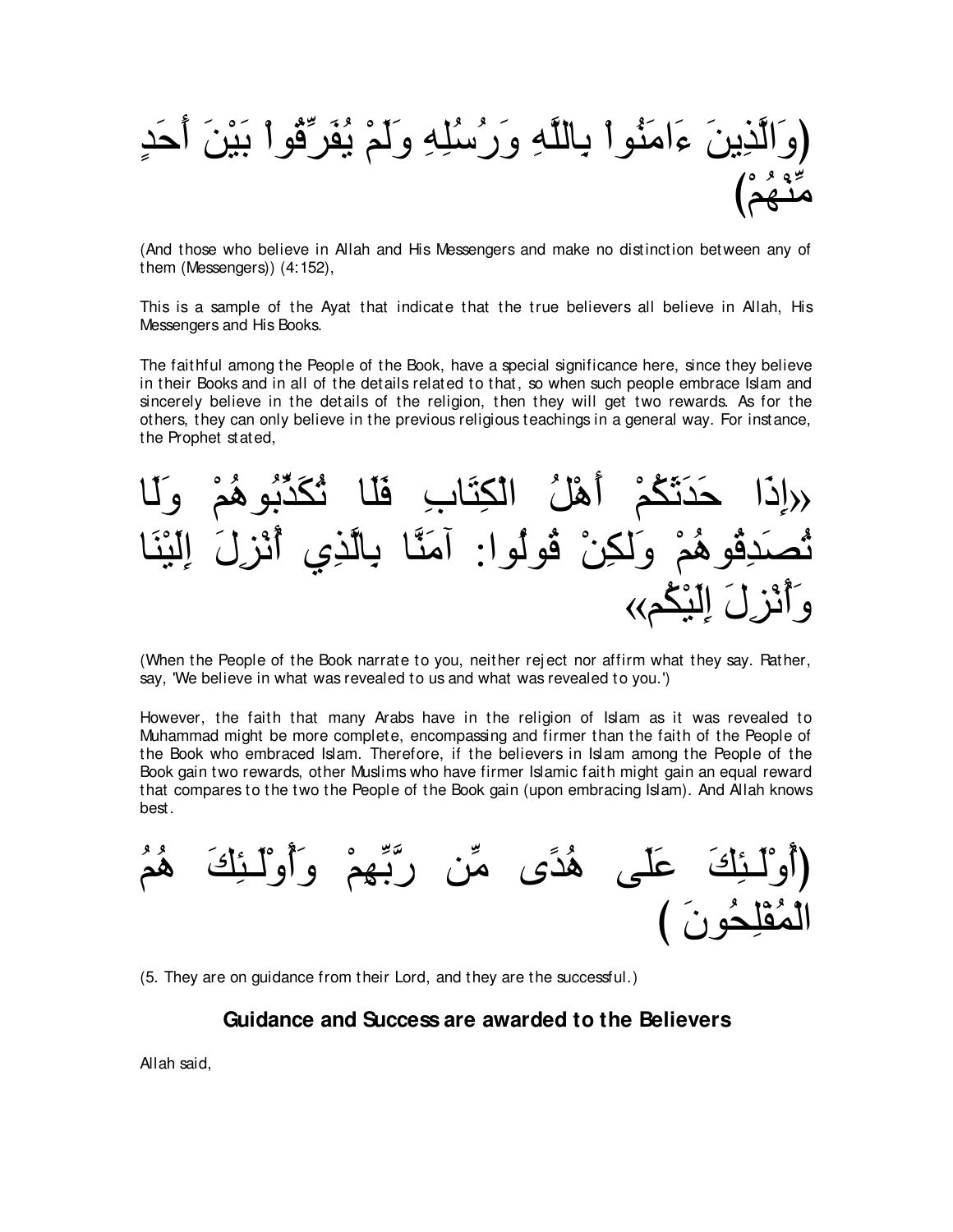(أَو°لَـئِكَ)

(They are) refers to those who believe in the Unseen, establish the prayer, spend from what Allah has granted them, believe in what Allah has revealed to the Messenger and the Messengers before him, believe in the Hereafter with certainty, and prepare the necessary requirements for the Hereafter by performing good deeds and avoiding the prohibitions. Allah then said,

(عَلَى هُدَّى)

(On guidance) meaning, they are (following) a light, guidance, and have insight from Allah,

び∠ラヲ⊥エ⌒ヤ∇ヘ⊥ヨ∇ャや ⊥ユ⊥ワ ∠マ⌒ゃ⇒∠ャ∇ヱ⊥ぺ∠ヱぴ

(And they are the successful) meaning, in this world and the Hereafter. They shall have what they seek and be saved from the evil that they tried to avoid. Therefore, they will have rewards, eternal life in Paradise, and safety from the torment that Allah has prepared for His enemies.

∇ユ∠ャ ∇ュ∠ぺ ∇ユ⊥ヰ∠ゎ∇ケ∠グル∠ぺ∠¬ ∇ユ⌒ヰ∇Β∠ヤ∠ハ ∀¬へ∠ヲ∠シ ∇やヱ⊥ゲ∠ヘ∠ミ ∠リΑ⌒グzャや zラ⌒まぴ び ∠ラヲ⊥レ⌒ョ∇ぽ⊥Α ∠Ι ∇ユ⊥ワ∇ケ⌒グレ⊥ゎ

-(6. Verily, those who disbelieve, it is the same to them whether you warn them or do not warn them, they will not believe.)

Allah said,

(إِنَّ الَّذِينَ كَفَرُو ا)

(Verily, those who disbelieve) meaning, covered the truth and hid it. Since Allah has written that they would do so, it does not matter if you (O Muhammad ) warn them or not, they would still have disbelieved in what you were sent with. Similarly, Allah said,

 - ∠ラヲ⊥レ⌒ョ∇ぽ⊥Α ∠Ι ∠マあよ∠ケ ⊥る∠ヨ⌒ヤ∠ミ ∇ユ⌒ヰ∇Β∠ヤ∠ハ ∇ろzボ∠ェ ∠リΑ⌒グzャや zラ⌒まぴ び ∠ユΒ⌒ャxΙや ∠ゆや∠グ∠バ∇ャや ∇や⊥ヱ∠ゲ∠Α ヴzわ∠ェ ∃る∠Αや¬ ぁモ⊥ミ ∇ユ⊥ヰ∇ゎ∠¬べ∠ィ ∇ヲ∠ャ∠ヱ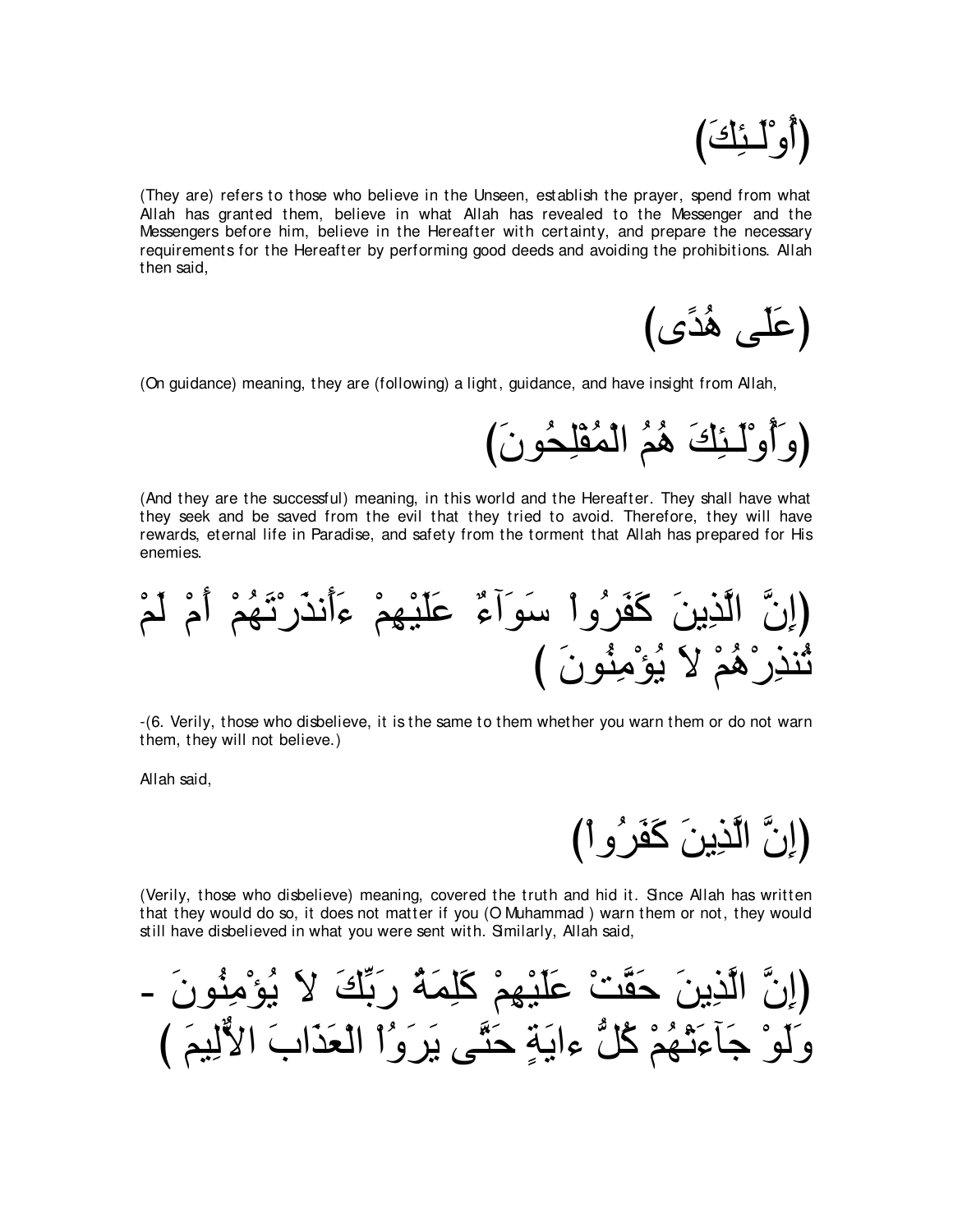(Truly, those against whom the Word (wrath) of your Lord has been j ustified, will not believe. Even if every sign should come to them, until they see the painful torment) (10:96-97).

About the rebellious People of the Book, Allah said,



(And even if you were to bring to the People of the Book (Jews and Christians) all the Ayat, they would not follow your Qiblah (prayer direction)) (2:5).

These Ayat indicate that whomever Allah has written to be miserable, they shall never find anyone to guide them to happiness, and whomever Allah directs to misguidance, he shall never find anyone to guide him. So do not pity them - O Muhammad - deliver the Message to them. Certainly, whoever among them accepts the Message, then he shall gain the best rewards. As for those who turn away in rej ection, do not feel sad for them or concerned about them, for



(Your duty is only to convey (the Message) and on Us is the reckoning) (13: 40), and,

び∀モΒ⌒ミ∠ヱ ∃¬∇ヴ∠セ あモ⊥ミ ヴ∠ヤ∠ハ ⊥ヮzヤャや∠ヱ ∀ゲΑ⌒グ∠ル ∠ろル∠ぺ べ∠ヨzル⌒まぴ

(But you are only a warner. And Allah is a Wakil (Disposer of affairs, Trustee, Guardian) over all things) (11:12).

` Ali bin Abi Talhah reported that Ibn ` Abbas said about Allah's statement,

∇ユ∠ャ ∇ュ∠ぺ ∇ユ⊥ヰ∠ゎ∇ケ∠グル∠ぺ∠¬ ∇ユ⌒ヰ∇Β∠ヤ∠ハ ∀¬へ∠ヲ∠シ ∇やヱ⊥ゲ∠ヘ∠ミ ∠リΑ⌒グzャや zラ⌒まぴ び ∠ラヲ⊥レ⌒ョ∇ぽ⊥Α ∠Ι ∇ユ⊥ワ∇ケ⌒グレ⊥ゎ

(Verily, those who disbelieve, it is the same to them whether you (O Muhammad ) warn them or do not warn them, they will not believe) "That the Messenger of Allah was eager for all the people to believe and follow the guidance he was sent with. Allah informed him that none would believe except for those whom He decreed happiness for in the first place, and none would stray except those who Allah has decreed to do so in the first place.''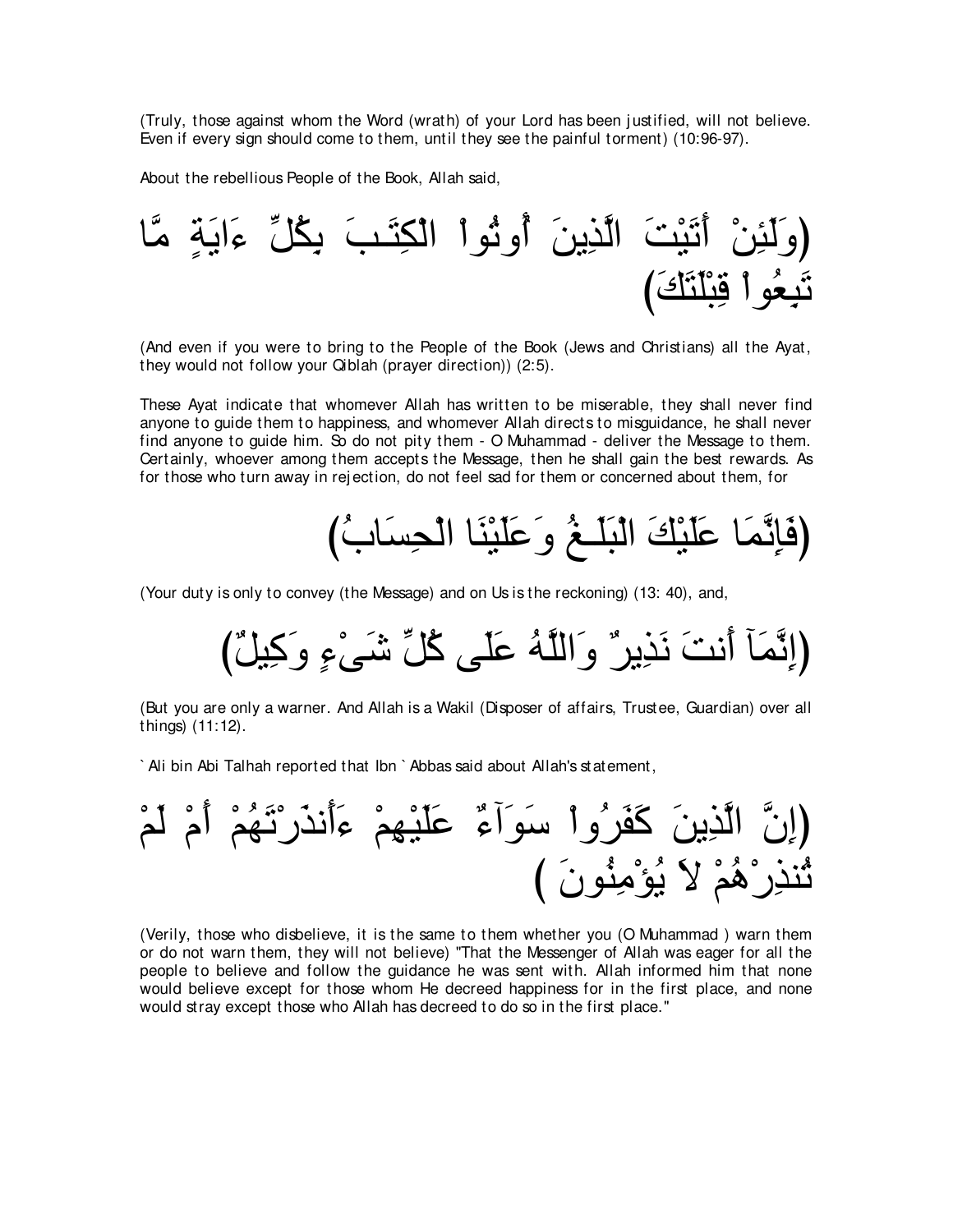(خَنَمَ اللَّهُ عَلَى ڤُلُوبِهِمْ وَعَلَى سَمْعِهِمْ وَعَلَى كر هِمْ غِشَـوَةٌ وَلَـهُمْ عَذَابٌ عظيمٌ )

(7. Allah has set a seal on their hearts and on their hearing, and on their eyes there is a covering. Theirs will be a great torment).

# **Meaning of Khatama**

As-Suddi said that,

(Khatama Allah) means, "Allah has sealed.'' Qatadah said that this Ayah means, "Shaytan controlled them when they obeyed him. Therefore, Allah sealed their hearts, hearing and sight, and they could neither see the guidance nor hear, comprehend or understand.'' Ibn Jurayj said that Muj ahid said,

(خَثَمَ اللَّهُ عَلَى قُلُوبِهِمْ)

(خَثَمَ اللَّهُ)

(Allah has set a seal on their hearts), "A stamp. It occurs when sin resides in the heart and surrounds it from all sides, and this submersion of the heart in sin constitutes a stamp, meaning a seal.'' Ibn Jurayj also said that the seal is placed on the heart and the hearing. In addition, Ibn Jurayj said, that ` Abdullah bin Kathir narrated that Muj ahid said, "The stain is not as bad as the stamp, the stamp is not as bad as the lock which is the worst type.'' Al-A` mash said, "Muj ahid demonstrated with his hand while saying, ` They used to say that the heart is j ust like this - meaning the open palm. When the servant commits a sin, a part of the heart will be rolled up - and he rolled up his index finger. When the servant commits another sin, a part of the heart will be rolled up' - and he rolled up another finger, until he rolled up all of his fingers. Then he said, ` Then, the heart will be sealed.' Muj ahid also said that this is the description of the Ran (refer to 83:14).''

Al-Qurtubi said, "The Ummah has agreed that Allah has described Himself with sealing and closing the hearts of the disbelievers, as a punishment for their disbelief. Similarly, Allah said,

(بَلْ طَبَعَ اللَّهُ عَلَيْهَا بِكُفْرِ هِمْ)

(Nay, Allah has set a seal upon their hearts because of their disbelief) (4:155).''

He then mentioned the Hadith about changing the hearts, (in which the Prophet supplicated),

«マ⌒レΑ⌒キ ヴヤ∠ハ ゅ∠レ∠よヲ⊥ヤ⊥ホ ∇ろあら∠を ⌒ゆヲ⊥ヤ⊥ボ∇ャや ∠ょ⌒ヤ∠ボ⊥ョ ゅ∠Α»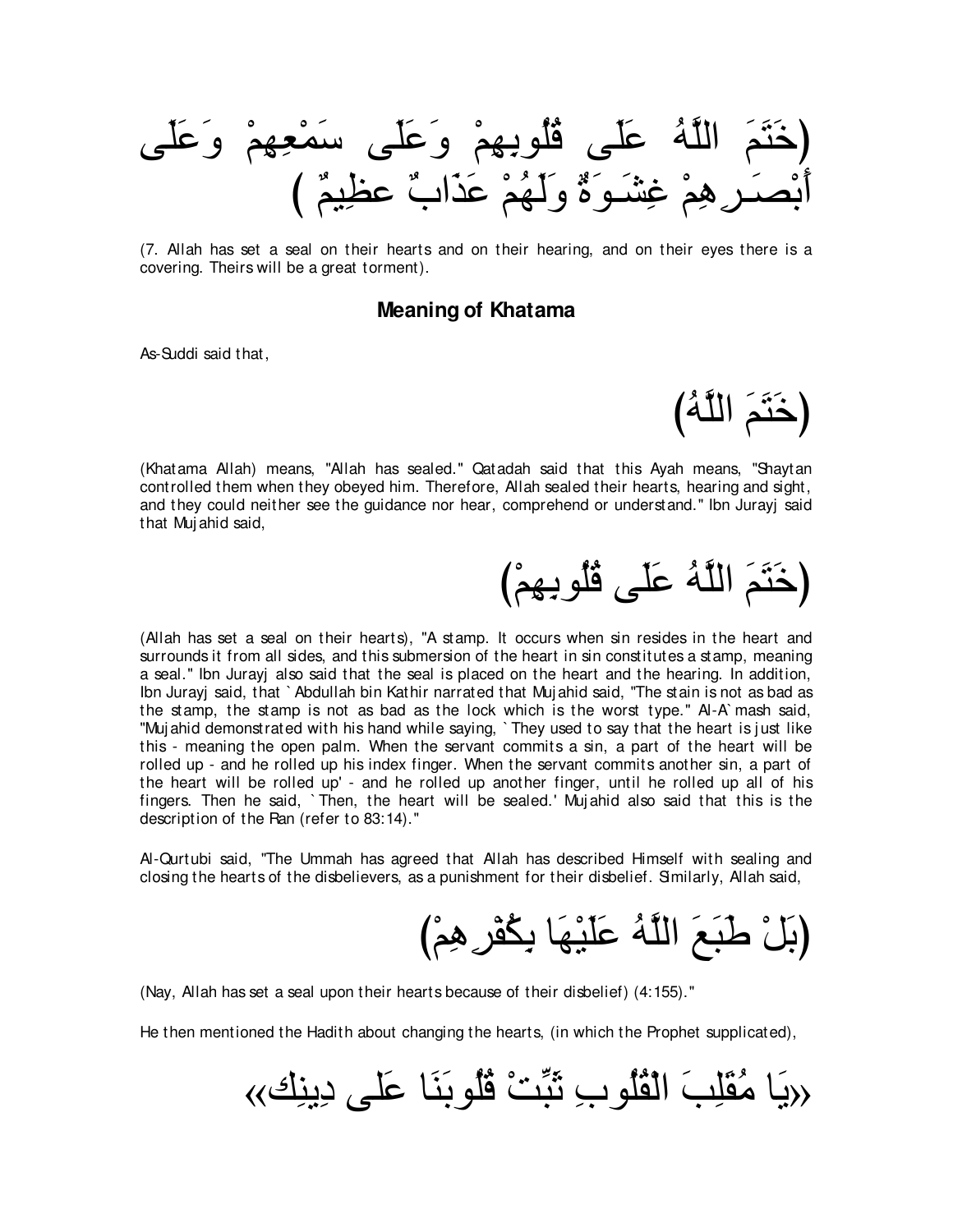(O You Who changes the hearts, make our hearts firm on Your religion.)

He also mentioned the Hadith by Hudhayfah recorded in the Sahih, in which the Messenger of Allah said.



(The Fitan (trials, tests) are offered to the hearts, just as the straws that are sewn into a woven mat, one after another. Any heart that accepts the Fitan, then a black dot will be engraved on it. Any heart that rejects the Fitan, then a white dot will be engraved on it. The hearts will therefore become two categories: white, just like the barren rock; no Fitnah shall ever harm this category as long as the heavens and earth still exist. Another category is black, just as the cup that is turned upside down, for this heart does not recognize righteousness or renounce evil.)

Ibn Jarir said. "The truth regarding this subject is what the authentic Hadith from the Messenger of Allah stated. Abu Hurayrah narrated that the Messenger of Allah said,

ءَ دَنْيًا كَانَتْ نُكَنَّهُ سَوْدَ المُؤمن وَنَزَعَ وَاسْتَعْتَبَ صَقْلَ فلأكم فان تاب زَ ادَ زَ ادَتْ حَتَّى تَعْلُوَ قُلْبَهُ، فَذَلِكَ الرَّانُ الَّذِي قَالَ اللَّهُ تَعَالَى:

(كَلاَّ بَلْ رَانَ عَلَى قُلُوبِهِمْ مَّا كَانُواْ يَكْسِبُونَ )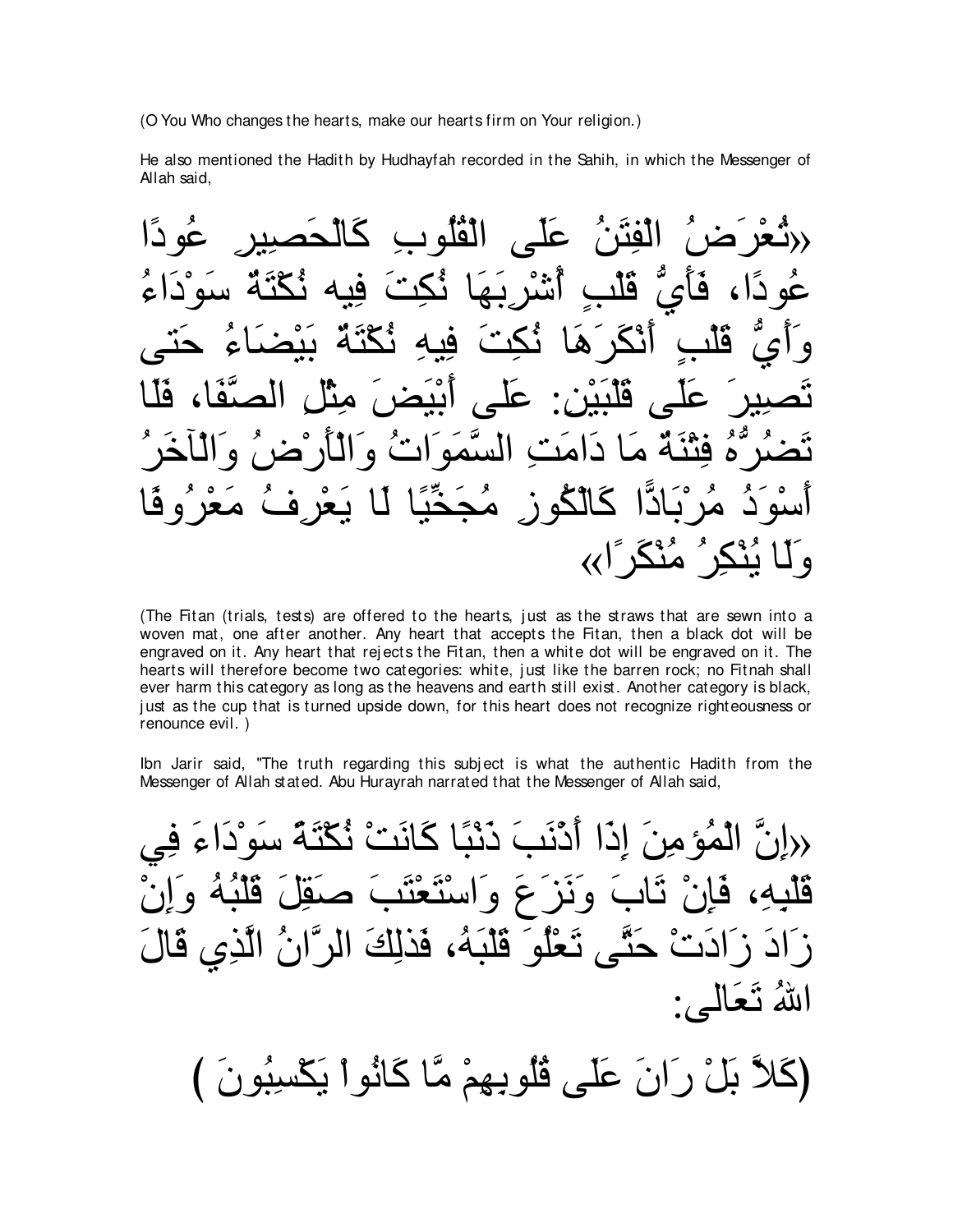(When the believer commits a sin, a black dot will be engraved on his heart. If he repents, refrains and regrets, his heart will be polished again. If he commits more errors, the dots will increase until they cover his heart. This is the Ran (stain) that Allah described,

び ∠ラヲ⊥ら⌒ジ∇ム∠Α ∇やヲ⊥ルゅ∠ミ ゅzョ ∇ユ⌒ヰ⌒よヲ⊥ヤ⊥ホ ヴ∠ヤ∠ハ ∠ラや∠ケ ∇モ∠よ zΚ∠ミぴ

(Nay! But on their hearts is the Ran (stain) which they used to earn)'' (83:14).

At-Tirmidhi, An-Nasa'i and Ibn Maj ah recorded this Hadith, and At-Tirmidhi said that it is Hasan Sahih.

## **The Meaning of Ghishawah**

Reciting the Ayah,

び∇ユ⌒ヰ⌒バ∇ヨ∠シ ヴ∠ヤ∠ハ∠ヱ ∇ユ⌒ヰ⌒よヲ⊥ヤ⊥ホ ヴ∠ヤ∠ハ ⊥ヮzヤャや ∠ユ∠わ∠カぴ

(Allah has set a seal on their hearts and on their hearing), then pausing, then continuing with,

(وَ عَلَى أَبْصَدَرِ هِمْ غِشَوَةٌ)

(And on their eyes there is a Ghishawah (covering)) is accurate, for the stamp is placed on the heart and the hearing while the Ghishawah, the covering, is appropriately placed on the eyes. In his Tafsir, As-Suddi said that Ibn ` Abbas and Ibn Mas` ud said about Allah's statement,



(Allah has set a seal on their hearts and on their hearing), "So that they neither understand nor hear. Allah also said that He placed a covering on their sight, meaning eyes, and so, they do not see.''

### **The Hypocrites**

We mentioned that four Ayat in the beginning of Surat Al-Bagarah described the believers. The two last Ayat (2:6-7) describe the disbelievers. Afterwards, Allah begins to describe the hypocrites who show belief and hide disbelief. Since the matter of the hypocrites is vague and many people do not realize their true reality, Allah mentioned their description in detail. Each of the characteristics that Allah used to described them with is a type of hypocrisy itself. Allah revealed Surat Bara'ah (chapter 9) and Surat Al-Munafiqun (chapter 63) about the hypocrites. He also mentioned the hypocrites in Surat An-Nur (24) and other Surahs, so that their description would be known and their ways and errors could be avoided. Allah said,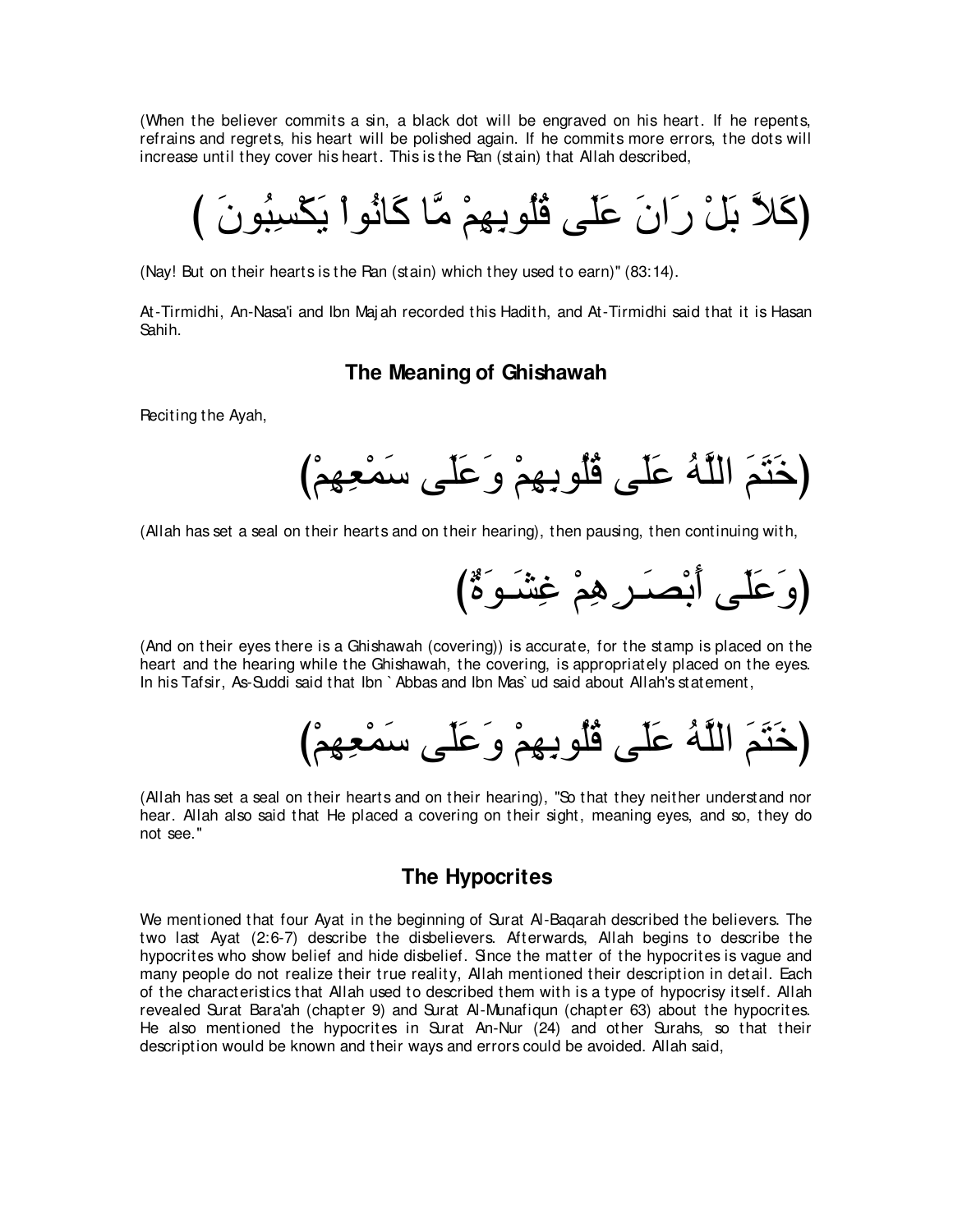⌒ゲ⌒カ∇Εや ⌒ュ∇ヲ∠Β∇ャゅ⌒よ∠ヱ ⌒ヮzヤャゅ⌒よ ゅzレ∠ョや∠¬ ⊥メヲ⊥ボ∠Α リ∠ョ ⌒サゅzレャや ∠リ⌒ョ∠ヱぴ やヲ⊥レ∠ョや∠¬ ∠リΑ⌒グzャや∠ヱ ∠ヮzヤャや ∠ラヲ⊥ハ⌒ギ⇒∠ガ⊥Α - ∠リΒ⌒レ⌒ョ∇ぽ⊥ヨ⌒よ ユ⊥ワ ゅ∠ョ∠ヱ び ∠ラヱ⊥ゲ⊥バ∇ゼ∠Α ゅ∠ョ∠ヱ ∇ユ⊥ヰ∠ジ⊥ヘル∠ぺ zΙま ∠ラヲ⊥ハ∠ギ∇ガ∠Α ゅ∠ョ∠ヱ

(8. And of mankind, there are some who say: "We believe in Allah and the Last Day'' while in fact they do not believe). (9. They try to deceive Allah and those who believe, while they only deceive themselves, and perceive (it) not!)

# **Meaning of Nifaq**

Nifaq means to show conformity - or agreement - and to conceal evil. Nifaq has several types: Nifaq in the creed that causes its people to reside in Hell for eternity, and Nifaq in deed, which is one of the major sins, as we will explain soon, Allah willing. Ibn Jurayj said of the hypocrite that, "His actual deeds are different from what he publicizes, what he conceals is different from what he utters, his entrance and presence are not the same as his exit and absence.''

# **The Beginning of Hypocrisy**

The revelations about the characteristics of the hypocrites were revealed in Al-Madinah, this is because there were no hypocrites in Makkah. Rather the opposite was the situation in Makkah, since some people were forced to pretend that they were disbelievers, while their hearts concealed their faith. Afterwards, the Messenger of Allah migrated to Al-Madinah, where the Ansar from the tribes of Aws and Khazraj resided. They used to worship idols during the pre-Islamic period of ignorance, just as the rest of the Arab idolators. Three Jewish tribes resided in Al-Madinah, Banu Qaynuqa` -allies of Al-Khazraj , Banu An-Nadir and Banu Qurayzah-allies of the Aws. Many members of the Aws and Khazraj tribes embraced Islam. However, only a few Jews embraced Islam, such as ` Abdullah bin Salam. During the early stage in Al-Madinah, there weren't any hypocrites because the Muslims were not strong enough to be feared yet. On the contrary, the Messenger of Allah conducted peace treaties with the Jews and several other Arab tribes around Al-Madinah. Soon after, the battle of Badr occurred and Allah gave victory to Islam and its people. ` Abdullah bin Ubayy bin Salul was a leader in Al-Madinah. He was Al-Khazraj 's chief, and during the period of Jahiliyyah he was the master of both tribes - Aws and Khazraj. They were about to appoint him their king when the Message reached Al-Madinah, and many in Al-Madinah embraced Islam. Ibn Salul's heart was filled with hatred against Islam and its people. When the battle of Badr took place, he said, "Allah's religion has become apparent.'' So he pretended to be Muslim, along with many of those who were just like him, as well as many among the People of the Book. It was then that hypocrisy began in Al-Madinah and among the surrounding nomad tribes. As for the Emigrants, none of them were hypocrites, since they emigrated willingly (seeking the pleasure of Allah). Rather, when a Muslim would emigrate from Makkah, he would be forced to abandon all of his wealth, offspring and land; he would do so seeking Allah's reward in the Hereafter.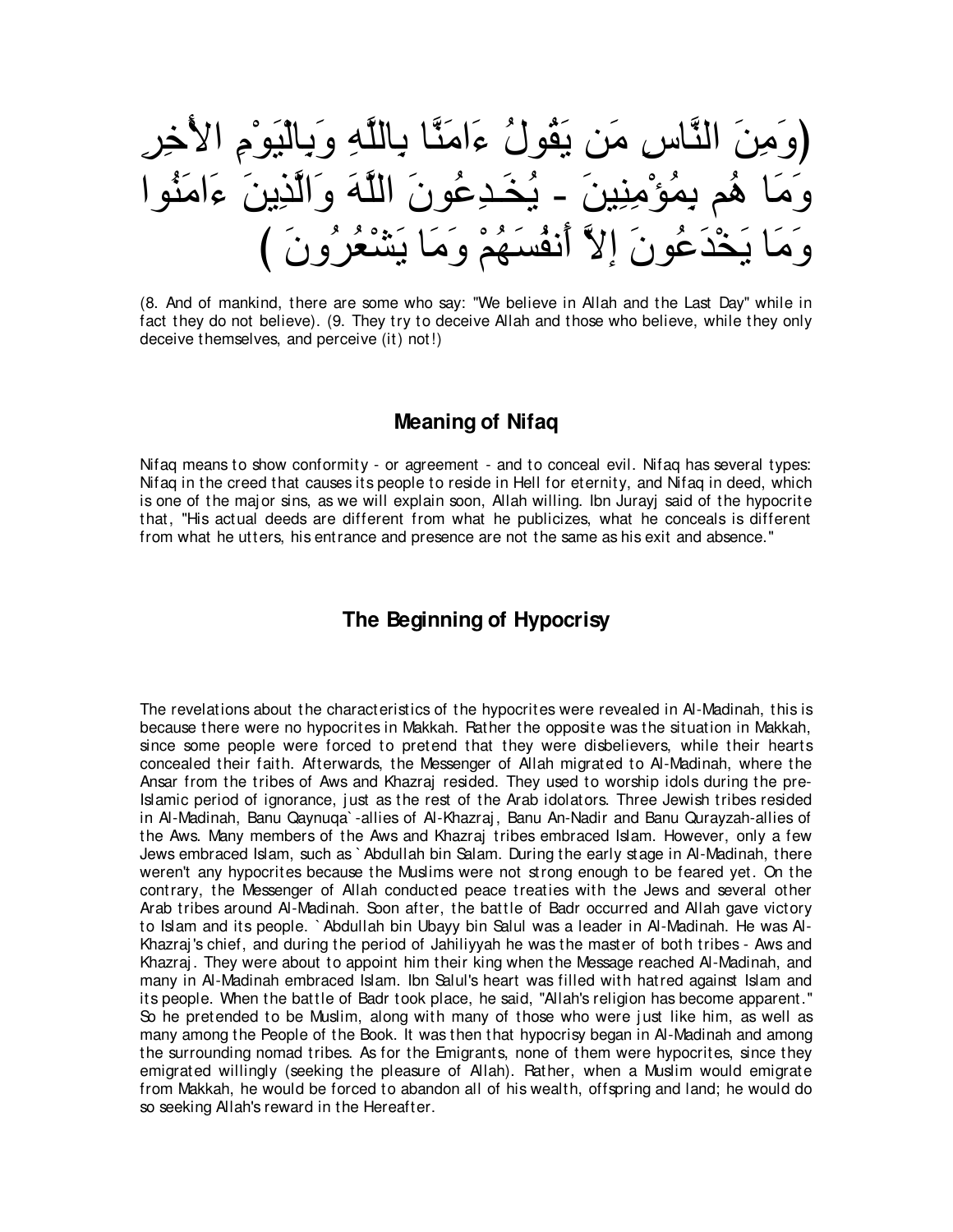## **The Tafsir of Ayah 2:8**

Muhammad bin Ishaq narrated that Ibn ` Abbas said that,

⌒ゲ⌒カ∇Εや ⌒ュ∇ヲ∠Β∇ャゅ⌒よ∠ヱ ⌒ヮzヤャゅ⌒よ ゅzレ∠ョや∠¬ ⊥メヲ⊥ボ∠Α リ∠ョ ⌒サゅzレャや ∠リ⌒ョ∠ヱぴ び ∠リΒ⌒レ⌒ョ∇ぽ⊥ヨ⌒よ ユ⊥ワ ゅ∠ョ∠ヱ

(And of mankind, there are some who say: "We believe in Allah and the Last Day'' while in fact they do not believe) "This refers to the hypocrites among the Aws and Khazraj and those who behaved as they did.''

This is how Abu Al-` Aliyah, Al-Hasan, Qatadah and As-Suddi explained this Ayah. Allah revealed the characteristics of the hypocrites, so that the believers would not be deceived by their outer appearance, thus saving the believers from a great evil. Otherwise, the believers might think that the hypocrites were believers, when in reality they are disbelievers. To consider the sinners as righteous people is extremely dangerous, Allah said,

⌒ゲ⌒カ∇Εや ⌒ュ∇ヲ∠Β∇ャゅ⌒よ∠ヱ ⌒ヮzヤャゅ⌒よ ゅzレ∠ョや∠¬ ⊥メヲ⊥ボ∠Α リ∠ョ ⌒サゅzレャや ∠リ⌒ョ∠ヱぴ び ∠リΒ⌒レ⌒ョ∇ぽ⊥ヨ⌒よ ユ⊥ワ ゅ∠ョ∠ヱ

(And of mankind, there are some who say: "We believe in Allah and the Last Day'' while in fact they do not believe) meaning, they utter these false statements only with their tongues, just as Allah said,

( إذَا جَآءَكَ الَمُنَفِقُونَ قَالُو1 نَشْهَدُ إنَّكَ لَرَسُولُ الَّلَهِ
$$
\widehat{\mathbf{r}}
$$
وَالَلَهُ يَعُلَمُ إنَّكَ لَرَسُولُهُ

(When the hypocrites come to you (O Muhammad ), they say: "We bear witness that you are indeed the Messenger of Allah.'' Allah knows that you are indeed His Messenger) (63:1).

This Ayah means that the hypocrites utter these statements only when they meet you, not because they actually believe what they are saying. The hypocrites emphasize their belief in Allah and the Last Day with their words, when that is not the case in reality. Therefore, Allah stated that the hypocrites lie in their testimony of creed, when He said,

び∠ラヲ⊥よ⌒グ⇒∠ム∠ャ ∠リΒ⌒ボ⌒ヘ⇒∠レ⊥ヨ∇ャや zラ⌒ま ⊥ギ∠ヰ∇ゼ∠Α ⊥ヮzヤャや∠ヱぴ

(And Allah bears witness that the hypocrites are indeed liars.) (63:1), and,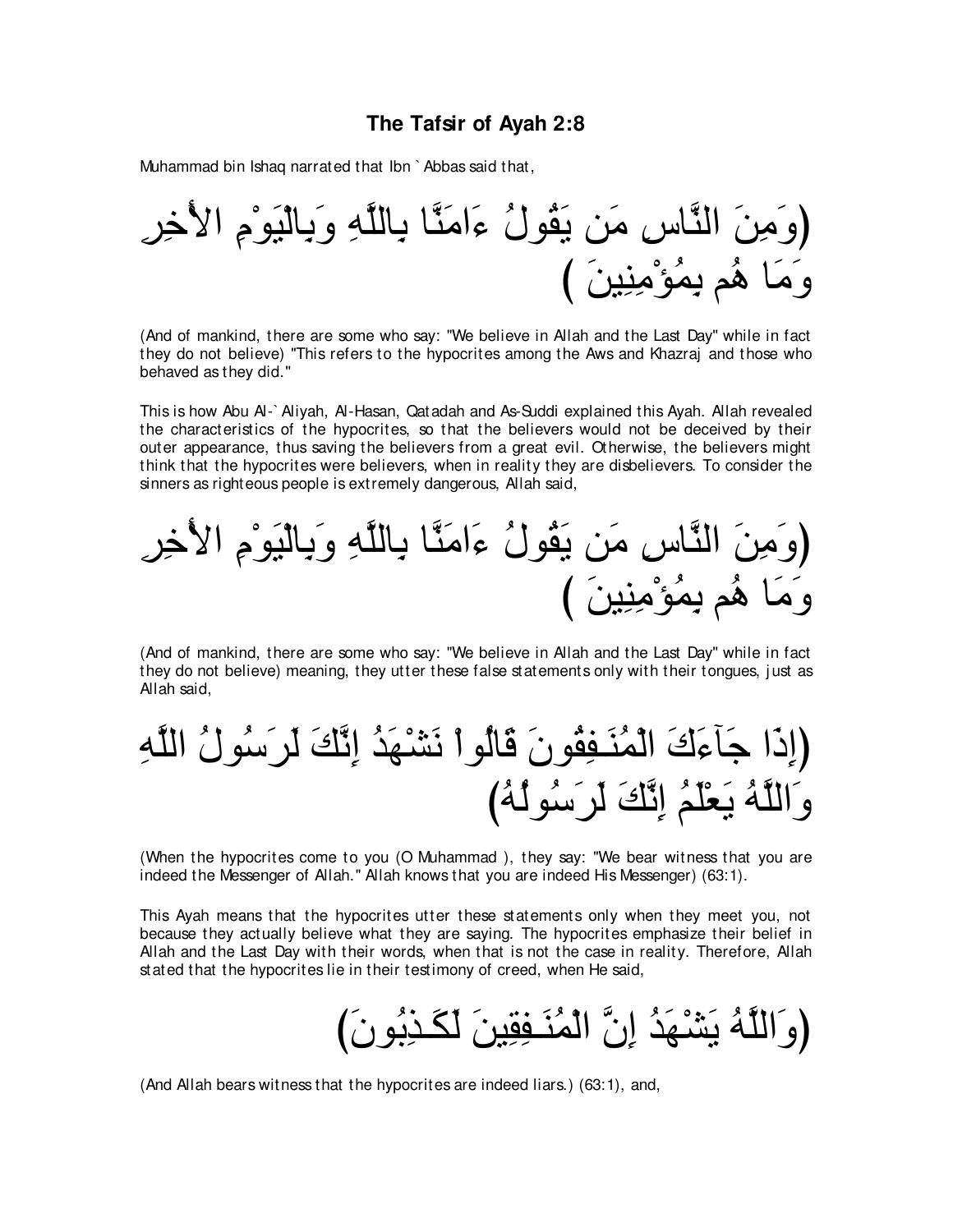(وَمَا هُم بِمُؤْمِنِينَ)

(while in fact they believe not)

Allah said,

# (يُخَدِعُونَ اللَّهَ وَالَّذِينَ ءَامَنُو ا)

(They try to deceive Allah and those who believe). The hypocrites show belief outwardly while concealing disbelief. They think that by doing this, they will mislead Allah, or that the statements they utter will help them with Allah, and this is an indication of their total ignorance. They think that such behavior will deceive Allah, just as it might deceive some of the believers. Smilarly, Allah said,



(On the Day when Allah will resurrect them all together; then they will swear to Him as they swear to you. And they think that they have something (to stand upon). Verily, they are liars!) (58:18). aHence, Allah refuted their way by saying,

(وَمَا يَخْدَعُونَ إِلاَّ أَنفُسَهُمْ وَمَا يَشْعُرُونَ)

(While they only deceive themselves, and perceive (it) not!) Allah stated that the hypocrites only deceive themselves by this behavior, although they are unaware of this fact. Allah also said.

(إِنَّ الْمُنَـٰفِقِينَ يُخَـٰدِعُونَ اللَّهَ وَهُوَ خَادِعُهُمْ)

(Verily, the hypocrites try to deceive Allah, but it is He Who deceives them) (4:142).

Also, Ibn Abi Hatim narrated that Ibn Jurayi commented on Allah's statement,

(إِنَّ الْمُنَـفِقِينَ يُخَـدِعُونَ اللَّهَ وَهُوَ خَادِعُهُمْ)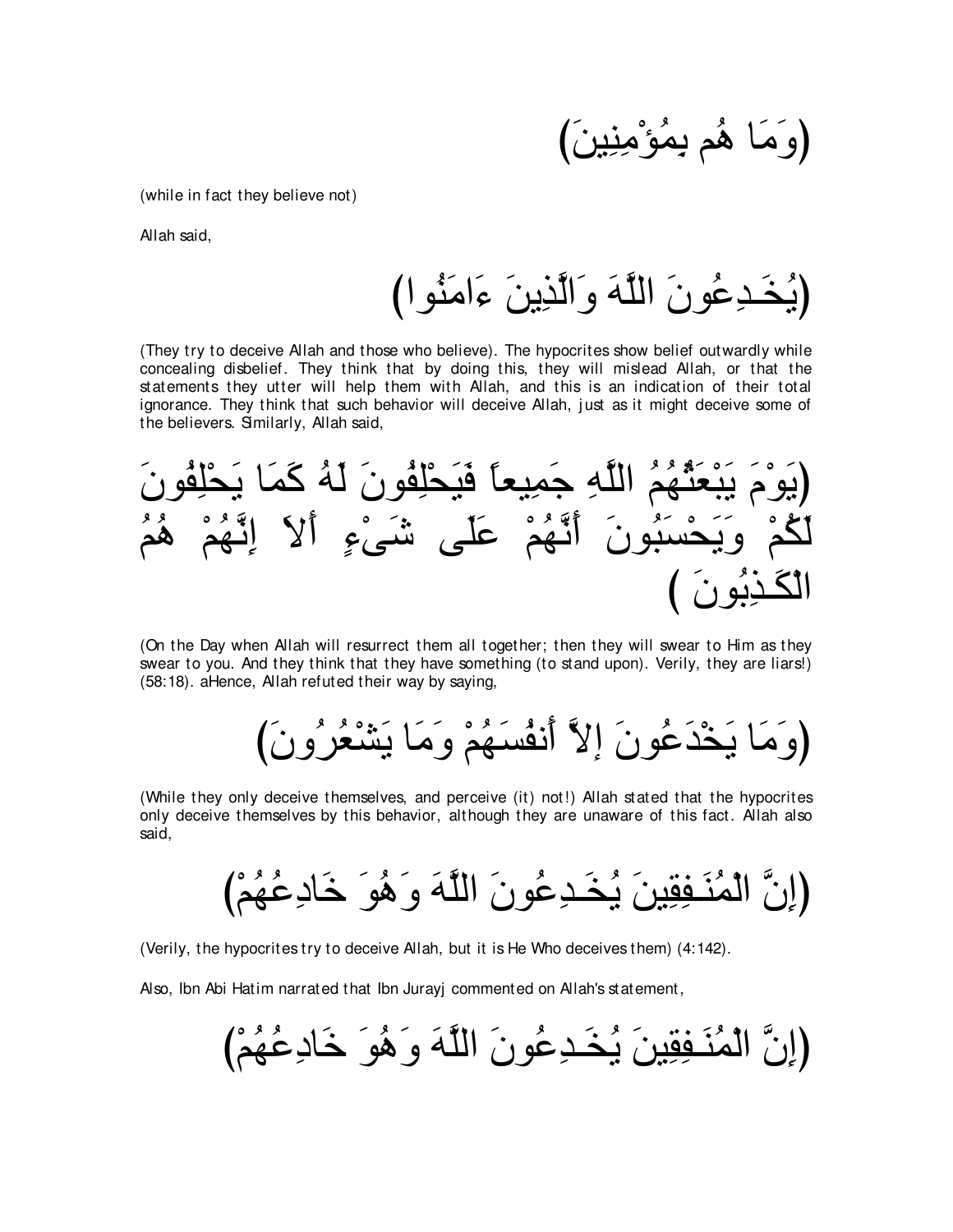(Verily, the hypocrites seek to deceive Allah, but it is He Who deceives them), "The hypocrites pronounce, ` There is no deity worthy of worship except Allah' seeking to ensure the sanctity of their blood and money, all the while concealing disbelief.''Sa` id said that Qatadah said,

⌒ゲ⌒カ∇Εや ⌒ュ∇ヲ∠Β∇ャゅ⌒よ∠ヱ ⌒ヮzヤャゅ⌒よ ゅzレ∠ョや∠¬ ⊥メヲ⊥ボ∠Α リ∠ョ ⌒サゅzレャや ∠リ⌒ョ∠ヱぴ やヲ⊥レ∠ョや∠¬ ∠リΑ⌒グzャや∠ヱ ∠ヮzヤャや ∠ラヲ⊥ハ⌒ギ⇒∠ガ⊥Α - ∠リΒ⌒レ⌒ョ∇ぽ⊥ヨ⌒よ ユ⊥ワ ゅ∠ョ∠ヱ び ∠ラヱ⊥ゲ⊥バ∇ゼ∠Α ゅ∠ョ∠ヱ ∇ユ⊥ヰ∠ジ⊥ヘル∠ぺ zΙま ∠ラヲ⊥ハ∠ギ∇ガ∠Α ゅ∠ョ∠ヱ

(And of mankind, there are some who say: "We believe in Allah and the Last Day'' while in fact they believe not. They try to deceive Allah and those who believe, while they only deceive themselves, and perceive (it) not!) "This is the description of a hypocrite. He is devious, he says the truth with his tongue and defies it with his heart and deeds. He wakes up in a condition other than the one he goes to sleep in, and goes to sleep in a different condition than the one he wakes up in. He changes his mind just like a ship that moves about whenever a wind blows.''



(10. In their hearts is a disease and Allah has increased their disease. A painful torment is theirs because they used to tell lies.)

# **The Meaning of ` Disease' in this Ayah**

As-Suddi narrated from Abu Malik and (also) from Abu Salih, from Ibn ` Abbas, and (also) Murrah Al-Hamdani from Ibn Mas` ud and other Companions that this Ayah,

(فِي ڤَلُوبِـهِمْ مَّرَضٌّ

(In their hearts is a disease) means, ` doubt', and,

(فَزَادَهُمُ اللَّهُ مَر<sup>َ</sup>ضنًا)

(And Allah has increased their disease) also means ` doubt'. Muj ahid, ` Ikrimah, Al-Hasan Al-Basri, Abu Al-` Aliyah, Ar-Rabi` bin Anas and Qatadah also said similarly. ` Abdur-Rahman bin Zayd bin Aslam commented on,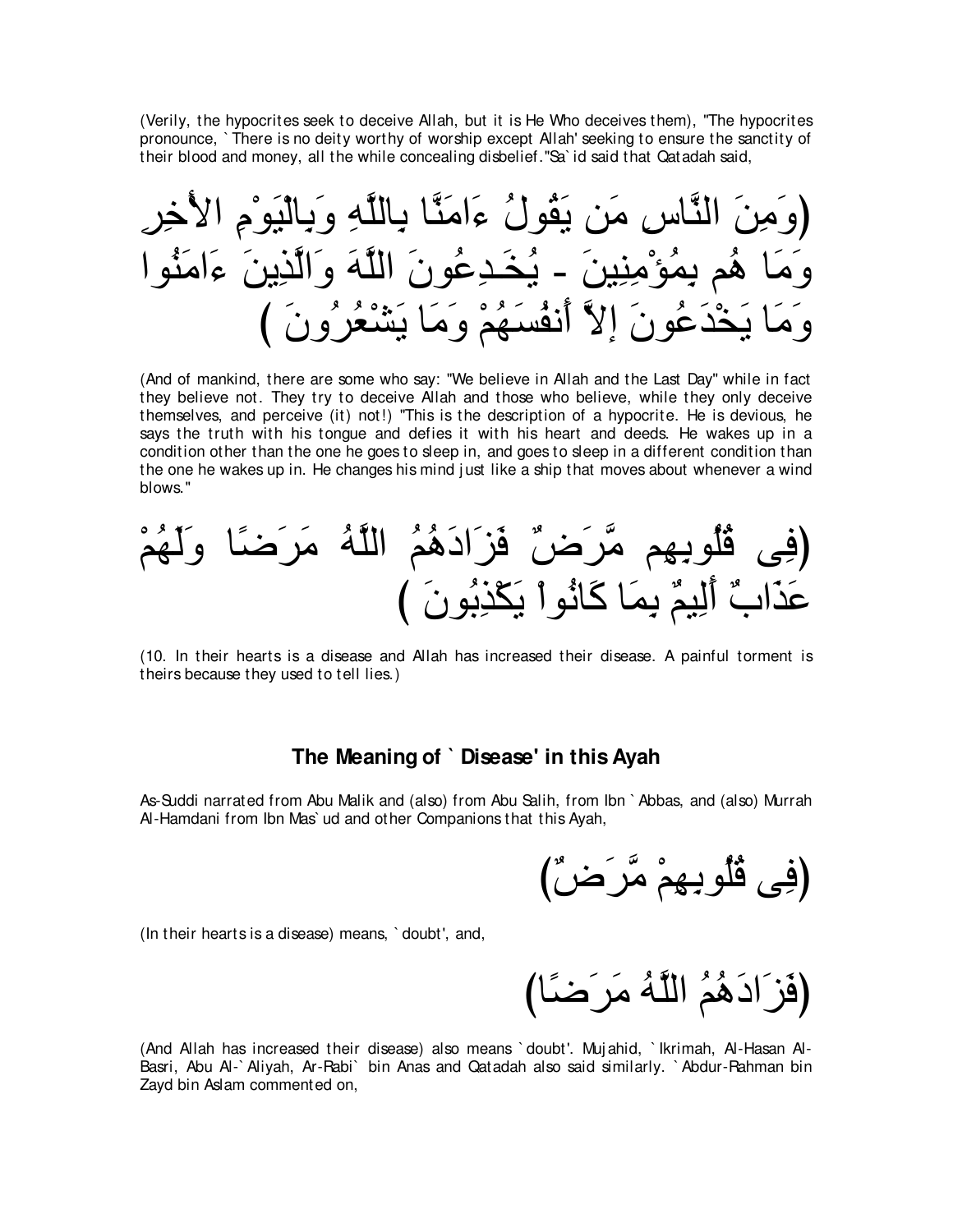(فِي ڤُلُوبِـهِمْ مَّرَضٌ)

(In their hearts is a disease), "A disease in the religion, not a physical disease. They are the hypocrites and the disease is the doubt that they brought to Islam.

(فَزَادَهُمُ اللَّهُ مَرَضَـًا)

(And Allah has increased their disease) meaning, increased them in shameful behavior.'' He also recited,

(فَأَمَّا الَّذِينَ ءامَنُواْ فَزَادَتْهُمْ إِيمَـنَا وَهُمْ ين فِي قُلُو بِـهِم رحْسَا إِلَى رجْسِهِمْ)

(As for those who believe, it has increased their faith, and they rej oice. But as for those in whose hearts is a disease, it will add disgrace to their disgrace.) (9:124-125) and commented, "Evil to their evil and deviation to their deviation.'' This statement by ` Abdur-Rahman is true, and it constitutes a punishment that is compatible to the sin, just as the earlier scholars stated. Smilarly, Allah said,

(وَالَّذِينَ اهْتَدَوْاْ زَادَهُمْ هُدًى وَءَاتَـهُمْ تَقْوَاهُمْ )

(While as for those who accept guidance, He increases their guidance and grants them their piety) (47:17).

Allah said next,

(بِمَا كَانُو أَ يَكْذِبُو نَ)

(Because they used to tell lies). The hypocrites have two characteristics, they lie and they deny the Unseen.

The scholars who stated that the Prophet knew the hypocrites of his time have only the Hadith of Hudhayfah bin Al-Yaman as evidence. In it the Prophet gave him the names of fourteen hypocrites during the battle of Tabuk. These hypocrites plotted to assassinate the Prophet during the night on a hill in that area. They planned to excite the Prophet's camel, so that she would throw him down the hill. Allah informed the Prophet about their plot, and the Prophet told Hudhayfah their names.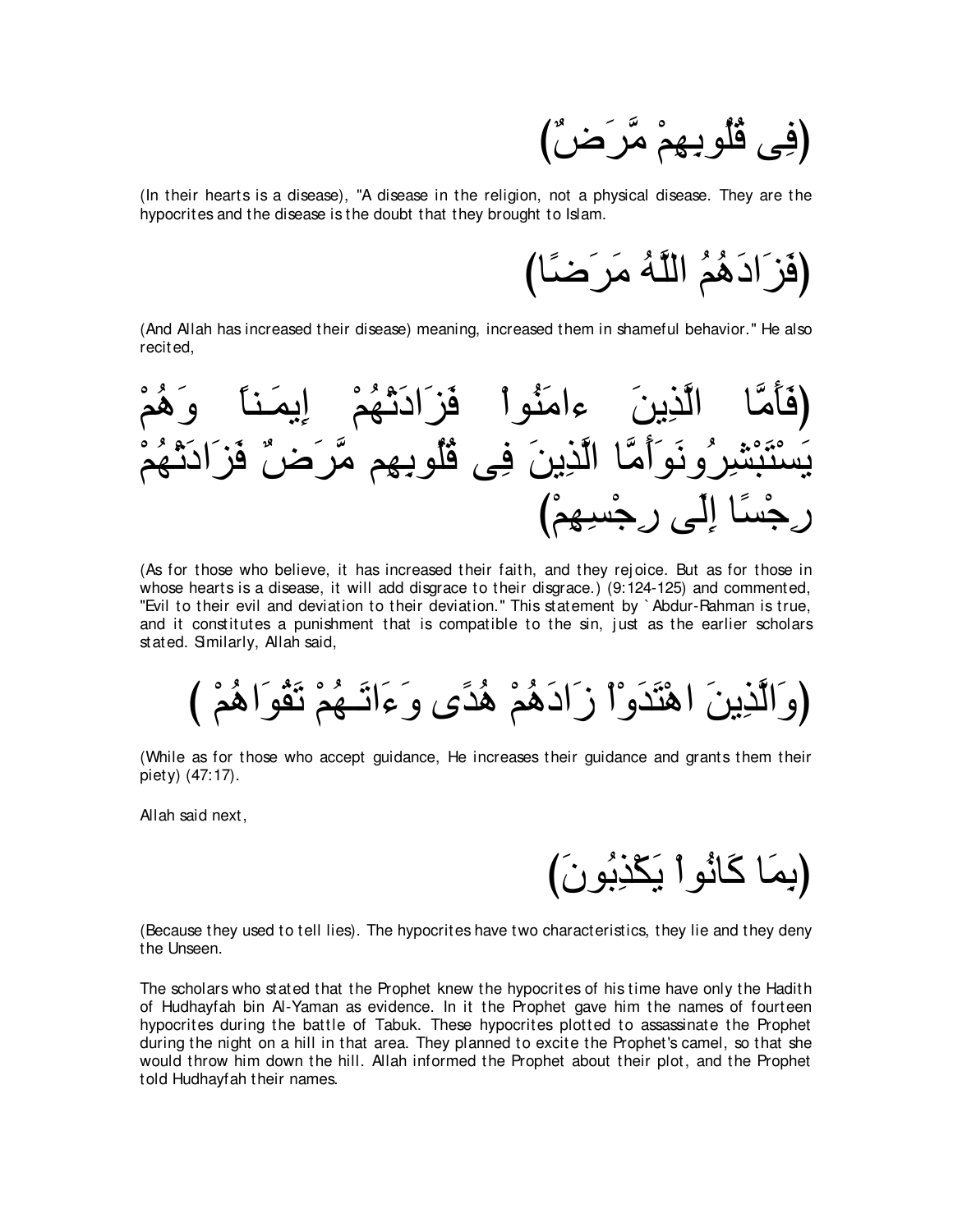As for the other hypocrites, Allah said about them,

(And among the bedouins around you, some are hypocrites, and so are some among the people of Al-Madinah who persist in hypocrisy; you (O Muhammad) know them not, We know them)  $(9:101)$ , and,

di A قنله ا

(If the hypocrites, and those in whose hearts is a disease, and those who spread false news among the people in Al-Madinah do not cease, We shall certainly let you overpower them, then they will not be able to stay in it as your neighbors but a little while. Accursed, they shall be seized wherever found, and killed with a (terrible) slaughter) (33:60-61).

These Ayat prove that the Prophet was not informed about each and everyone among the hypocrites of his time. Pather, the Prophet was only informed about their characteristics, and he used to assume that some people possessed these characteristics. Similarly, Allah said,



(Had We willed, We could have shown them to you, and you should have known them by their marks; but surely, you will know them by the tone of their speech!) (47:30).

The most notorious hypocrite at that time was `Abdullah bin Ubayy bin Salul; Zayd bin Argam the Companion - gave truthful testimony to that effect. In addition, `Umar bin Al-Khattab once mentioned the matter of Ibn Salul to the Prophet, who said,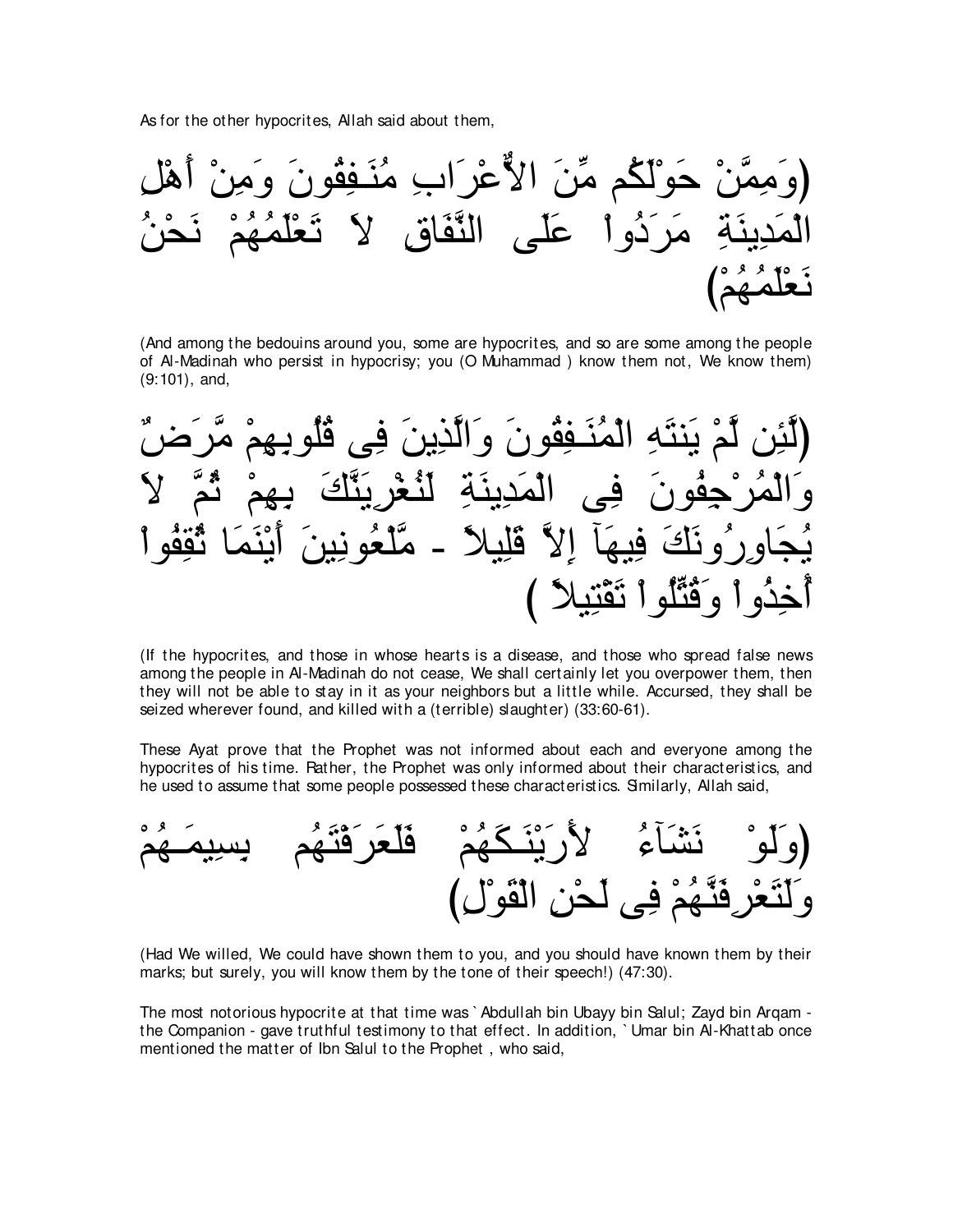رراِنِّي أَكُرَهُ أنُ تَتَحَدَّتَ الَعَرَبُ أَنَّ مُحَمَّدًا يَقُنُلُ
$$
\sum_{i=1}^{n} a_i
$$
ا

(I would not like the Arabs to say to each other that Muhammad is killing his Companions.)

Yet, when Ibn Salul died, the Prophet performed the funeral prayer for him and attended his funeral just as he used to do with other Muslims. It was recorded in the Sahih that the Prophet said,

«إِنِّي خَيِّرْتُ فَاخْتَر ْت»،

(I was given the choice (to pray for him or not), so I chose.)

In another narration, the Prophet said,



(If I knew that by asking (Allah to forgive Ibn Salul) more than seventy times that He would forgive him, then I would do that.)



(11. And when it is said to them: "Do not make mischief on the earth," they say: "We are only peacemakers.") (12. Verily, they are the ones who make mischief, but they perceive not.)

# **Meaning of Mischief**

In his Tafsir, As-Suddi said that Ibn `Abbas and Ibn Mas` ud commented,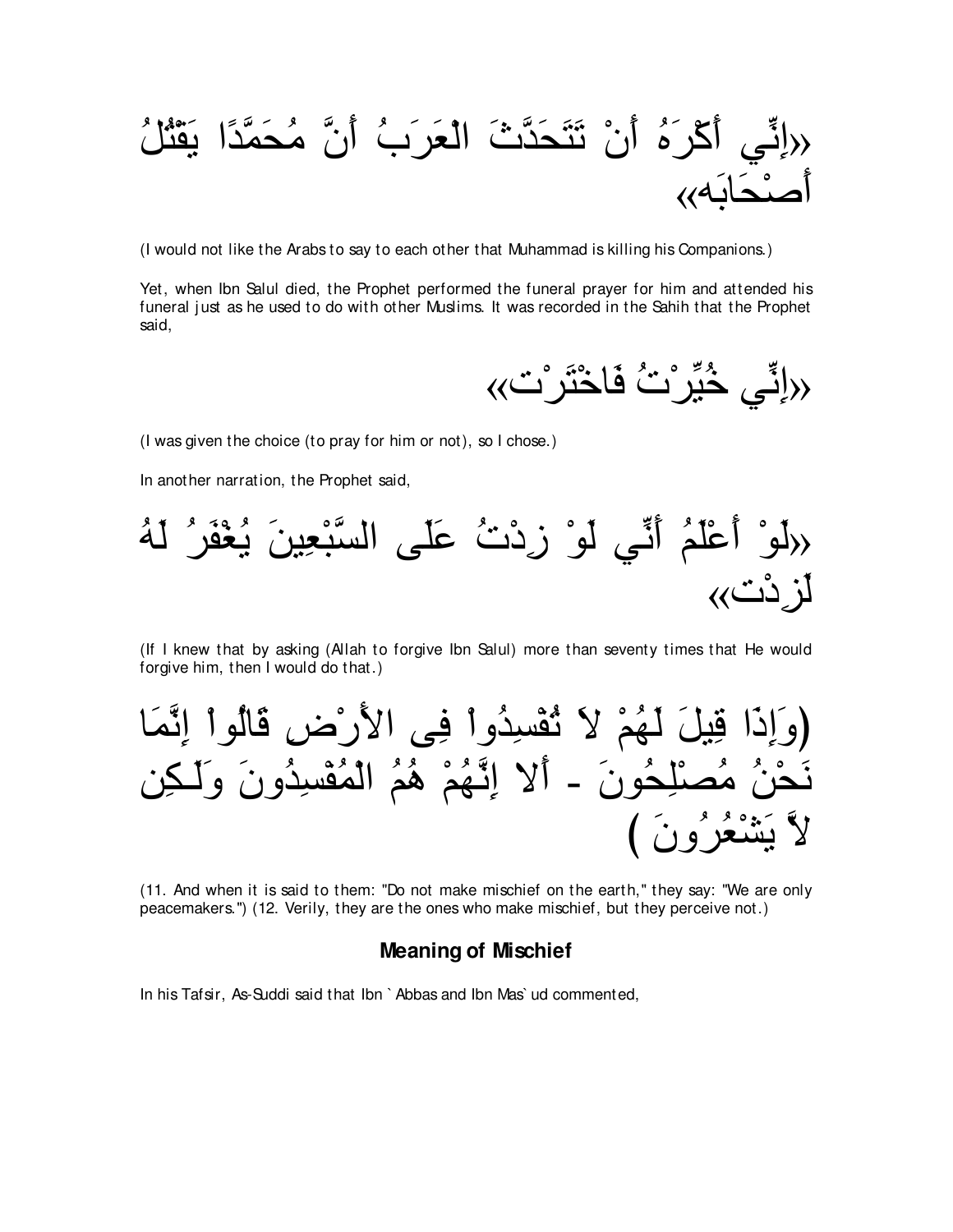ゅ∠ヨzル⌒ま ∇やヲ⊥ャゅ∠ホ ⌒チ∇ケ∠Εや ヴ⌒プ ∇やヱ⊥ギ⌒ジ∇ヘ⊥ゎ ∠Ι ∇ユ⊥ヰ∠ャ ∠モΒ⌒ホ や∠ク⌒ま∠ヱぴ び ∠ラヲ⊥エ⌒ヤ∇ダ⊥ョ ⊥リ∇エ∠ル

(And when it is said to them: "Do not make mischief on the earth," they say: "We are only peacemakers.'') "They are the hypocrites. As for,

び⌒チ∇ケ∠Εや ヴ⌒プ ∇やヱ⊥ギ⌒ジ∇ヘ⊥ゎ ∠Ιぴ

("Do not make mischief on the earth''), that is disbelief and acts of disobedience.'' Abu Ja` far said that Ar-Rabi` bin Anas said that Abu Al-` Aliyah said that Allah's statement,

び⌒チ∇ケ∠Εや ヴ⌒プ ∇やヱ⊥ギ⌒ジ∇ヘ⊥ゎ ∠Ι ∇ユ⊥ヰ∠ャ ∠モΒ⌒ホ や∠ク⌒ま∠ヱぴ

(And when it is said to them: "Do not make mischief on the earth,''), means, "Do not commit acts of disobedience on the earth. Their mischief is disobeying Allah, because whoever disobeys Allah on the earth, or commands that Allah be disobeyed, he has committed mischief on the earth. Peace on both the earth and in the heavens is ensured (and earned) through obedience (to Allah).'' Ar-Rabi` bin Anas and Qatadah said similarly.

### **Types of Mischief that the Hypocrites commit**

Ibn Jarir said, "The hypocrites commit mischief on earth by disobeying their Lord on it and continuing in the prohibited acts. They also abandon what Allah made obligatory and doubt His religion, even though He does not accept a deed from anyone except with faith in His religion and certainty of its truth. The hypocrites also lie to the believers by saying contrary to the doubt and hesitation their hearts harbor. They give as much aid as they can, against Allah's loyal friends, and support those who deny Allah, His Books and His Messengers. This is how the hypocrites commit mischief on earth, while thinking that they are doing righteous work on earth.''

The statement by Ibn Jarir is true, taking the disbelievers as friends is one of the categories of mischief on the earth. Allah said,

⊥ロヲ⊥ヤ∠バ∇ヘ∠ゎ zΙ⌒ま ∃ヂ∇バ∠よ ⊥¬べ∠Β⌒ャ∇ヱ∠ぺ ∇ユ⊥ヰ⊥ツ∇バ∠よ ∇やヱ⊥ゲ∠ヘ∠ミ ∠リΑグzャや∠ヱぴ び ∀ゲΒ⌒ら∠ミ ∀キゅ∠ジ∠プ∠ヱ ⌒チ∇ケxΙや ヴ⌒プ ∀る∠レ∇わ⌒プ ∇リ⊥ム∠ゎ

(And those who disbelieve are allies of one another, if you do not do this (help each other), there will be turmoil and oppression on the earth, and great mischief.) (8:73), In this way Allah severed the loyalty between the believers and the disbelievers. Similarly, Allah said,